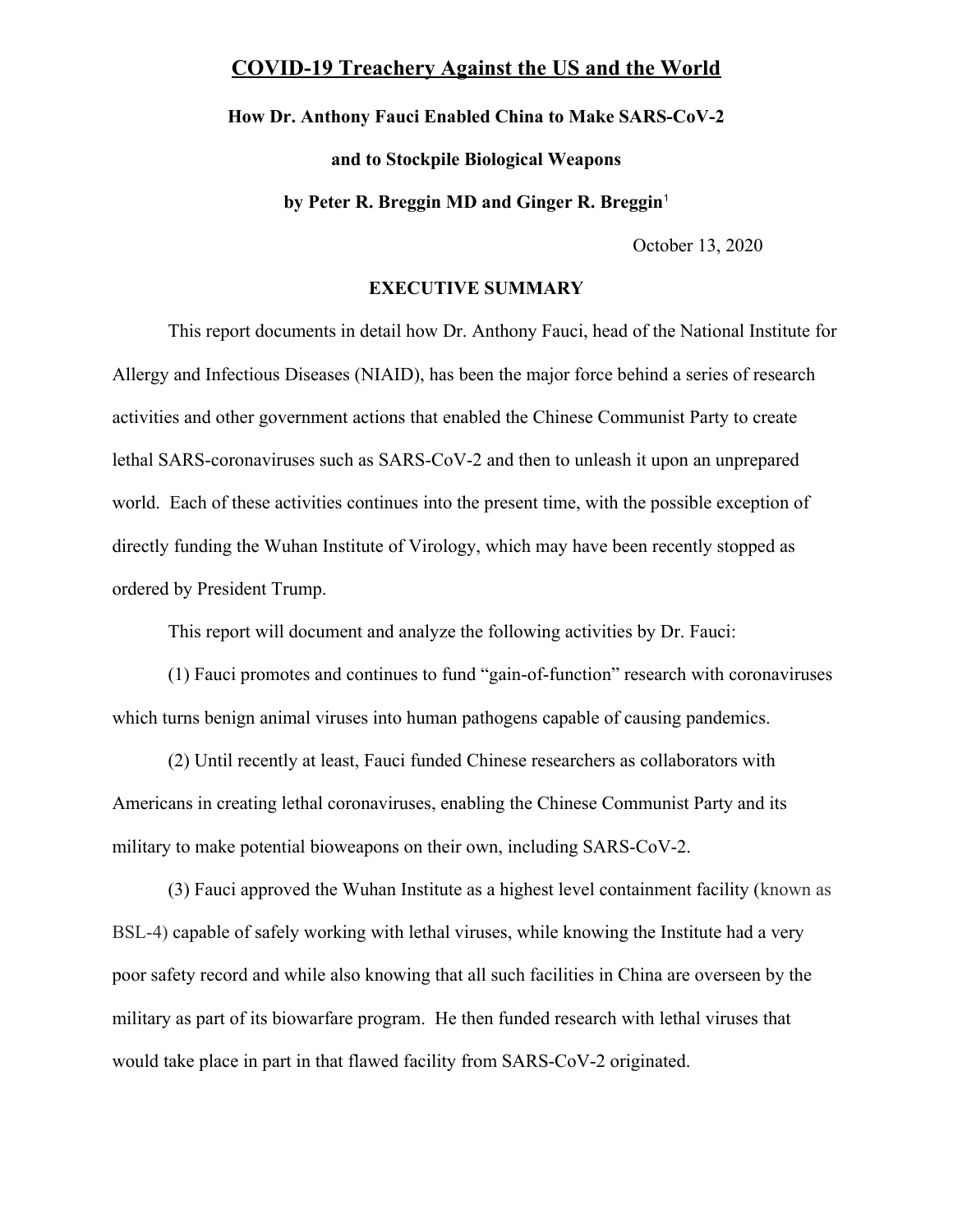(4) When blocked by President Barak Obama from funding "gain-of-function" studies in 2014, Fauci temporarily outsourced the research to the Wuhan Institute of Virology, while also covertly continuing to fund the major project, the direct collaboration between US and Chinese Wuhan Institute researchers in building lethal coronaviruses.

(5) Without fanfare, toward the end of the first year of the Trump administration, Fauci superseded President Obama's moratorium without involving President Trump to restore gainof-function research creating lethal viruses. The original moratorium was a direct order by President Obama on White House stationery while its undoing was a decision made within the National Institutes of Health and NIAID, probably without Trump's knowledge.

(6) At the time of the outbreak of the pandemic in China, Fauci supported Tedros Adhanom Ghebreyesus, the corrupt Director-General of the World Health Association (WHO), to minimize the dangers of COVID-19. Fauci's acts helped to delay worldwide preparation for the pandemic while providing no resistance to the Chinese spreading it worldwide with thousands international passenger flights.

(7) Fauci publically undermined President Trump's criticism of Director-General Tedros, and China, reassuring the world that Tedros was a trustworthy and "outstanding" man, and indirectly that his allies in China were reliable and could be trusted.

(8) Following President Trump's order in April 2020 that stopped gain-of-function research in collaboration with the Chinese, in October 2020 Fauci unleashed a surge of funding for gain-of-function research, some of it involving Chinese researchers and some involving the Eco-Health Alliance, which has been Fauci's main conduit for funding Chinese researchers and the Wuhan Institute of Virology.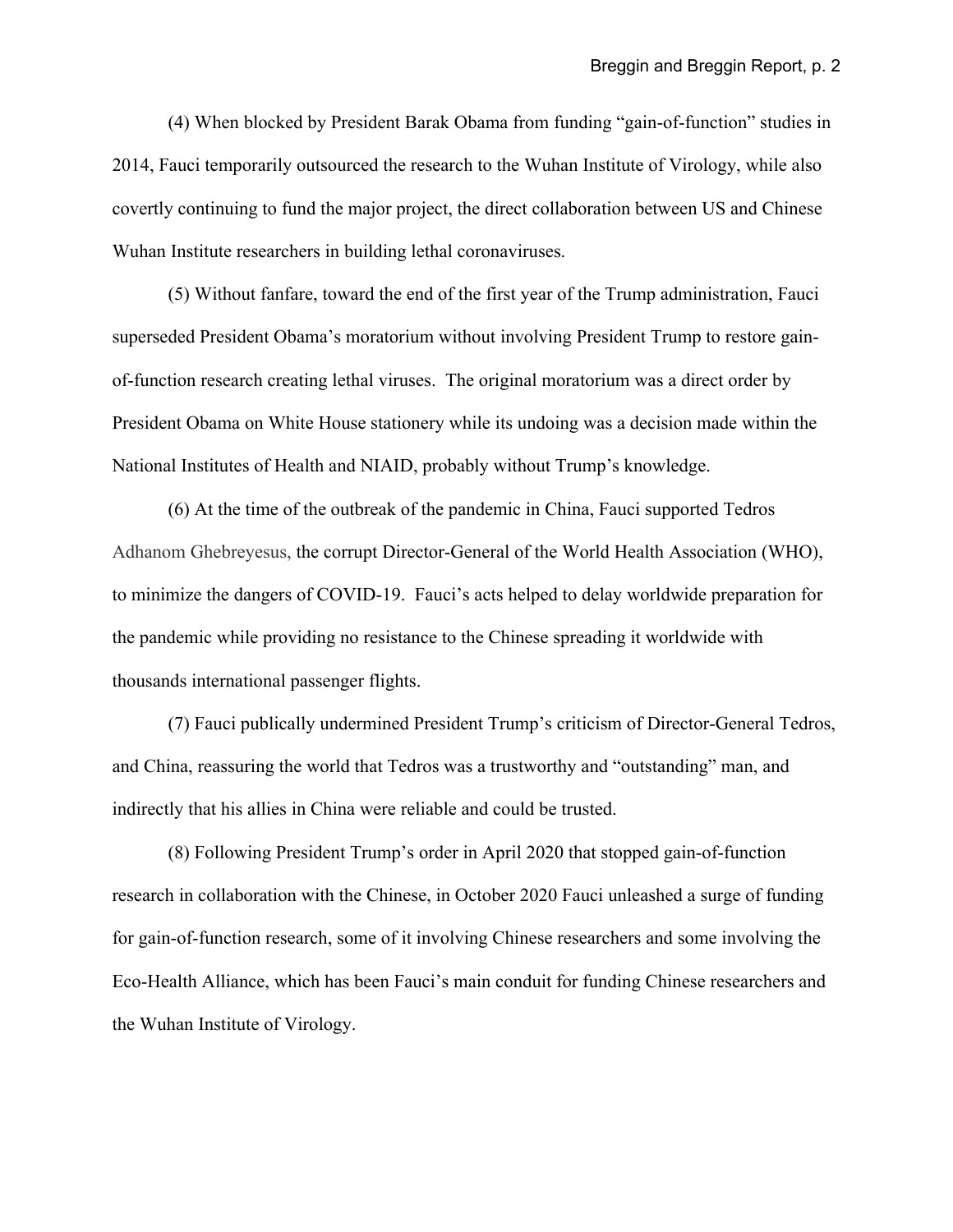(9) Fauci holds himself out as the ultimate source of objective scientific information while in fact collaborating with global pharmaceutical firms and globalists such as Tedros at WHO and the Bill and Melinda Gates Foundations all of whose power and influence escalated as the effects of COVID-19 and the shutdowns have worsened.

(10) In a recent scientific publication Fauci has continued to dismiss the very high probability—the near certainty—that SARS-CoV-2 was created by Chinese researchers working with the military and released, accidentally or purposely, from the Wuhan Institute of Virology. In claiming that SARS-CoV-2 emerged from nature, Fauci continues to protect China to the endangerment of America and the rest of the world.

(11) Recently, in the same scientific publication, Fauci disclosed and advocated for his personal and extremely radical political agenda with the aim of protecting the world from pathogens in nature by vastly reducing or stopping "human-made" "aggressive" interventions into nature.<sup>[2](#page-42-1)</sup> Thus the American official most responsible for creating SARS-CoV-2 in a lab instead blames its origins on human interventions into the environment and nature, thereby completely exonerating himself while holding humanity responsible.

(12) Overall, Fauci has perpetrated an extraordinarily destructive worldwide cycle of events by enabling China to create SARS-CoV-2, then initially hiding its danger in collaboration with WHO, then enormously increasing his power and influence, and the wealth of his institute, by becoming the global management czar for the very pandemic that he helped to create.

 In the above process, Fauci has done a great deal of other kinds of damage, for example, by suppressing the most effective, safest, and least expensive medication treatment (hydroxychloroquine), while falsifying research to promote an ineffective, dangerous, and highly expensive drug (remdesivir). He has also been supporting inflated COVID-19 case counts and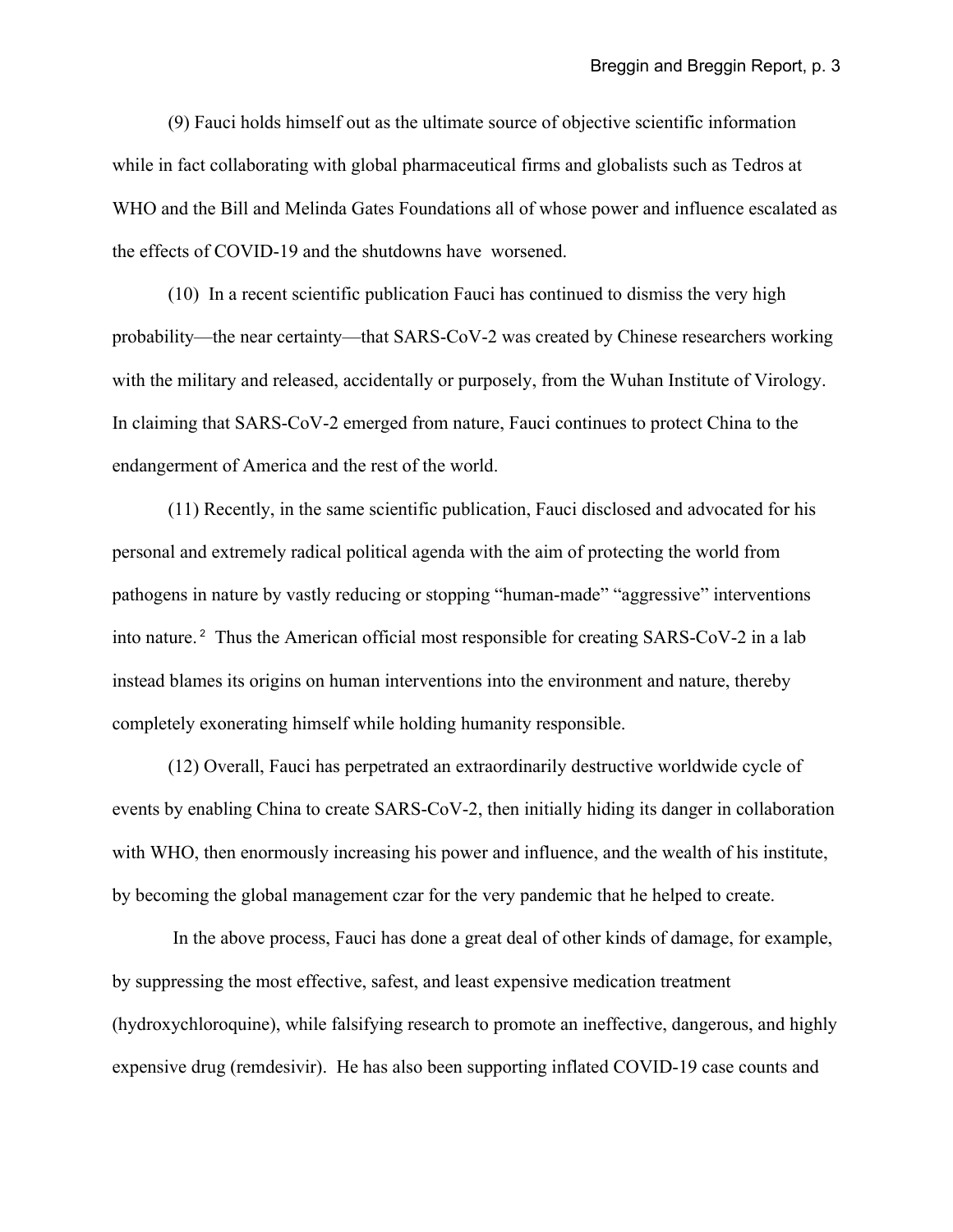reported deaths from the CDC while implementing draconian measures to justify draconian public health measures that have no precedent and little or no scientific basis. These and additional damaging Fauci activities have already been reviewed in my extensive medical/legal report which was given to a federal court in Ohio as a part of initiating a lawsuit to stop the emergency measures being imposed on the citizens of that state.<sup>[3](#page-42-2)</sup> The lawsuit was brought by attorney Thomas Renz and is becoming a model for similar suits in other states.

This new report documents that the Chinese Communist Party (CCP) created SARS-CoV-2 and released it in late 2019 from the Wuhan Institute of Virology, which is a research center that functions as China's main biological warfare facility. The engineering of this viral line of coronavirus pathogens was done collaboratively in both US and Chinese labs, with the financial, moral, and political support of the US National Institutes of Health (NIH), and in particular NIH's Institute for Allergy and Infectious Diseases (NIAID) directed by Dr. Anthony Fauci.

Our new report finds that Dr. Fauci, the U.S. official with so much responsibility for shutting down the world for fear of COVID-19, is the same U.S. official who has contributed the most to the process that brought manmade COVID-19 into the world at China's Wuhan Institute of Virology. Fauci gained worldwide power by supporting the creation of the lethal coronaviruses and then rose to the pinnacle of power as the public health official leading the shutdown of human activity in response to this threat he enabled.

Fauci is also the same person who has recently published his grand scheme for permanently transforming and disrupting the lives of the 7.8 billion lives on Earth to conform to his utopian progressive vision of preventing further pandemics and creating a planet less aggressively exploited by "human-made" harms.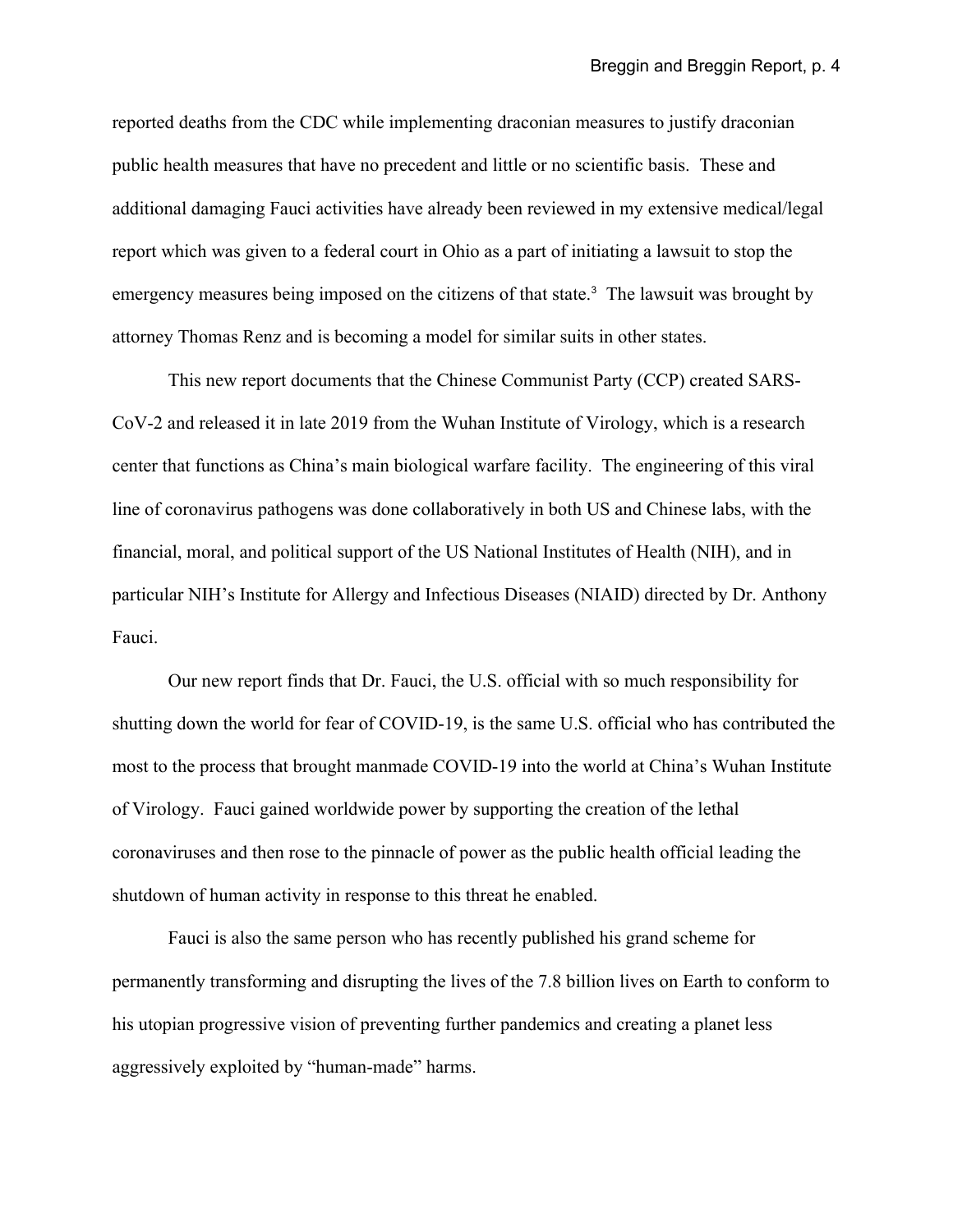Due in part to our blog on April 14, 2020 and our video on April 15, 2020, President Trump learned about Fauci funding collaborative coronavirus research with China that ultimately empowered the Chinese to develop SARS-CoV-2. Then on April 17 the President announced he was beginning the process of cancelling the collaborative the funding.

However, Fauci has now risen from that seeming defeat, stronger than ever, to spread increased amounts of money into the network of scientists and facilities that ultimately resulted in the Chinese capacity to cause COVID-19. Whether or not any of the money is going directly to the Chinese government, Chinese scientists seem to be involved, and "gain-of-function" viral research is simply too dangerous to continue conducting, even by Americans on our own soil.

# End of Summary

# **How the COVID-19 Outbreak Was Intentionally Inflicted on the World**

Although we still do not know if the release of SARS-CoV-2 at Wuhan was originally intentional, we do know that the Chinese Communist Party *intentionally* halted domestic flights to and from Wuhan, a city of 11 million people, and the surrounding province of Hubei, while i*ntentionally* promoting flights from that region to the rest of the world. The same also happened in other cities, including Shanghai and Beijing—shutdowns of domestic flights while pushing international flights.<sup>[4,](#page-42-3) [5](#page-42-4)</sup> *The Economic Times* summed up the Chinese lockdown:

> *While China continued to protest against international travel bans it successfully quarantined Wuhan and other affected cities. The total domestic lockdown of Hubei province and the flight ban imposed inside China had immediate effect. As per data from Tom Tom traffic index Wuhan had a traffic density of 60% in January while Shanghai and Beijing had nearly 80% density. After the total lockdown the average traffic density fell to below 10% in Wuhan and Shanghai during February and below*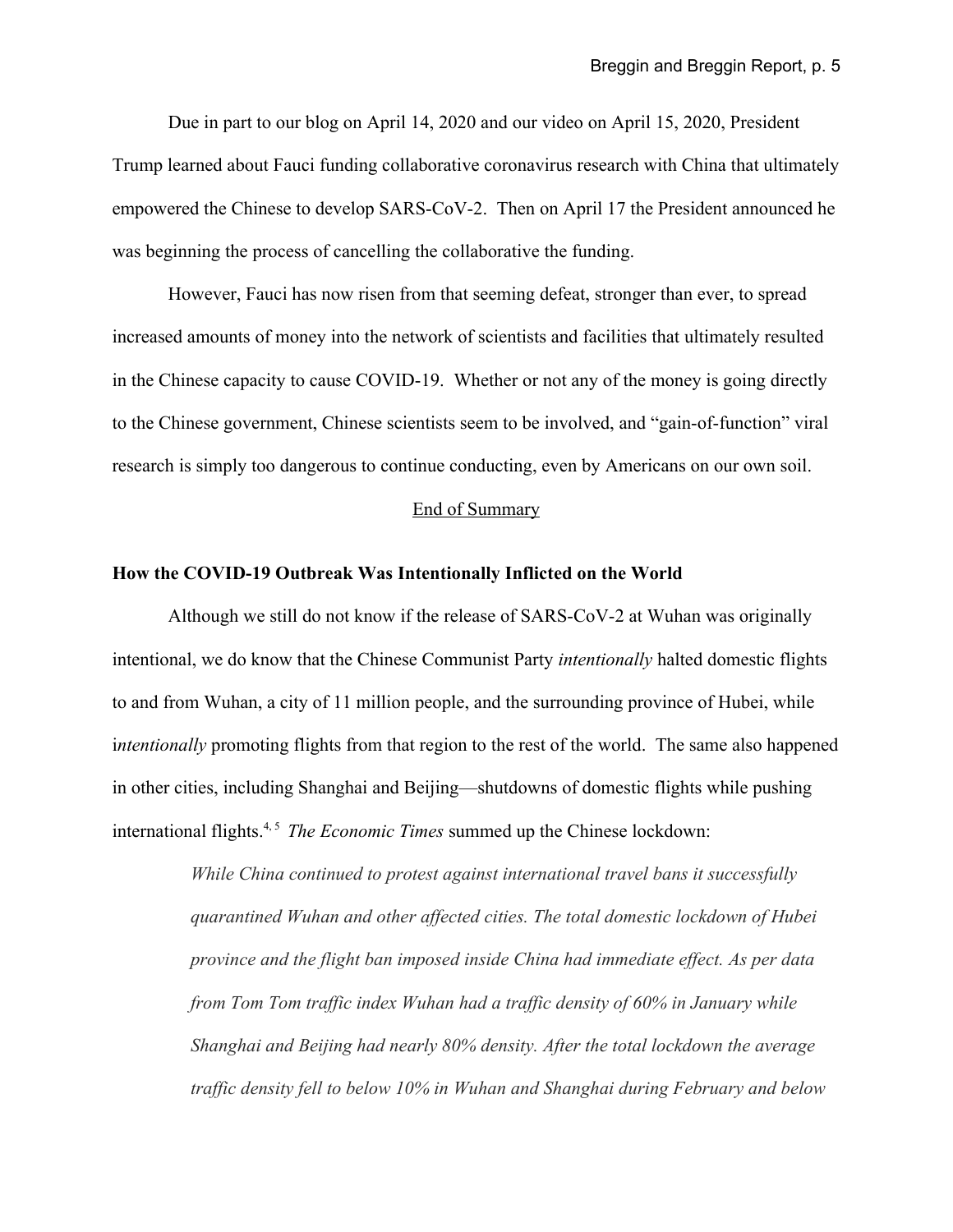*5% in Beijing. While implementing a total domestic lockdown in February, China kept assuring the world that the situation was not serious and fully under control.*

Air traffic only gradually picked up. The *BBC News* reported at the end of August that "Air travel has been picking up gradually since the coronavirus grounded the majority of planes in February."[6](#page-42-5)

China continued in early February to demand that other countries stop banning flights from China or Wuhan, even though they had already implemented a ban on domestic flights and other forms of travel to and from Wuhan!<sup>[7](#page-42-6)</sup> In the face of increasing bans on flights to China by other nations, China continued for months afterward to operate and to press for increased flights from China to the world.<sup>[8](#page-42-7)</sup>

The Chinese locked down Wuhan on January 16, 2020; but through all of January 2020, an estimated 4,000 people flew directly from Wuhan to the United States.<sup>[9](#page-42-8)</sup> Nineteen largely filled flights went to San Francisco and New York, with no enhanced screening.

Additionally in January, there were over 1,300 direct passenger flights from all of China to the United States, for a total of 381,000 travelers. About one-quarter were Americans returning home. In addition, a large uncounted number of people flew from China to the US through intermediate stops.

In sum, China flooded the US and the world with potentially infected people during January 2020 until President Trump stopped all flights from China at the end of January. Meanwhile, Fauci was against curtailing traffic from China, stating it would do little good (see next section).

# **Fauci, Tedros, and China**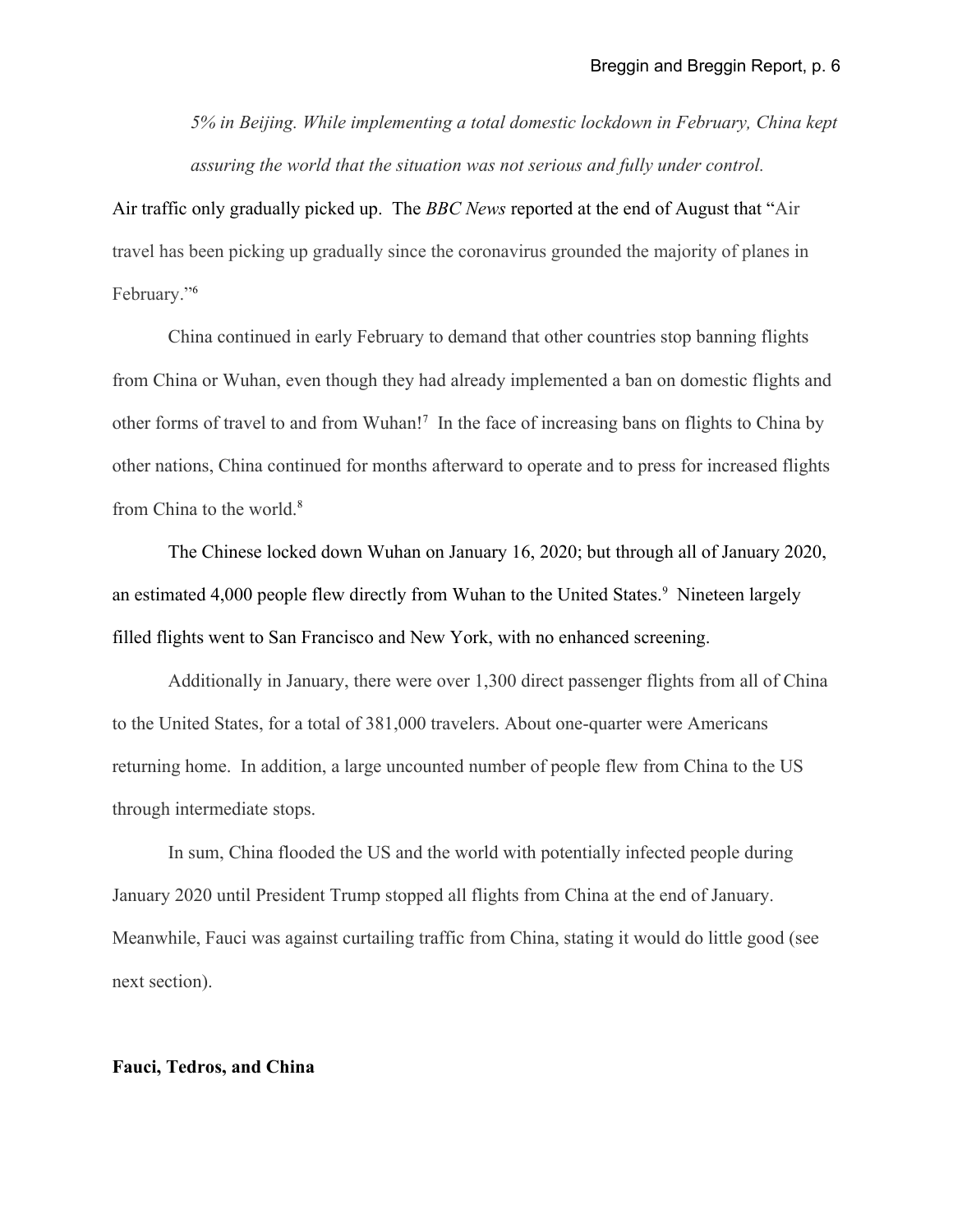In its nefarious activities at the start of the pandemic in Wuhan, China was backed by World Health Organization (WHO) Director-General Tedros Adhanom Ghebreyesus, a patently corrupt totalitarian politician from Ethiopia,  $10,11,12$  $10,11,12$  $10,11,12$  who, ironically, has been accused of covering up devastating cholera outbreaks in his own country by *The New York Times*[13](#page-42-12) and other sources.<sup>[14](#page-42-13)</sup> Tedros, who has had a conflicted relationship with the US, is closely allied to China, his second biggest donor after the US.

Meanwhile, Anthony Fauci, like the Director-General of WHO, was against Trump's ban on air travel. Fauci called the ban "irrelevant" because it could not prevent the virus from eventually spreading worldwide.<sup>[15](#page-42-14)</sup> In the same interview during which Fauci resisted any travel bans to and from China, he suggested that the virus might diminish (like the flu) when the weather changed:

# *The wild card here is that this is a brand new virus, this novel coronavirus, and we do not know if it's going to diminish as the weather gets warm. We can't count on that.*

Anthony Fauci has been outspoken in his support of WHO's Tedros. On March 25, 2020, at critical moment early in the crisis, while standing beside President Trump at a nationally televised Coronavirus Task Force presentation, Fauci openly and publicly undermined Trump's concerns about Tedros.

The following pithy, revealing excerpt from the official White House transcript<sup>[16](#page-42-15)</sup> of the televised discussion demonstrates Fauci's willingness to undermine the president by promoting Tedros and while describing himself as leading a WHO phone call with Tedros a "few hours" earlier. Fauci also refuses to comment on the lack of transparency from China, a problem that led to China's covert infliction of the pandemic on the world. Fauci describes how he has known Tedros since Tedros was in Ethiopia—a time during which Tedros was accused of extraordinary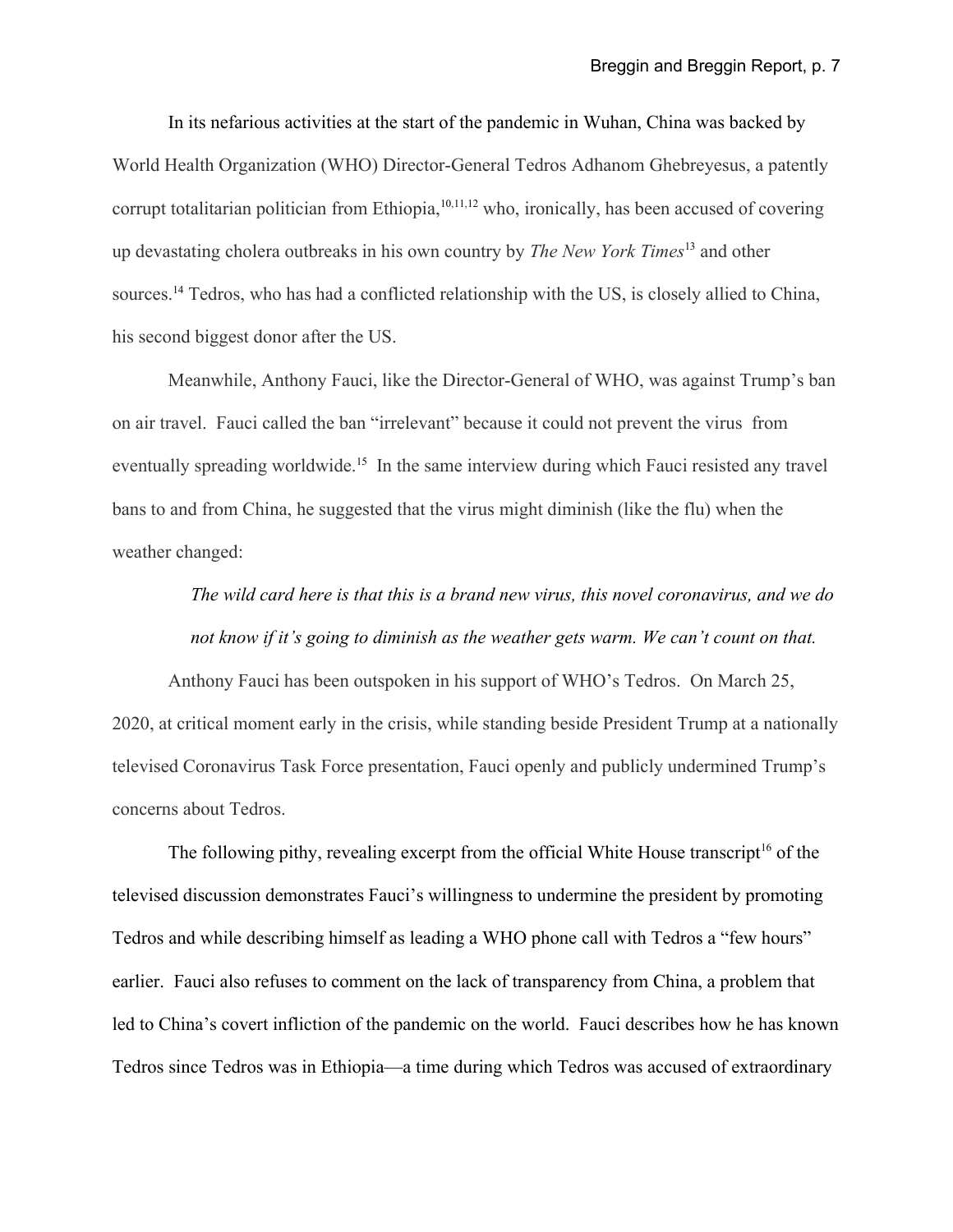corruption and even indifference toward an Ethiopian epidemic. Fauci give us a big hint about just how he close he is with Tedros, saying he had just gotten off the phone with him a few hours earlier in the day when he was leading a WHO phone call. "Tedros is really an outstanding person," according to Fauci. This brief pithy exchange is extraordinarily revealing about Fauci:

> PRESIDENT TRUMP: But the fact is that I have heard for years that [WHO] is very much biased toward China, so I don't know. Doctor, do you want to you — do you want me to get you into this political mess?

DR. FAUCI: No, I don't want you to do that. But I will. (Laughs.) So, Tedros is really an outstanding person. I've known him from the time that he was the Minister of Health of Ethiopia. I mean, obviously, over the years, anyone who says that the WHO has not had problems has not been watching the WHO. But I think, under his leadership, they've done very well. He has been all over this. I was on the phone with him a few hours ago leading a WHO call.

QUESTION FROM THE PRESIDENT. Praising China's transparency, sir? DR. FAUCI: No. No, I'm not — I'm not talking about China. You asked me about Tedros.

QUESTION FROM THE PRESIDENT. The World Health Organization was praising China for its transparency and leadership on their response to the pandemic. DR. FAUCI: You know, I can't comment on that because — I mean, I don't have any viewpoint into it. I mean, I don't — I don't even know what your question is.

It is telling—even chilling—that a few hours before the Task Force meeting, Fauci was on the phone with Tedros. The ominous connections among the triad of Tedros' WHO, China,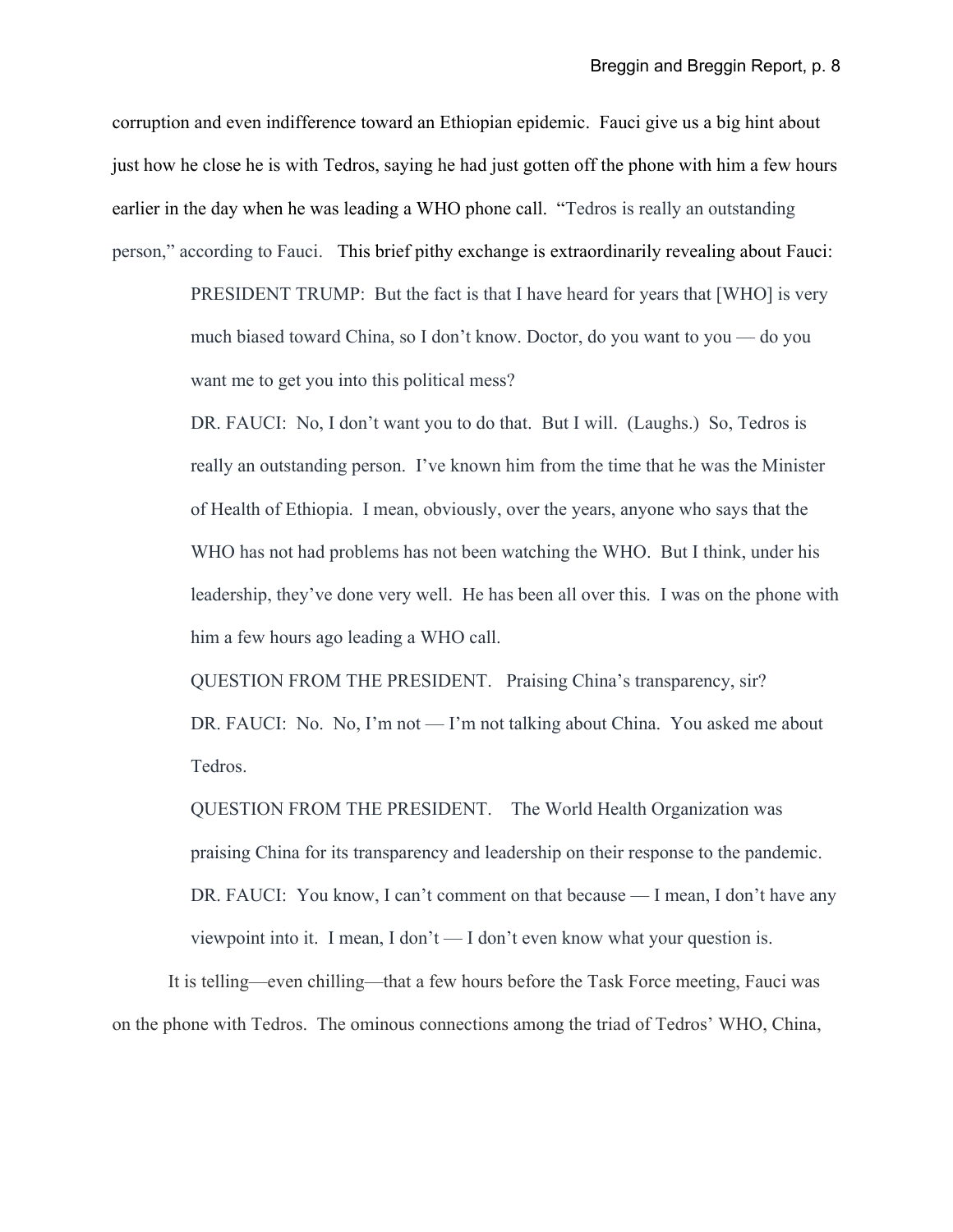and Anthony Fauci's NIAID help to explain how China initially was praised rather than condemned for its handling of the coronavirus.

We shall see that in his most recent scientific publication, Fauci continues to wholly exonerate the Chinese Communist Party and the Wuhan Institute of Virology of any possible wrongdoing. He continues to promote the discredited claim<sup>[17](#page-42-16)</sup> that the coronavirus infection originated in a Wuhan wet market, where in fact no bats are sold, and none can be found for hundreds of miles. <sup>[18,](#page-42-17) [19,](#page-43-0) [20](#page-43-1)</sup> Meanwhile, simultaneously and coincidentally, the Wuhan Institute of Virology was making deadly coronaviruses in close proximity to this supposed "leap from nature," as this report will demonstrate.

While unleashing the virus on the world, China's government, the Communist Party, also *intentionally* withheld the existence of the internal epidemic, then claimed the virus came from a wet food market, while initially denying it could be transmitted by humans.<sup>[21](#page-43-2)</sup> However, on February 20, 2020, two Chinese researchers published a study proposing that the novel coronavirus was manmade, probably in a Chinese laboratory:<sup>[22](#page-43-3)</sup>

> *We noted two laboratories conducting research on bat coronavirus in Wuhan, one of which was only 280 meters from the seafood market. We briefly examined the histories of the laboratories and proposed that the coronavirus probably originated from a laboratory.*

Other experts confirmed the probability that SARS-CoV originated from the Wuhan Institute,<sup>[23](#page-43-4)</sup> where the Chinese were known to be engineering SARS-like bat coronaviruses into virulent human pathogens, similar to SARS-CoV-2.

**Trump Stops Fauci's Funding US/Chinese Collaboration on Making Deadly Coronaviruses**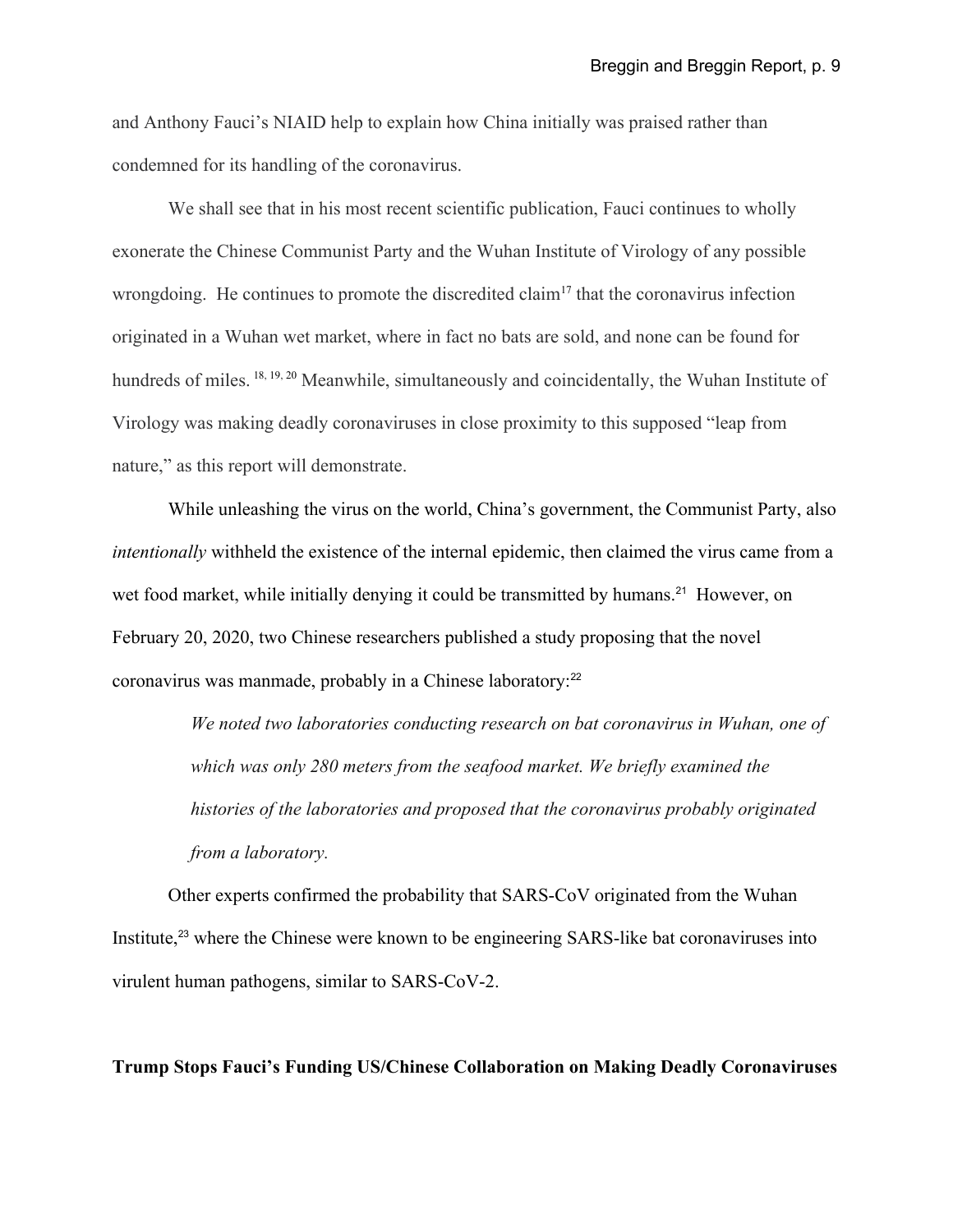For many years Anthony Fauci was funding collaborative research with China on how to engineer benign bat CoV viruses into highly infectious viruses, like SARS-CoV-2. As this report documents, that funding definitely contributed to China's ability to turn benign bat coronaviruses into deadly viruses similar to or the same as SARS-CoV-19. Fauci continued to fund the deadly collaboration with the Chinese until mid-April, 2020.

In March or early April 2020 we discovered published papers from 2015 and 2016 describing the collaborative research and we were astounded by it. How could we be helping China down a path that inevitably would lead to their ability to make bioweapons out of coronaviruses?

 On April 14 we published our first report about the US/China collaboration, followed the next day by a video.<sup>[24](#page-43-5)</sup> We then sent it to the media and to people as close to the President as we could get it.[25](#page-43-6) On April 17, a *Newsmax* reporter asked Trump about collaboration with China at a press conference. The President described how he was aware of the project, and replied "We will end that grant very quickly."<sup>[26](#page-43-7)</sup> In less than 48 hours President Trump went over Fauci's head to stop the funding.<sup>[27](#page-43-8)</sup>

The funding that was cancelled went far beyond the collaborative US/China research led by Menachery et al. (2015 and 2016) on creating viruses able to infect humans. It included a broad range of viral research being conducted with Chinese scientists and the Wuhan Institute.<sup>[28](#page-43-9),[29](#page-43-10)</sup> In the media, the cancelled activities were collectively referred to as "the project" or "the grant" and identified as being funded by Fauci's NIAID through the EcoHealth Alliance. We have not found any information about how many similar projects may still exist. It appears that some of the funds came directly from NIAID, without going through EcoHealth Alliance,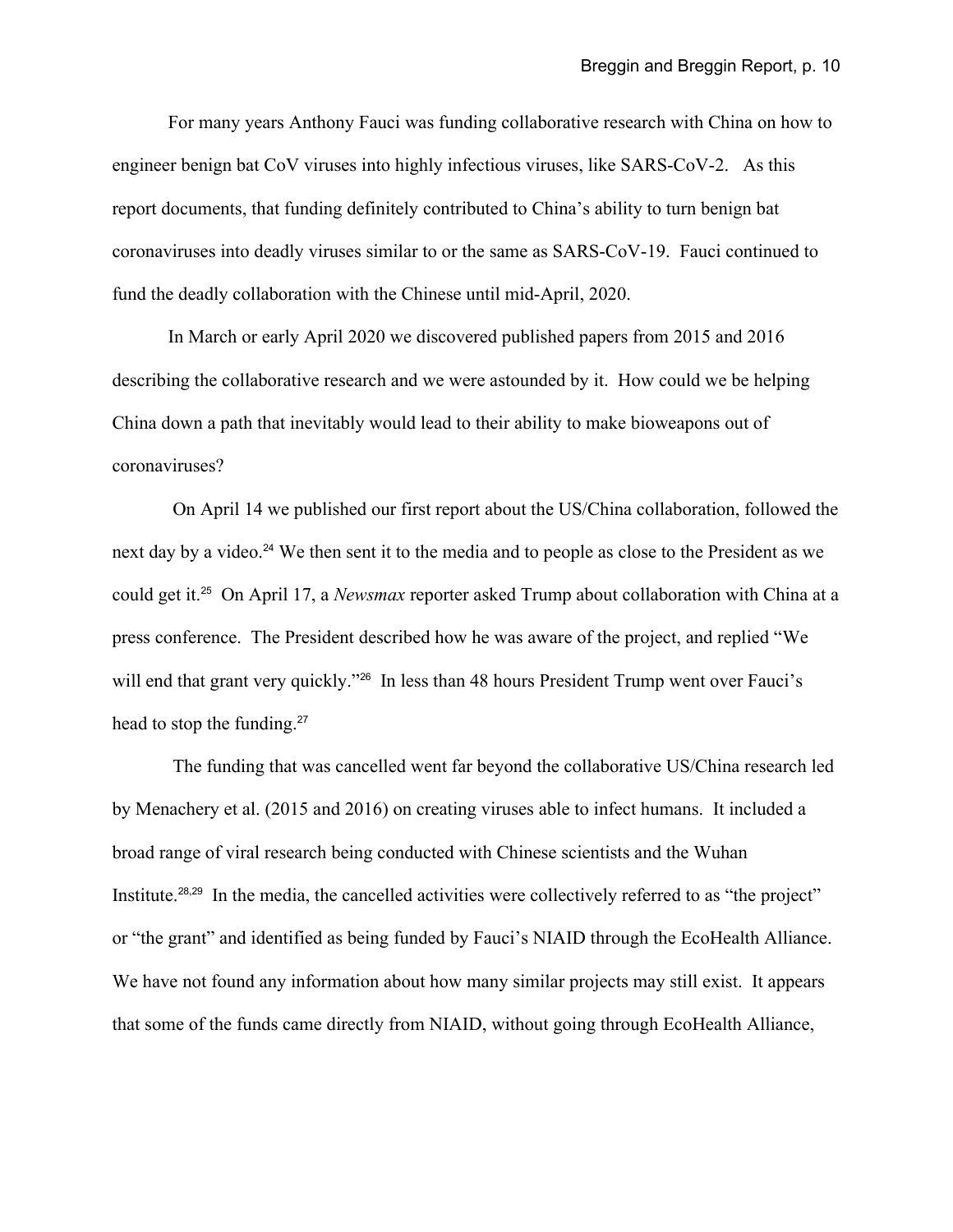because NIAID is identified as a source of funding in various published papers and EcoHealth Alliance in others.

In the meanwhile, Trump's order to stop the research has focused on collaboration with China, which reportedly has been stopped; but the President's order apparently has not addressed gain-of-function research done here in the United States by our researchers and Fauci has recently renewed funding for it through EcoHealth Alliance. Due to Fauci's persistence, research involving the creation of lethal viruses continues in the United States (see next section).

# **Fauci Awards Huge Grants for Dangerous International and Collaborative Viral Research**

On August 29, 2020, Maria Godoy from *NPR* wrote a reported aptly titled, "Group Whose NIH Grant For Virus Research Was Revoked Just Got A New Grant." The report summarized:

> *The National Institutes of Health has awarded a grant worth \$7.5 million over five years to EcoHealth Alliance, a U.S.-based nonprofit that hunts emerging viruses. The award comes months after NIH revoked an earlier grant to EcoHealth, a move scientists widely decried as the politically motivated quashing of research vital to preventing the next coronavirus pandemic.*

> *[EcoHealth Alliance](https://www.ecohealthalliance.org/) is one of 11 institutions and research teams receiving grants from NIH, announced this week, to establish the Centers for Research in Emerging Infectious Diseases. The global network will monitor pathogens that emerge in wildlife and study how and where they go on to infect humans.*

Peter Daszak, president of EcoHealth Alliance, told *NPR* that none of the new money was going to China. Daszak also claimed that China's research into viruses has been stopped by Trump's withdrawal of funds from it, an outcome that seems extremely unlikely. While we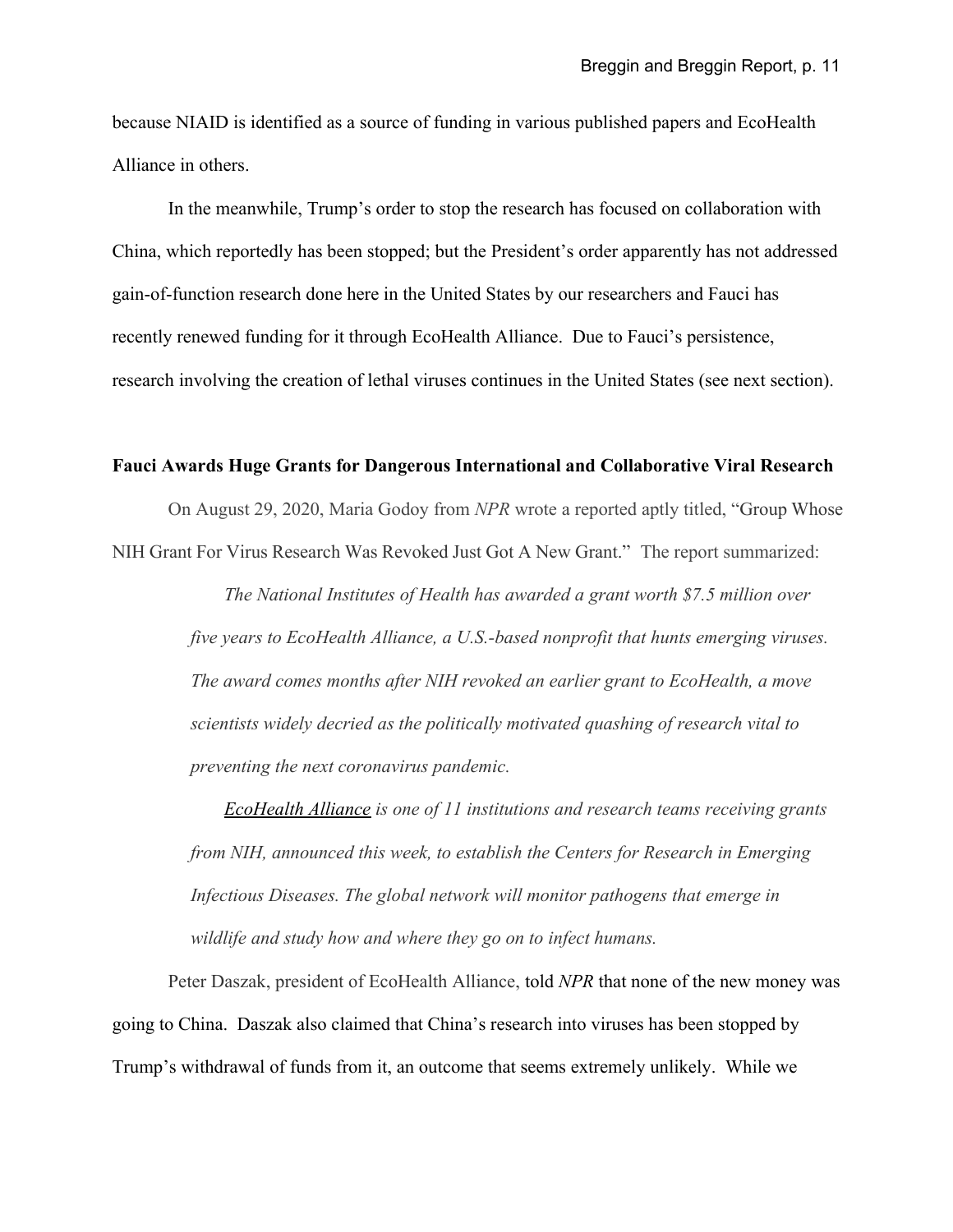believe that Fauci and the US enabled China to accelerate its efforts, we have no illusions that they cannot proceed without us. One escaped Chinese scientist says that China now has the world's largest stockpile of coronaviruses suited for biowarfare and has no technical problems in turning benign ones into virulent ones [30](#page-43-11) and an informed former military officer takes the scientist's warning seriously.<sup>[31](#page-43-12)</sup>

Most concerning, the language that Daszak uses is an exact description of the controversial gain-of-function research originally stopped by President Obama and quietly reinstated by NIH and Fauci. Daszak told *NPR*:

> *"The next step in that research is to sequence the whole genome of those viruses and say, could they bind to human cells? Does this look like a virus that could potentially emerge?"*

This is the research that we shall see was first cancelled by President Obama and then reinstated by Fauci under President Trump, without his knowledge, and then stopped by President Trump in April 2020 after he learned about it. It is the research that led to the creation of SARS-CoV-2. It is euphemistically called "gain-of-function" research.

Here is the process. First, the genome of the virus is mapped. Then an attempt is made to see if the virus has the potential to invade human cells. This cannot be determined by simply eyeballing the virus. This can only be done—and was done in the research with China cancelled by President Trump—by physically modifying the coronavirus in the lab to enable it to attach to a **human lung cell** extraction. This is the biggest step in making it into a SARS-corona virus capable of producing a **S**evere **A**cute **R**espiratory **S**yndrome in humans. Then, if the virus can be made to attach to human lung cell preparations, it is given to a mouse or other small animal to see if will attach to the lungs and thereby harm a living mammal. When it does, as it did to mice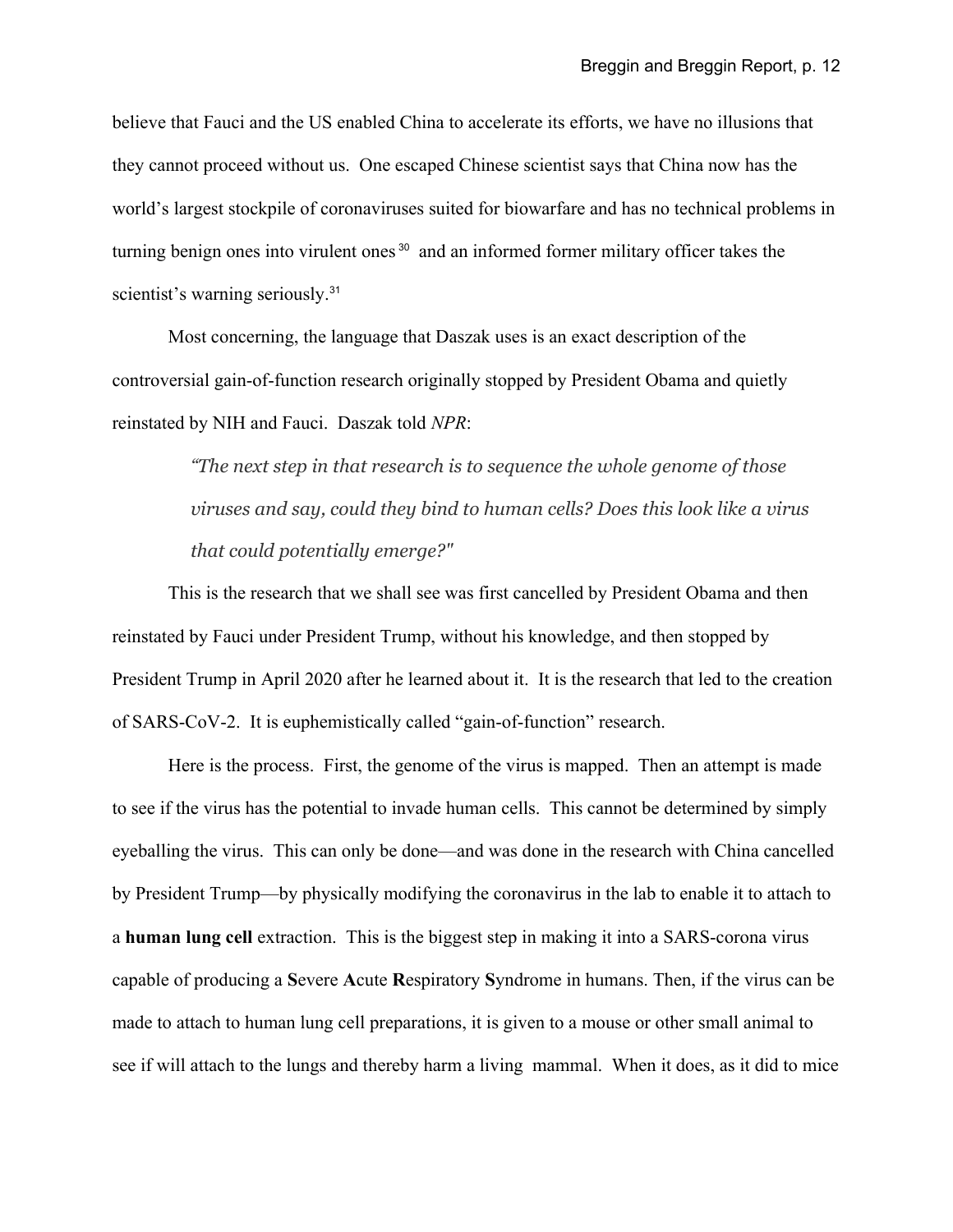in the studies that Trump cancelled, the researchers have reached near certainty that they have created a virus that is potentially harmful or deadly to humans.

Put simply, Fauci, along with his partners around the world, have done an end run around President Trump and his predecessor President Obama, to continue research aimed at creating pandemic viruses.

# **More News About Fauci's New Funding of Viral Research**

Almost a week after the *PRN* article, on September 6, 2020 Col. Lawrence Sellin (Ret.) of the Citizen's Commission on National Security warned about the *overall* NIAID grant, totalling \$82 million, which include many institutions in addition to EcoHealth Alliance. He mentioned virology research at University of Texas that specifically involves multiple Chineseconnected researchers.[32](#page-43-13) As a retired military officer concerned with security, this did not seem like a good idea to Col. Sellin.

The grant, which had been officially announced by NIAID on August 27, 2020,<sup>[33](#page-43-14)</sup> will indeed fund Peter Daszak of the EcoHealth Alliance, Inc. for its Emerging Infectious Diseases-South East Asia Research *Collaboration* Hub. Daszak's EcoHealth Alliance has been Fauci's main source of *collaboration* with the Chinese, which President Trump cancelled. This new grant strongly suggests that Fauci is continuing to fund collaboration with China on viral research.

We agree with Col. Sellin who believes this new grants require investigation.

# **Why It is Unsafe to Create Deadly Viruses in Labs**

The Wuhan Institute, which had in 2015 become China's first laboratory to achieve the highest level of international bioresearch containment (known as BSL-4), had a well-known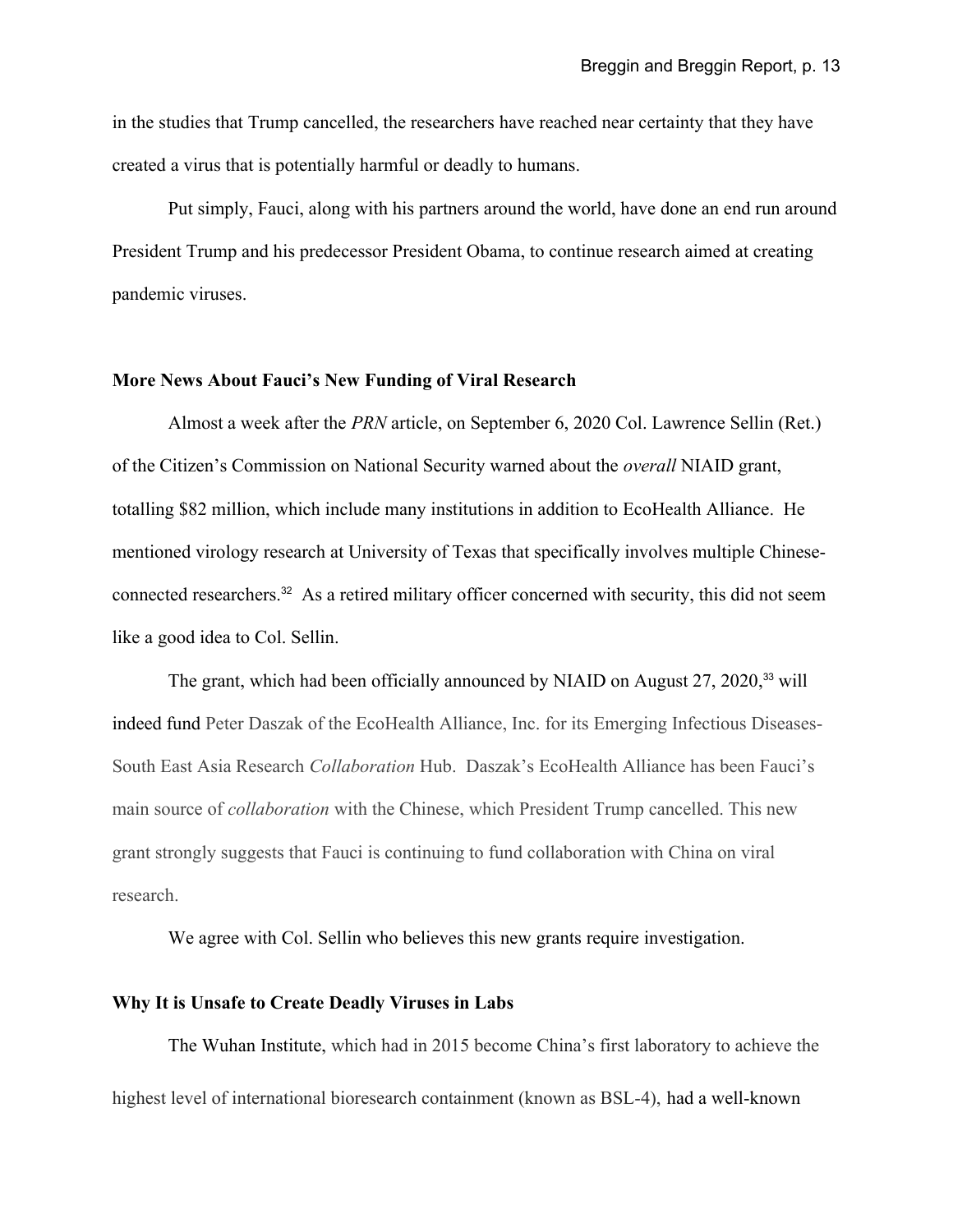record of poor security, <sup>[34](#page-43-15), [35](#page-43-16)</sup> making a leak highly probable. Indeed, leaks and other mishaps involving dangerous infectious agents had been occurring at US CDC facilities,<sup>[36](#page-43-17),[37](#page-43-18),[38](#page-43-19)</sup> as well as the United States Army Medical Research Institute of Infectious Diseases, in Fort Detrick, Md., which was temporarily shut down by the CDC.<sup>[39](#page-44-0)</sup> All this is well-known to Anthony Fauci and untold hundreds or thousands of scientists and has been described in the public media.

Even excluding sabotage or theft, there is no way to prevent these invisible, difficult-todetect, organisms from escaping containment by one route or another, such as physical mishaps, human contamination, accidentally sending a dangerous agent to the wrong place, and infinite ways we cannot anticipate in advance. Their "emergence" by accident or design from a lab where humans are creating them is far more likely than a pathogenic virus emerging through the slow, haphazard process of evolution and then finding a human to attach to.

In defiance of common sense, a 2017 paper ominously titled, "Jumping species—a mechanism for coronavirus persistence and survival," Menachery gave his rationalization for doing the dangerous research that we would highlight and that Trump would stop:<sup>[40](#page-44-1)</sup>

> *Zoonotic transmission [jumping from an animal to human] of novel viruses represents a significant threat to global public health and is fueled by globalization, the loss of natural habitats, and exposure to new hosts. For coronaviruses (CoVs), broad diversity exists within bat populations and uniquely positions them to seed future emergence events. In this review, we explore the host and viral dynamics that shape these CoV populations for survival, amplification, and possible emergence in novel hosts.*

It is astonishing that Menachery, and apparently all those associated with the research, claim to be heading off the rare event of a novel coronavirus jumping to humans, while they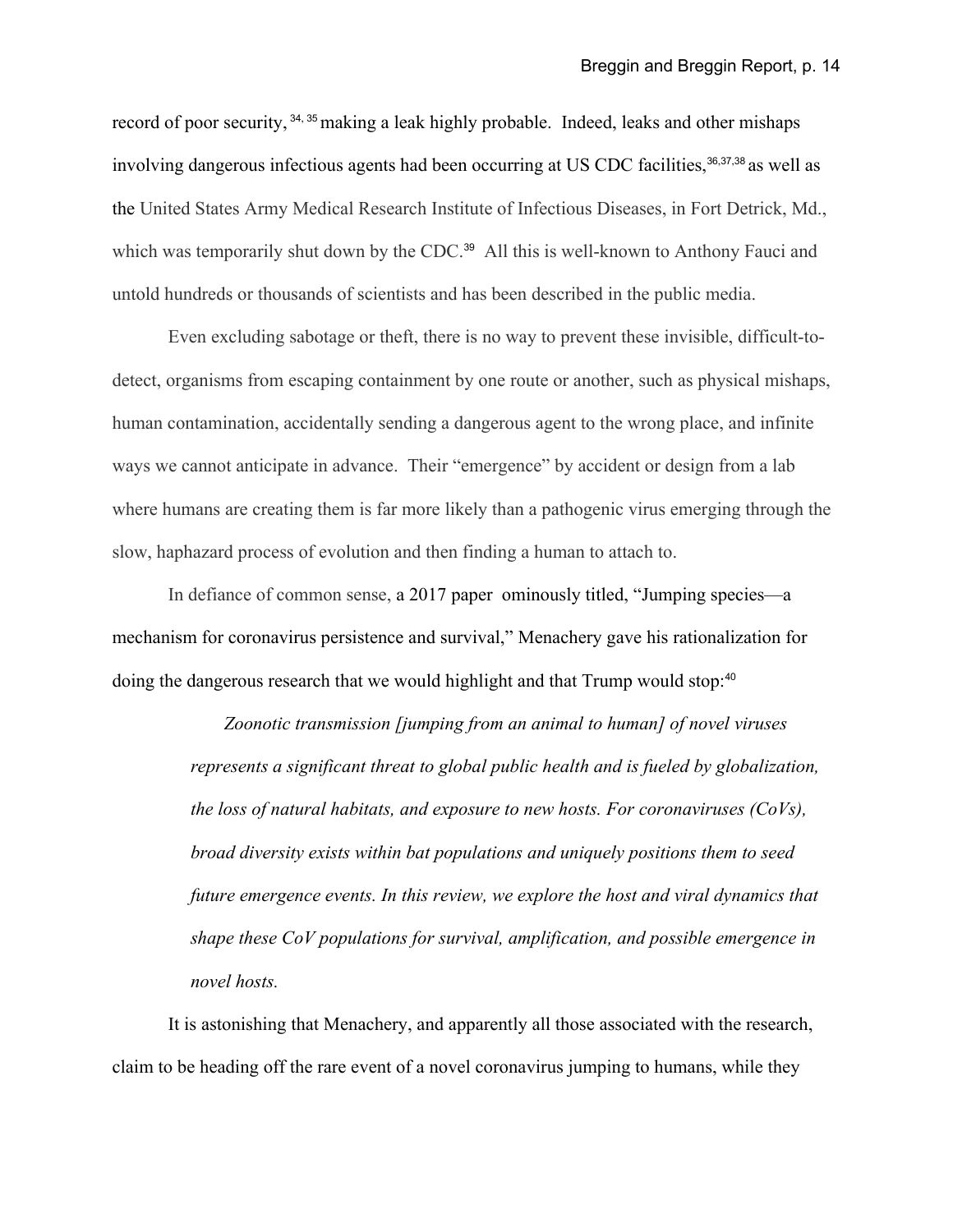themselves intentionally make it happen—creating a "jumper" virus in the lab—while giving it wide distribution to labs around the world, including in China.

The ability of the project to make a pathogen out of the coronavirus in no way indicates that there is even the slightest chance of the same thing happening in nature. After all, it took a multi-million dollar several-year collaborative research effort involving many extraordinary technologies and a large numbers of scientists from two nations to purposely turn this harmless virus into a virulent one. Along the way, the process required many intermediate steps, each step requiring careful reasoning and considerable trial and error, all with a very specific purpose in mind. How likely is it that in the natural evolution of bats one of their viruses one would mindlessly and without purpose take a multiple array of steps *by chance* to become a pathogen with pandemic potential and then to find a human to infect? The human lab can accomplish in a relatively short time what it would take millions of years to happen by chance through evolution —if it would ever happen at all. Any increase in the rate of appearance of new pathogens here on Earth is far more likely to be caused by accidental or purposeful release from a lab that is in the process of making ordinary viruses into pathogens.

There is agreement among many scientists that odds of a natural pandemic vs. a manmade one are very small. Concerned scientists have argued in statistical detail that the risk of an epidemic coming out of a lab producing dangerous viruses is high compared to a rare emergence from nature.<sup>[41](#page-44-2)</sup> As already noted, there have been multiple accidental releases of potentially deadly viruses from laboratories in recent times, including the CDC's labs.<sup>[42](#page-44-3),[43](#page-44-4)</sup> The escape of a manmade virus, intentionally or not, is infinitely more likely than a lone bat virus evolving into a pathogen in nature and then finding a human host.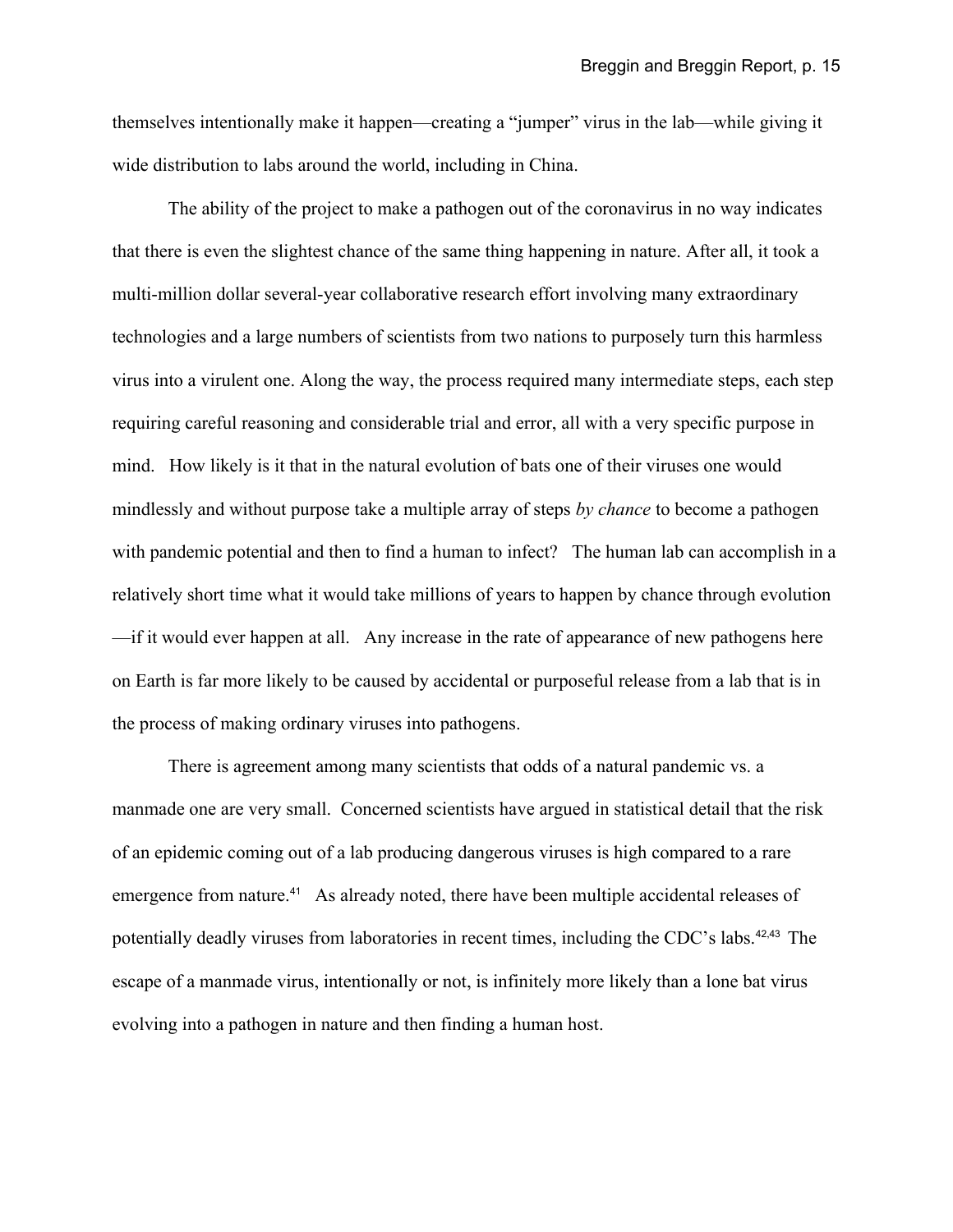In nature, a novel virus attacking a human, causing a unique disease, and becoming an epidemic must begin with a rare chance of a genetic variation through biological evolution which is a very slow, hit-and-miss process, usually involving extraordinary periods of time. Then the chance variation among the many millions of bats flying around must have an equally rare chance to meet and to infect a suitable human host, who must then infect at least one human before dying, etc. These bats live in rural caves hundreds of miles away from Wuhan, adding to the unlikelihood of such an event. All of this makes a jump from nature to humans extremely unlikely compared to the accidental escape of one of the SARS-CoV viruses already stored or being created at the Wuhan Institute of Virology.

### **A More Dangerous Risk Than Accidental Release When Creating Virulent Lab Viruses**

As this report has already suggested, there is a more frightening risk associated with making viruses that are potentially deadly to humanity—they can fall into the wrong hands and become bioweapons. What Fauci has been doing is doubly catastrophic, first, in the making of deadly viruses and, second, in collaborating with China in mutually creating obvious bioweapons.

### **American/Chinese Collaborative Research that Led to the Engineering of SARS-CoV-2**

The decade of research that ultimately led directly to the lab-creation of SARS-CoV-2 was highlighted in two scientific papers with lead researchers from the University of North Carolina, along with two Chinese virologists from the Wuhan Institute of Virology. The senior author of the two papers was Vineet D. Menachery, PhD (Menachery et al., 2015<sup>[44](#page-44-5)</sup> and Menachery et al. 2016<sup>[45](#page-44-6)</sup>).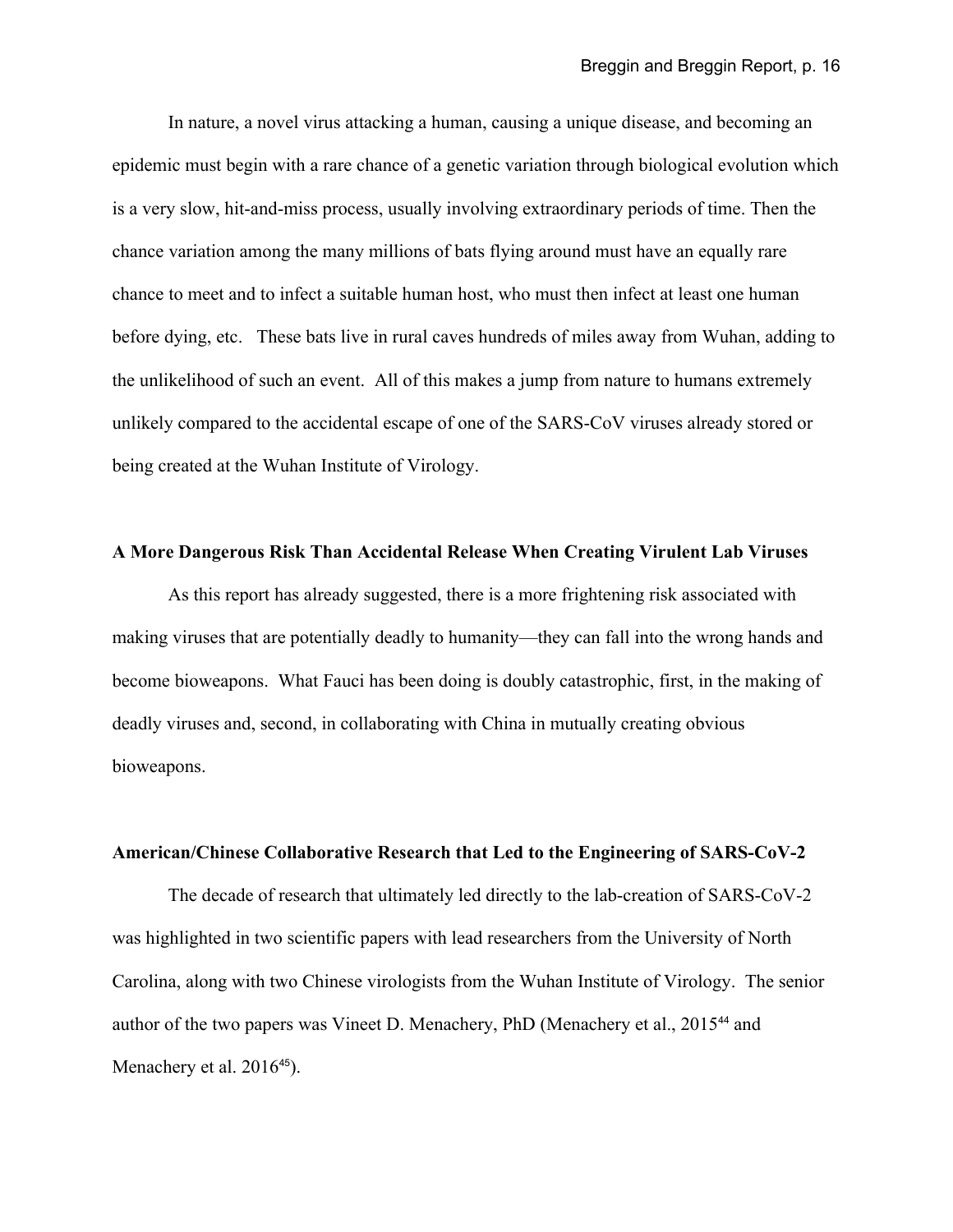The title of the 2015 paper indicates that they were working with SARS-CoV viruses: "A SARS-like cluster of circulating bat coronaviruses shows potential for human emergence." The phrase, "shows potential for human emergence" was highly misleading and promotional. The article describes how they *created* a SARS-CoV virus capable of infecting humans.

This American/Chinese collaboration published its initial results in 2015 and 2016 when it described putting a protein "spike" on an innocuous bat coronavirus that turned it into SARS-CoV pathogen able to attach to and invade cells lining the human lung. The new SARS-CoV was deadly to mice, especially older or physically compromised animals, and was remarkably harmless to younger animals. It was shown to attack human lung tissue in the lab. The virus seemed immune to current treatments and a successful vaccine could not be made. This presaged the engineering of SARS-CoV-2.

In both the 2015 and the 2016 papers, the first listed source of funds was Fauci's NIAID. In the first one, the Chinese government is also listed as funding the project. This work was a testimonial to globalism without regard for the safety of the United States—or even that of the world.

# **Chinese Contributions to the Collaboration**

The collaboration with the Chinese was intimate and critical. The two Chinese authors were researchers Xing-Yi Ge and Zhengli-Li Shi. In the 2015 paper, both identified themselves as from the **"**Key Laboratory of Special Pathogens and Biosafety, Wuhan Institute of Virology, Chinese Academy of Sciences, Wuhan, China." The acknowledgements describe how the Chinese researchers as members of the team worked actively with the virus in their own Wuhan Institute laboratory.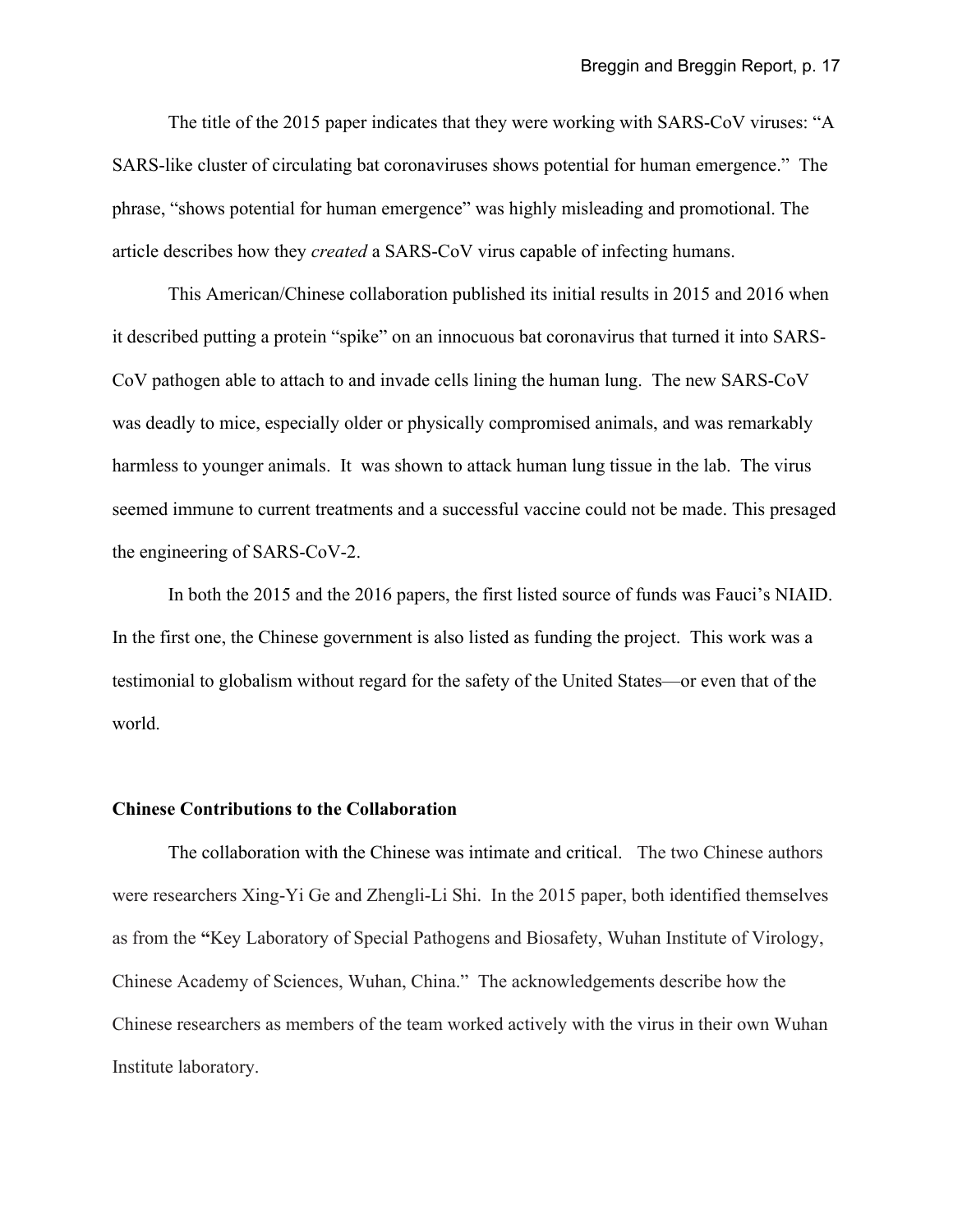Although no Chinese authors are listed on the 2016 publication, the Acknowledgements "Dr. Zhengli-Li Shi of the Wuhan Institute of Virology" who provided, among other things, materials to make the "spike protein" used to enable the virus able to infect human cells. This is the same Dr. Zhengli-Li Shi who was a coauthor of the 2015 paper. Her continued involvement confirms the ongoing close relationship between the American and Chinese researchers. She is director of the specific Wuhan Institute lab that extracts viruses from bats and makes them pathogenic for humans. After COVID-19 broke out of China, she would be featured admiringly in the American scientific media as the "bat lady," accompanied by her self-serving denials that SARS-CoV-2 had escaped from her facility.<sup>[46](#page-44-7)</sup>

The other Chinese author of the 2015 paper, Xing-Yi Ge, is also a very important researcher in China's virology programs. Ge was the lead author among about 20 researchers in 2013, most of them directly involved with the Wuhan Institute, who published a seminal article in the research chain leading up to SARS-CoV-2.<sup>[47](#page-44-8)</sup> Titled "Isolation and characterization of a bat SARS-like coronavirus that uses the ACE2 receptor," it studied the capacity of the coronavirus to be engineered into a pathogen that could be made to connect to the ACE2 human receptor. It too was funded in part by the Chinese and by Fauci's NIAID and, in this case, multiple other U.S. agencies.<sup>[48](#page-44-9)</sup> Peter Daszak, who heads EcoHealth Alliance, the organization that was separately funneling money from Fauci's institute to Chinese gain-of-function research,<sup>[49](#page-44-10)</sup> was listed as an author.

Daszak and his organization is funded not only by Fauci's NIAID but many other NIH-affiliated organizations, the CDC, the National Science Foundation, and other government agencies.<sup>[50](#page-44-11)</sup> Its list of partners and consultants spans the world including the Bill and Melinda Gates Foundations; and many great universities in the US, England, and China. Multiple countries and international agencies are involved and the word "global" is used 14 times in the few descriptive pages of this nonprofit.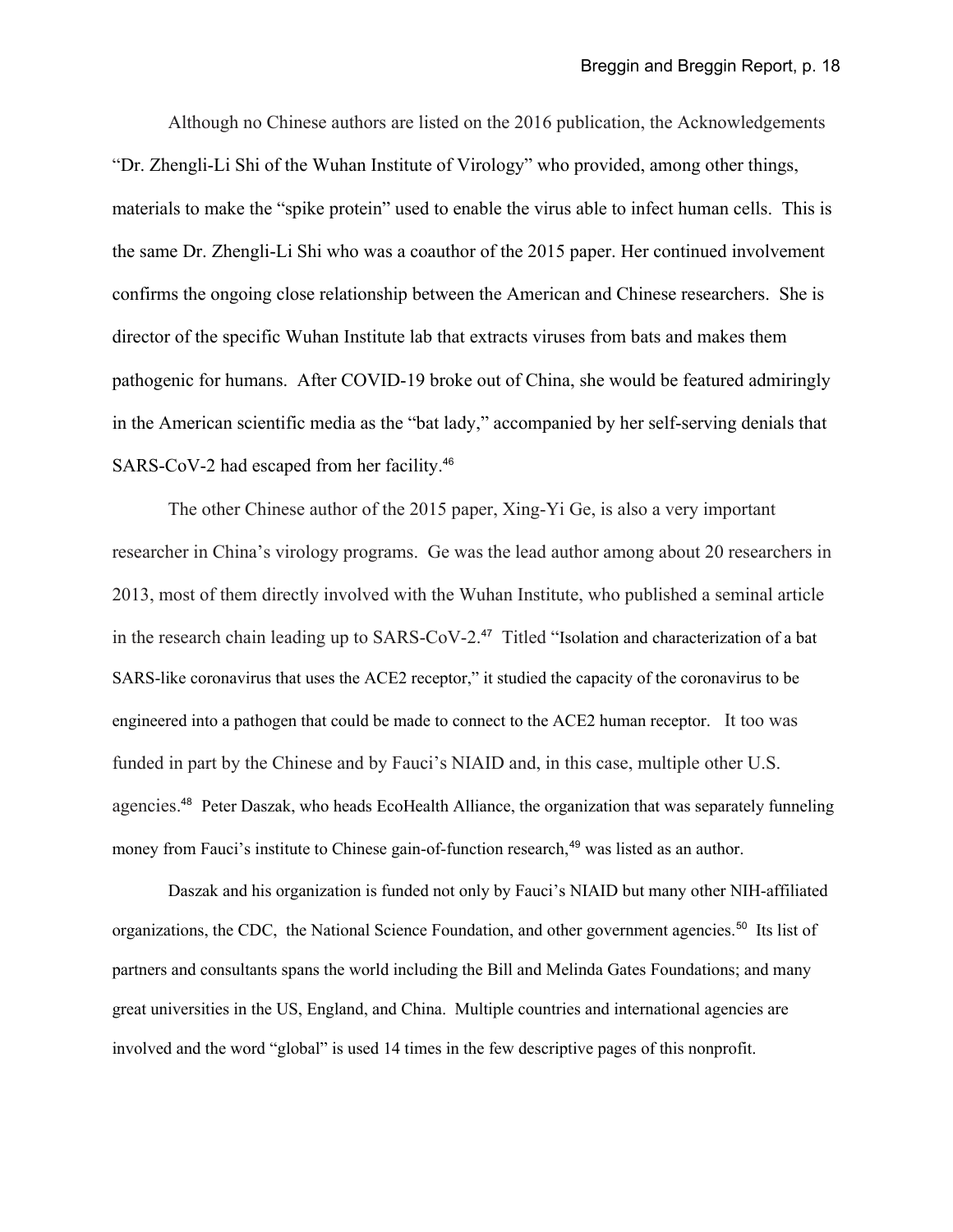## **The Origins and Support of the Wuhan Institute**

According to the April 27, 2020 *Newsweek*: [51](#page-44-12)

*In 2019, with the backing of NIAID, the National Institutes of Health committed \$3.7 million over six years for research that included some gain-of-function work. The program followed another \$3.7 million, 5-year project for collecting and studying bat coronaviruses, which ended in 2019, bringing the total to \$7.4 million. … The NIH research consisted of two parts. The [first part](https://projectreporter.nih.gov/project_info_description.cfm?aid=8674931&icde=49750546) began in 2014 and involved surveillance of bat coronaviruses, and had a budget of \$3.7 million. The program funded Shi Zheng-Li, a virologist at the Wuhan lab, and other researchers to investigate and catalogue bat coronaviruses in the wild. This part of the project was completed in 2019.*

*A [second phase](https://projectreporter.nih.gov/project_info_description.cfm?aid=9819304&icde=49645421) of the project, beginning that year, included additional surveillance work but also gain-of-function research for the purpose of understanding how bat coronaviruses could mutate to attack humans. The project was run by EcoHealth Alliance, a non-profit research group, under the direction of president Peter Daszak, an expert on disease ecology. NIH canceled the project just this past Friday, April 24th, Politico reported. Daszak did not immediately respond to* Newsweek *requests for comment.*

Peter Daszak and EcoHealth Alliance, as we noted above, were also well-known conduits for additional money from Fauci's NIH Institute for Allergy and Infectious Diseases.<sup>[52](#page-44-13)</sup>

*Newsweek* also commented, "SARS-CoV-2 , the virus now causing a global pandemic, is believed to have originated in bats. U.S. intelligence, after originally asserting that the coronavirus had occurred naturally, conceded last month that the pandemic may have originated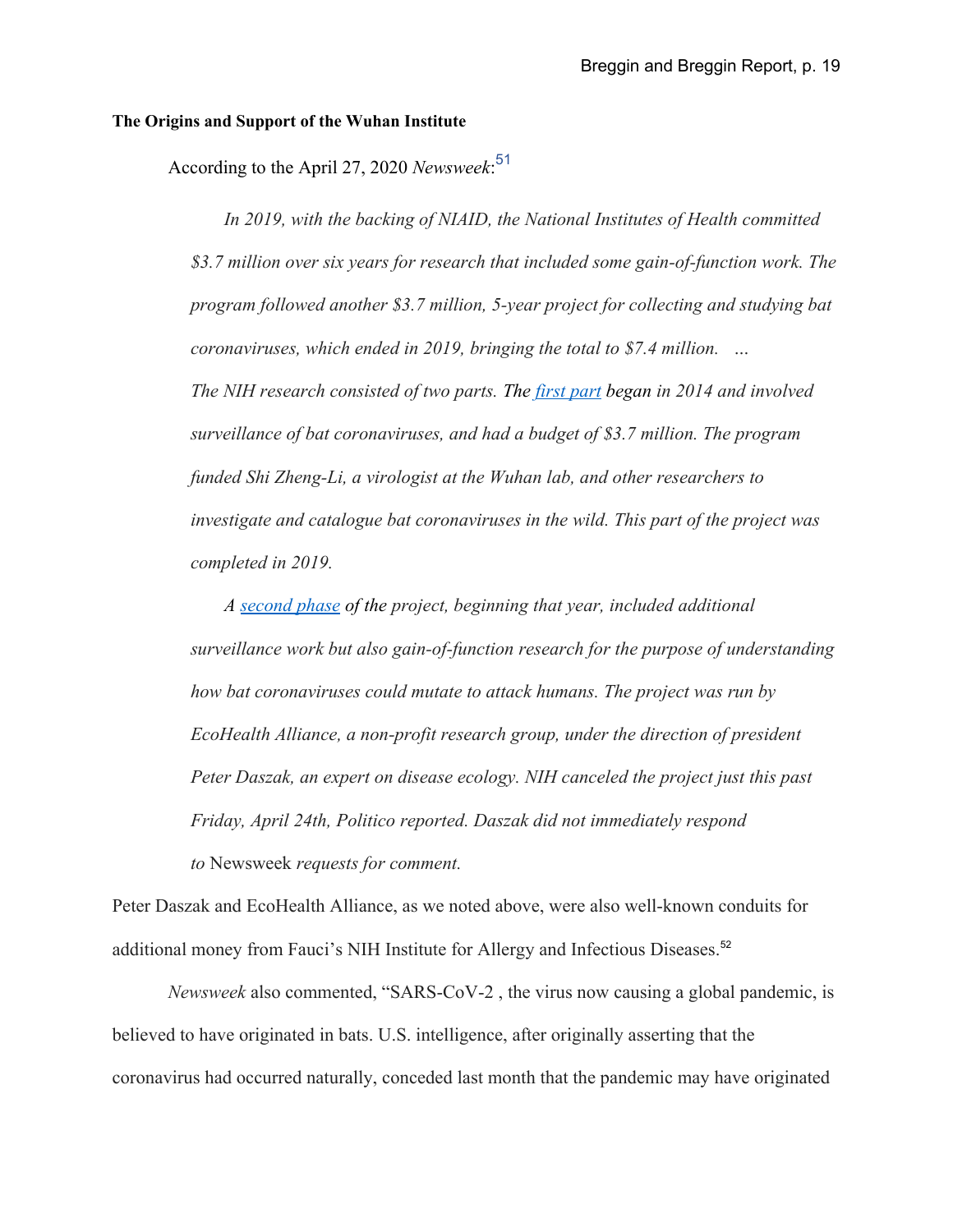in a leak from the Wuhan lab." *Newsweek* would never make the connection, but the process was apparent—Fauci funding ultimately led directly to the making of SARS-CoV-2.

The research connections between the US and China are deep and complex, including Fauci's NIAID funding for gain-of-function studies going to U.S. projects that influenced China, to U.S./Chinese collaborations, to Chinese researchers in their own projects, and to the Wuhan Institute itself.

# **Fauci and NIAID Were Central to the Chain of Activities that Led to SARS-CoV-2**

Our focus is on the role of NIH and particularly Fauci and his NIH Institute for Allergy and Infectious Diseases, in helping to bring about this chain of events leading to the pandemic. This is a series of events requiring enormous manpower and funding, and the overcoming of political obstacles, in which Americans collaborated with and financially supported Chinese researchers and the Wuhan Institute of Virology under the watchful eye of Fauci, culminating in China's ability to engineer SARS-CoV-2 from bat viruses.

Efforts to enhance the virulence of viruses are euphemistically called "gain-of-function" studies—perhaps to hide their deadliness. Fauci is a strong advocate of vaccines and he works closely with Bill Gates and his foundation where he is on Gates' elite international vaccine board called the Leadership Council.<sup>[53](#page-44-14)</sup> It is telling that Fauci was so key to enabling the Chinese to make SARS-CoV-2 and then became the international treatment czar for the worldwide affliction that he helped to create—and now wants to lead us down the road of worldwide public health totalitarianism to save us from "human-made" environmental destruction that allegedly encourages the emergence of pathogens from nature.<sup>[54](#page-45-0)</sup>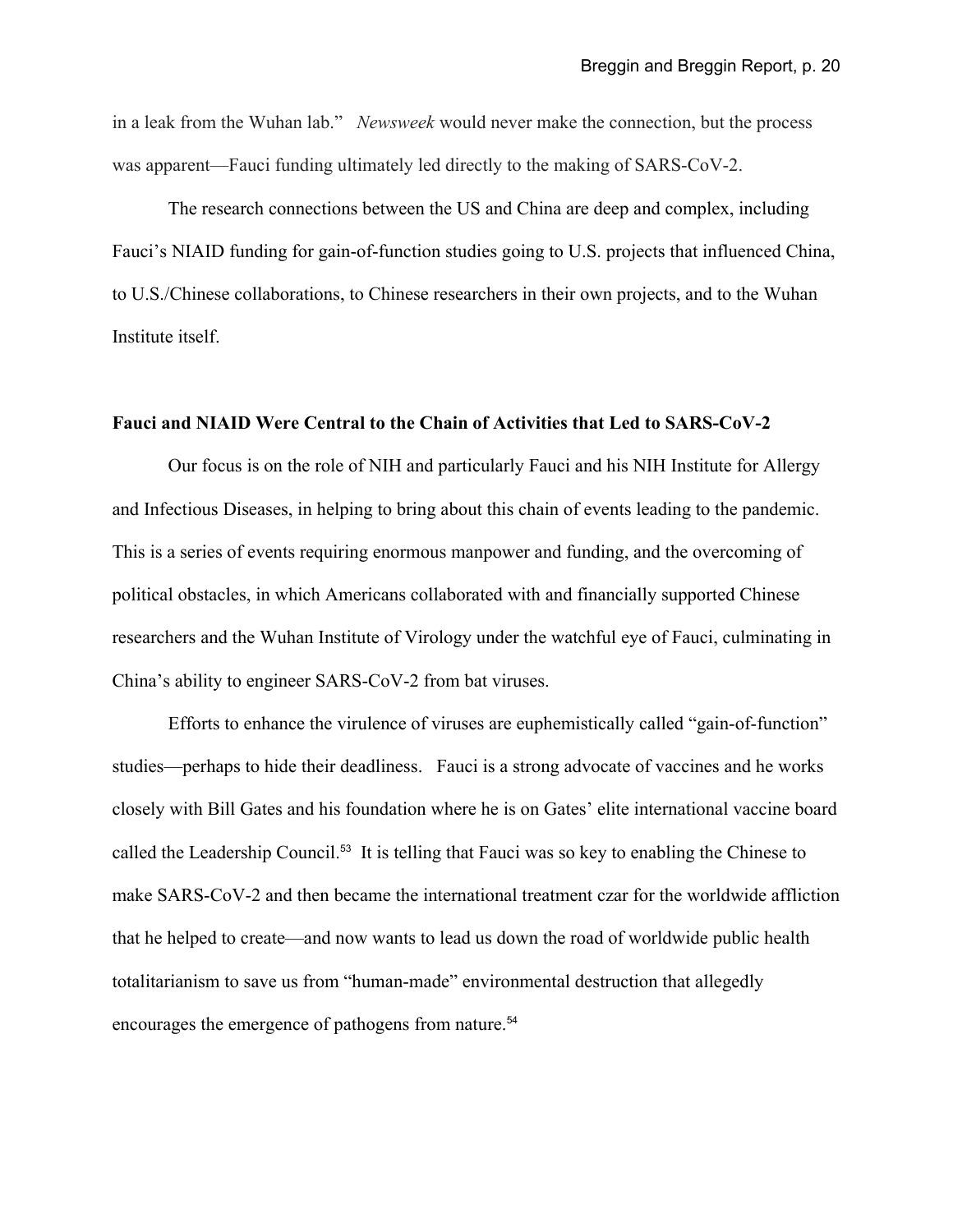# **The US Government Bans Fauci's Research in 2014**

There were key moments when Fauci could have turned back and stopped funding our collaborative research with Chinese researchers and the military-controlled<sup>[55](#page-45-1)</sup> Wuhan Institute. Instead he was temporarily stopped by a Presidential decree.

In 2014, President Obama declared a moratorium on research exactly like that being conducted by Menachery et al. in collaboration with China on "gain-of-function" research. At that time, the Menachery studies, which were actively moving along, should have come to a halt. Here is the opening of the October 17, 2014 declaration from the "White House: President

Barack Obama": [56](#page-45-2)

# *Doing Diligence to Assess the Risks and Benefits of Life Sciences Gain-of-Function Research*

*Summary:*

*The White House Office of Science and Technology Policy and Department of Health and Human Services today announced that the U.S. Government is launching a deliberative process to assess the potential risks and benefits associated with a subset of life sciences research known as "gain-of-function" studies.*

*Following recent biosafety incidents at Federal research facilities, the U.S. Government has taken a number of steps to promote and enhance the Nation's biosafety and biosecurity, including immediate and longer term measures to review activities specifically related to the storage and handling of infectious agents. …*

*Because the deliberative process launching today will aim to address key questions about the risks and benefits of gain-of-function studies, during the period*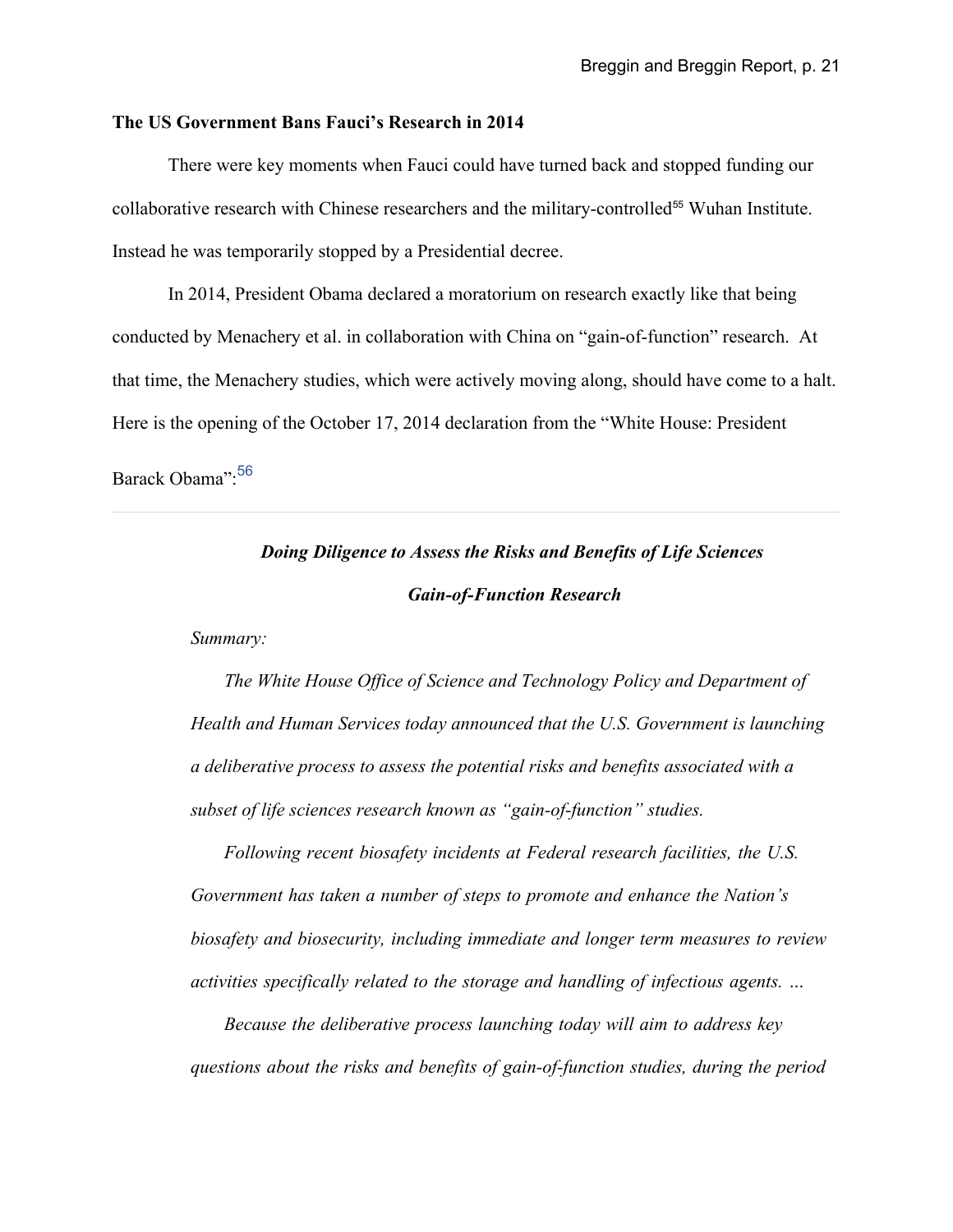*of deliberation, the U.S. Government will institute a pause on funding for any new studies that include certain gain-of-function experiments involving influenza, SARS, and MERS viruses. Specifically, the funding pause will apply to gain-of-function research projects that may be reasonably anticipated to confer attributes to influenza, MERS, or SARS viruses such that the virus would have enhanced pathogenicity and/or transmissibility in mammals via the respiratory route.*

That description exactly fits the collaborative studies between U.S. researchers and Chinese scientists from the Wuhan Institute who were only months away from publishing a scientific paper on the creation of a gain-of-function virus by engineering a bat virus to make it virulent and able to infect humans. *No other research has surfaced which so perfectly fits what President Obama was trying to stop—but it would not be stopped!*

The Obama government's description of the moratorium continues:

*During this pause, the U.S. Government will not fund any new projects involving these experiments and encourages those currently conducting this type of work – whether federally funded or not – to voluntarily pause their research while risks and benefits are being reassessed.*

This White House order could not be clearer. During the time when the government was investigating the risks of "gain-of-function" research, it would not start funding any new projects and it asked all on-going projects to "voluntarily pause their research while the risks and benefits are being assessed."

# **Menachery et al. Struggle to Keep their Research Alive**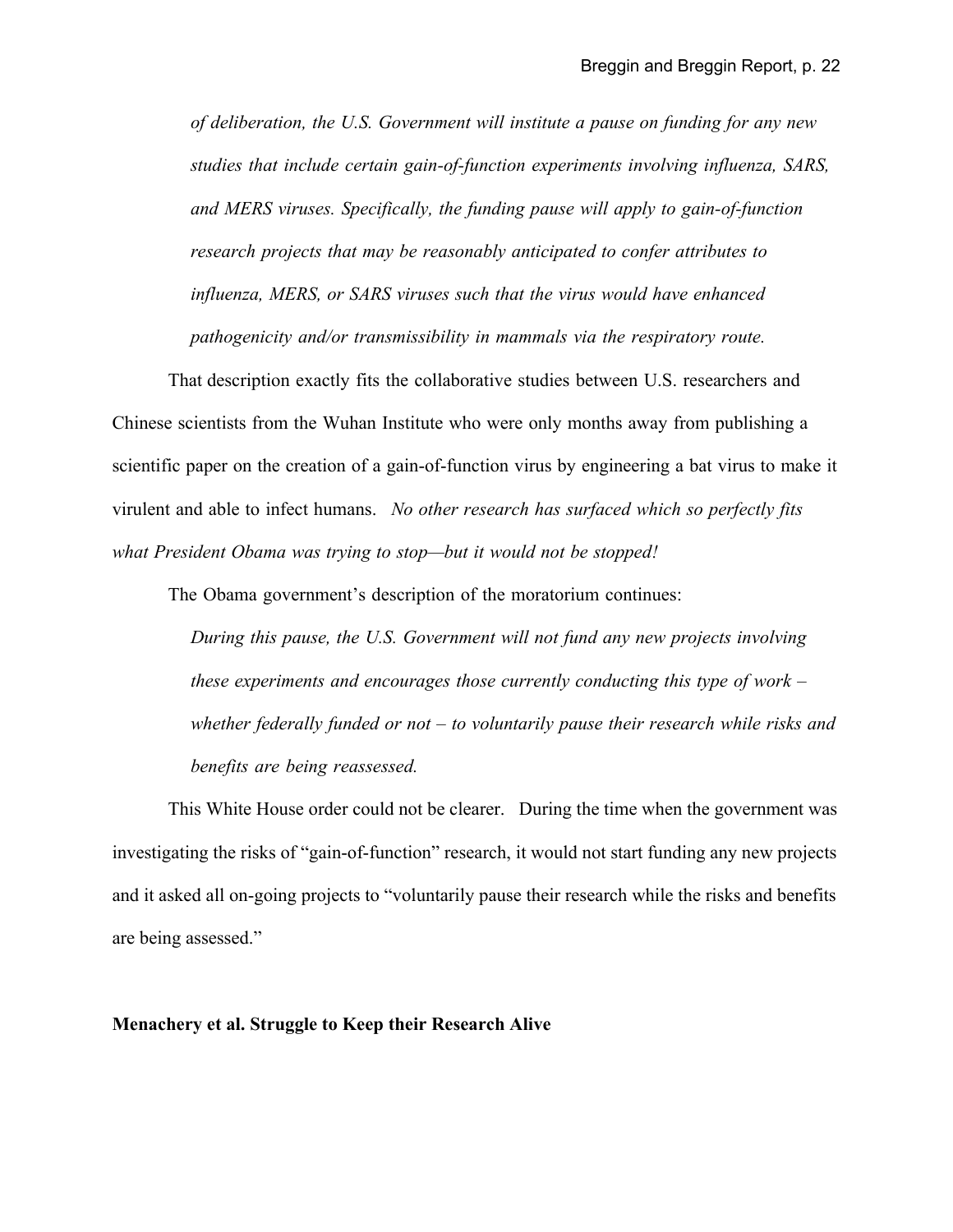In their 2015 publication, Menachery et al. acknowledged the existence of the moratorium on gain-of-function studies, but expressed the belief that it did not necessarily cover them because they did not initially anticipate that they could have succeeded in creating a virulent virus! However, a November 9, 2015 interview,<sup>[57](#page-45-3)</sup> given while Menachery's study was on the way to publication, indicates he had been stopped, temporarily at least:

> *He [Menachery]and his co-authors noted they had to stop some of their work because of US government policies. The US has a moratorium on so-called gain-of-function research, which includes some research that enhances the ability of a pathogen such as a virus to infect people or spread among them.*

There is in fact no evidence that they slowed down their research because they published their results shortly thereafter in December 2015 and again in 2016 without indicating any interference with it.

By the end of 2015 NIH granted an exception to the dangerous Menachery study, allowing it to continue. According to *Nature*: [58](#page-45-4)

> *The latest study was already under way before the US moratorium began, and the US National Institutes of Health (NIH) allowed it to proceed while it was under review by the agency, says Ralph Baric, an infectious-disease researcher at the University of North Carolina at Chapel Hill, and a co-author of the study. The NIH eventually concluded that the work was not so risky as to fall under the moratorium, he says.*  (bold added).

In short, the National Institutes of Health decided that Fauci's pet project—the epitome of a gain-of-function study—was not really dangerous enough to be stopped under President Obama's edict. The result was a continuation of the chain of events leading to SARS-CoV-2.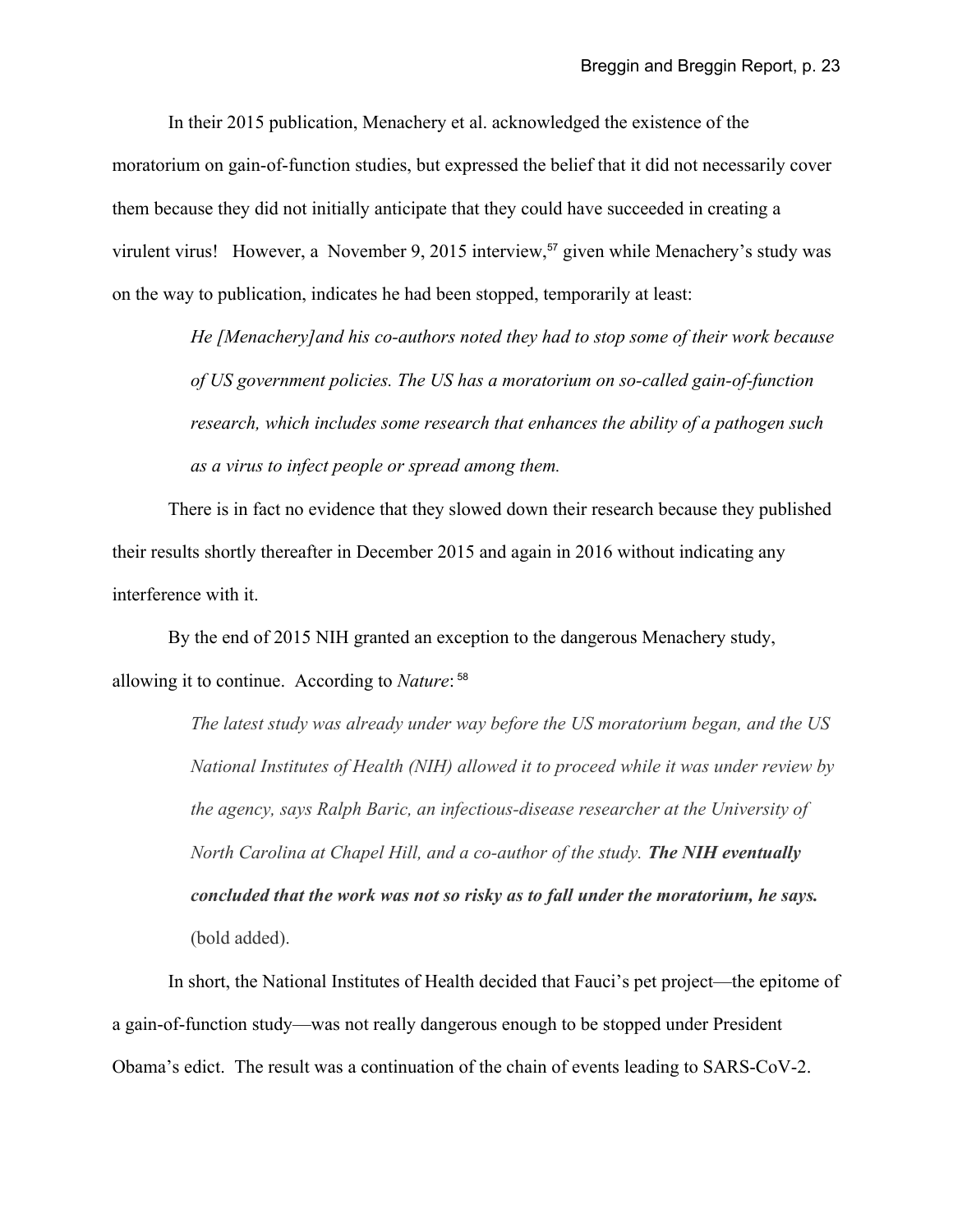# **NIH Strikes Back**

December 19, 2017, under the Trump Administration, NIH announced that it was lifting the ban set by President Obama on gain-of-function research, while adding new restrictions to the research.[59](#page-45-5),[60](#page-45-6) Unlike Obama's ban which came from the White House on the President's official stationery, there is no indication that Trump was involved in the lengthy analysis that predated him. *The New York Times* commented, "There has been a long, fierce debate about projects — known as "gain of function" research — intended to make pathogens more deadly or more transmissible."<sup>[61](#page-45-7)</sup> Fauci simply did an end run on the dissent, ignoring it, and quietly lifting the ban.

In the various establishment analyses I have read about the controversy surrounding gainof-function research, including one in *Lancet* in early 2018,<sup>[62](#page-45-8)</sup> there is no hint that any of the studies involved funding China. Even more striking, no mention is made of the most important gain-of-function studies of all, the American/Chinese collaboration by Menachery, published in 2015 and 2016. A *New York Times* article on the same subject,<sup>[63](#page-45-9)</sup> mistakenly claimed that under Obama's ban, all research was halted, including that on SARS, when in fact the SARS research by Menachery et al. rushed ahead to publication during that time. It then mentions exceptions that were allowed to proceed, but none are SARS-related. It's as if an invisible curtain had been placed over this extremely dangerous research that eventually helped the Chinese capacity to engineer SARS-CoV-2.

The *Times* article does warn against publishing dangerous information, comparing it to the risk of publishing atomic secrets. But it fails to mention we were actually *collaborating with China*, creating a much greater risk that merely publishing information about the research. It is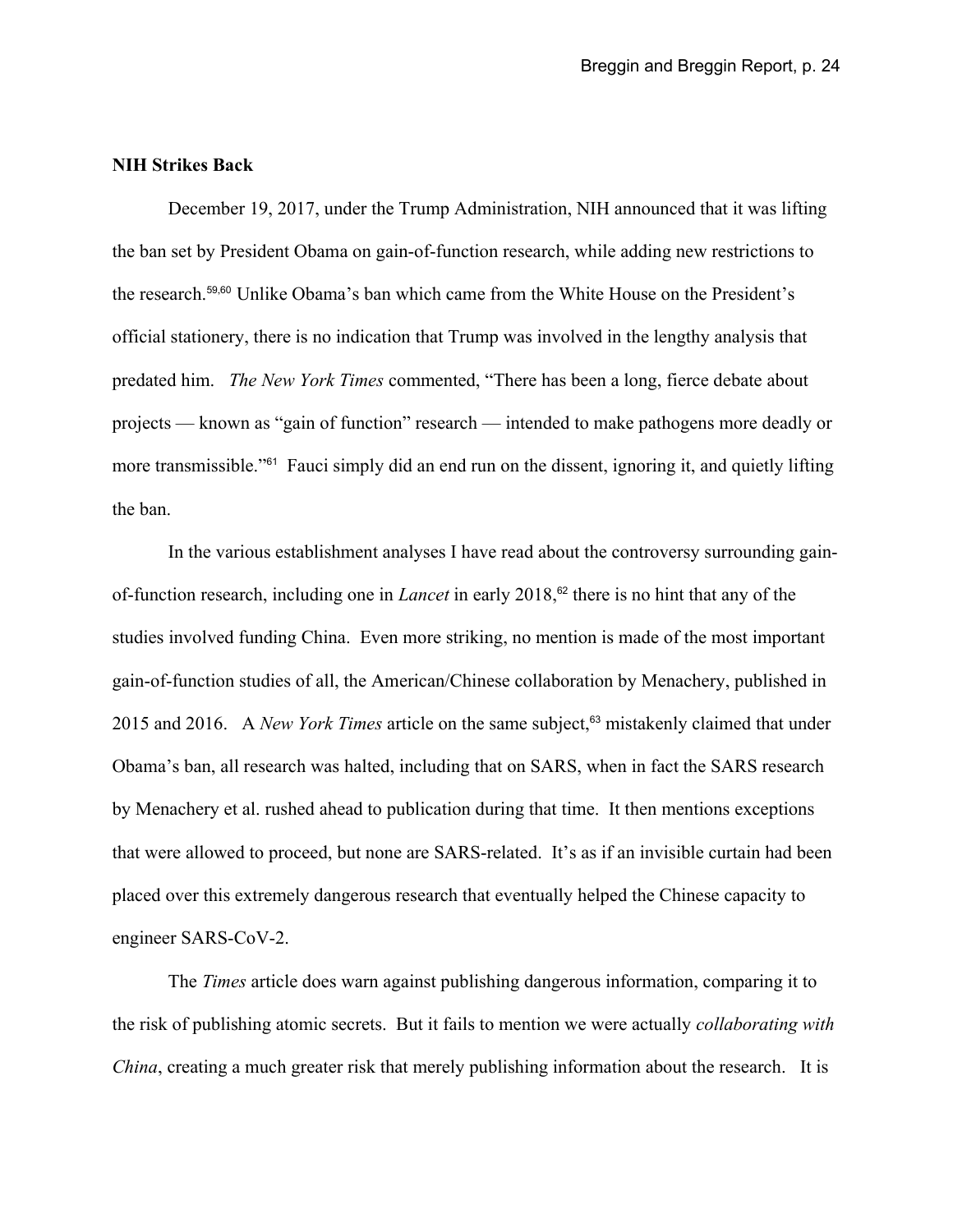no exaggeration to say that collaborating with China on building virulent, epidemic viruses was at least as dangerous as collaborating with them or the Russians on building atomic weapons.

Meanwhile, the Research of Menachery et al. seems to have been unaffected by all of these political machinations. We believe this demonstrates the determination of NIH and especially Fauci's NIH Institute for Allergy and Infectious Disease, to maintain their "gain-offunction" research despite all opposition and all reason.

# **Ignoring the Elephant in the Room**

The elephant in the room is that the U.S. funded and supported China's efforts to build up its capacity for biological warfare. We could find no mention or discussion of this threat on the part of the Obama or Trump administration or anyone else in a position of responsibility or authority, or in the major media.

A number of less-than-major media described Fauci as outsourcing his gain-of-function ambitions to China during the controversy over banning it in the U.S. The *Asia Times*<sup>[64](#page-45-10)</sup> published an analysis with this disturbing headline, "Why US outsourced bat virus research to Wuhan," followed by the subhead, "US-funded \$3.7 million project approved by Trump's Covid-19 guru Dr. Anthony Fauci in 2015 after US ban imposed on 'monster-germ' research."

In April 2020, as COVID-19 spread, the British newspaper *Daily Mail Online* quoted a US lawmaker's outrage over directly funding the Wuhan Institute:<sup>[65](#page-45-11)</sup>

> *US Congressman Matt Gaetz said: "I'm disgusted to learn that for years the US government has been funding dangerous and cruel animal experiments at the Wuhan Institute, which may have contributed to the global spread of coronavirus, and research at other labs in China that have virtually no oversight from US authorities."*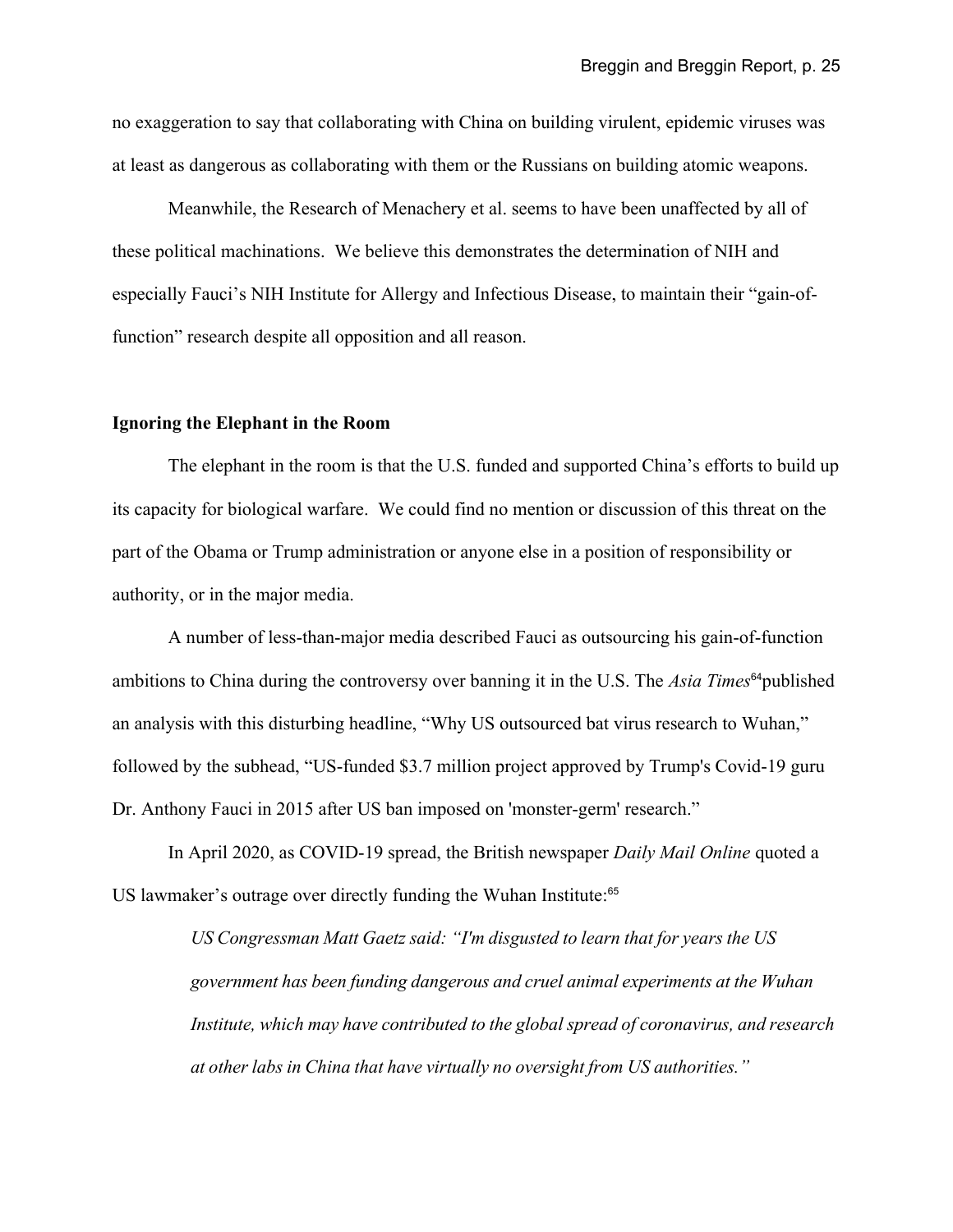An analysis<sup>[66](#page-45-12)</sup> published in May 2020 by M. Dowling in the *Independent Sentinel*, again described Fauci as outsourcing gain-of-function research to China. It helped break ground as we had done a month earlier, by pointing to the danger of giving biological weapons to China:

# *TRUSTING MAOISTS*

*Dependency on Communists, trusting Communists, what could possibly go wrong?*

*President Trump's administration is investigating the \$3.7 million in tax dollars that went to the Wuhan lab and Matt Gaetz called for an immediate end to NIH funding of Chinese research. Whether anything will come of it is questionable.*

*The ban on GOF [Gain-of-Function] research in the USA has been lifted. Maybe the USA shouldn't do it either. When mankind plays with nature, it usually doesn't go well.*

*Unfortunately, our press doesn't investigate or even ask pertinent questions. Some reporters are just too stupid or biased to bother.*

*Imagine if President Trump said our CDC is incompetent so I will pay Russia to do our GOF research?*

When the original research paper was published in 2015, it did not go unnoticed. The dangers inherent in creating new human coronavirus pathogens in the Menachery research were discussed in a commentary by Jef Akst in *The Scientist* on November 16, 2015, along with NIH's decision to allow the research to continue.<sup>[67](#page-45-13)</sup> Unfortunately, as so often continues to happen, the danger of the Chinese collaboration went unmentioned! Instead, there is an addendum added to the original report trying to dismiss any such association or concern: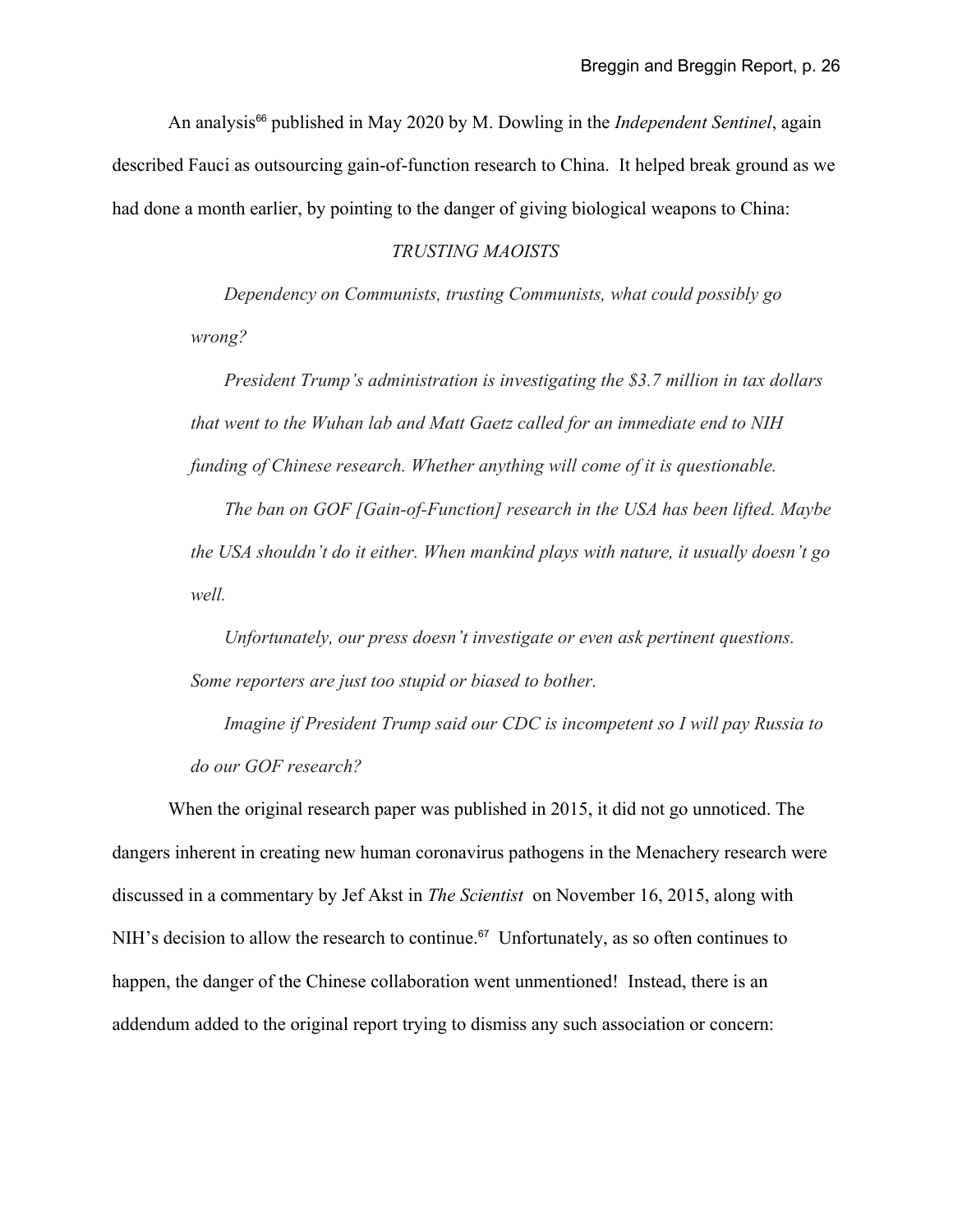*Update (March 11, 2020): On social media and news outlets, a theory has circulated that the coronavirus at the root of the COVID-19 outbreak originated in a research lab. Scientists say there is no evidence that the SARS-CoV-2 virus escaped from a lab.*

Notice that in the update, the Wuhan Institute is not even mentioned, and instead the article refers to "escaped from a lab." Reports from *Nature*, *The Scientist*, and *Scientific American* among many others, confirm that the progressive media and the scientific community were desperately trying to avoid throwing suspicion on the Chinese Communists for any role in COVID-19, including avoiding any mention that the US government was collaborating with the Wuhan Institute in turning routine bat viruses into pathogens deadly to humans, directly helping the Chinese Communist Party develop bioweapons.

Here we see the influence of globalism. People knew each other, people made money from each other, science trumped national security—any kind of funded collaborative research with China was almost untouchable and beyond criticism.

If asked, some of the individual scientists would probably have said that "science" is pure and should be shared among competing and even hostile nations for the sake of science and peace. But that innocence is not what rules globalism. The prevailing attitude among globalists seems to be: Never put America first, put our global friends and interests ahead of everything.

 Of all the technologies we have given to China, how to make highly infectious and lethal viruses from bat viruses may be the most dangerous. Yet, there was a nearly total blackout on US funding for China building biological weapons displayed by the media, science commentators, and politicians. This confirmed the pervasiveness of the globalist viewpoint that has no special interest in protecting American interests or seemingly even in America's survival,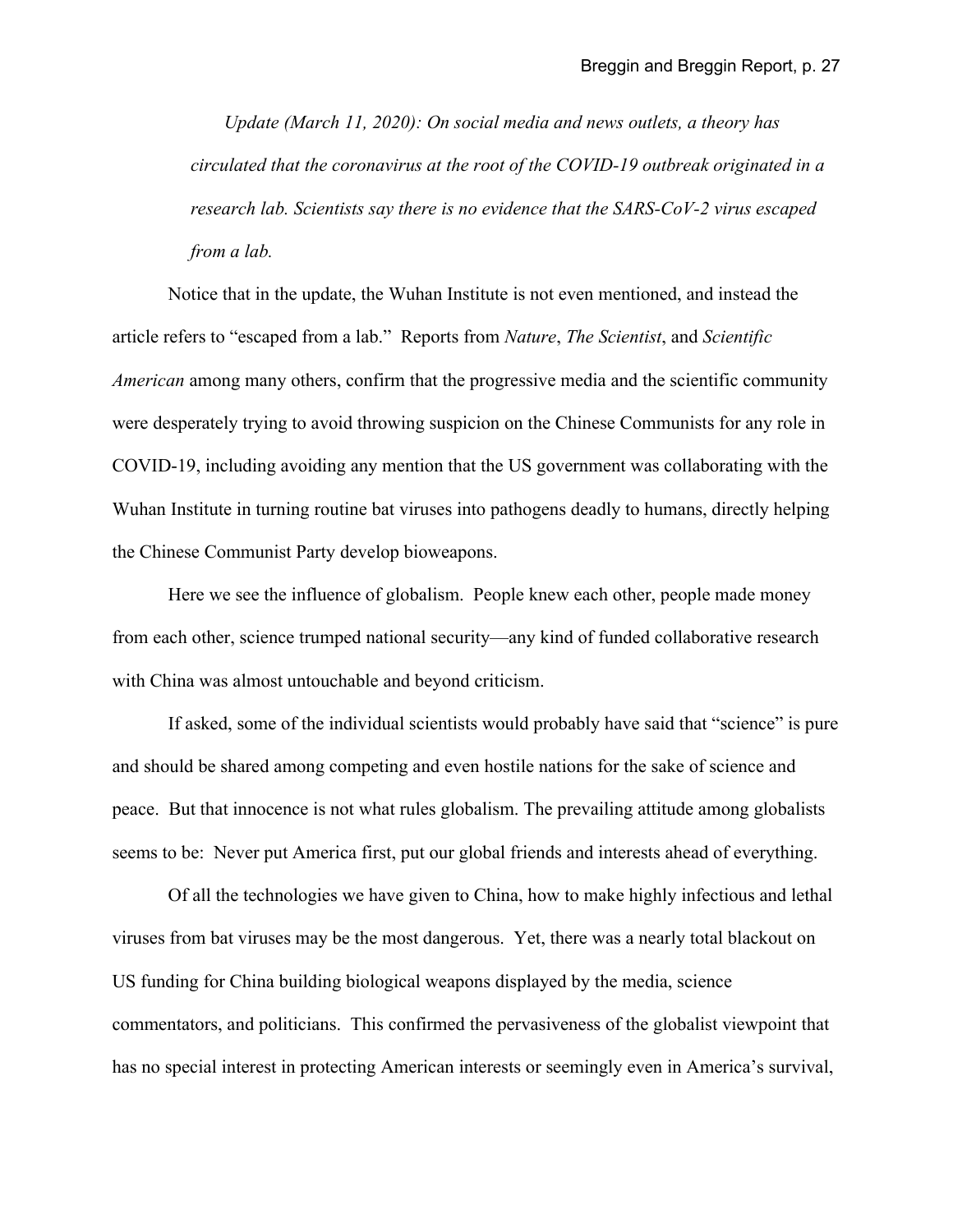and perhaps not even in the world's survival, while fortunes are being made and power is being accrued.

Globalists, when using science to justify totalitarian control, talk about "science" as if it were a universal spirit or god. Since science is a creation of human beings, it is neither perfect nor pure, but always depends on the human source with all the biases and corruptions and, yes, idealism that humans live by. <sup>[68](#page-45-14)</sup> Meanwhile, we must make sure that Donald Trump's April 2020 halt of funding for Menachery's research remains in place and becomes expanded to all gain-of function research, much as President Obama's declaration originally set out to do. Fauci and his NIH Institute for Allergy and Infectious Disease will do everything they can to get around it. And we must recognize the danger that China now poses as a nation well-armed with the resources to produce innumerable kinds of SARS-CoV pandemics.

# **Escaped Chinese Scientist Confirms the Worst**

On April 28, 2020, Li-Meng Yan (MD, PhD), an experienced Chinese virologist at the Hong Kong School of Public Health, escaped to the United States.<sup>[69](#page-45-15),[70](#page-45-16)</sup> Dr. Yan explained to the media that she left China in order to tell the world about China's coverup about the real source of the deadly pandemic, the Wuhan Institute. She has remained in hiding since, while talking to newspapers and appearing on Tucker Carlson on the *Fox News Channel* on September 15, 2020.[71](#page-45-17) She told Tucker, "This virus, COVID-19 SARS-CoV-2 virus, actually is not from nature. It is a manmade virus created in the lab."

On September 14 ,2020 Dr. Yan and three colleagues put online a prepublication version of their new paper, confirming that SARS-CoV-2 is a manmade product of Chinese laboratories.<sup>[72](#page-45-18)</sup>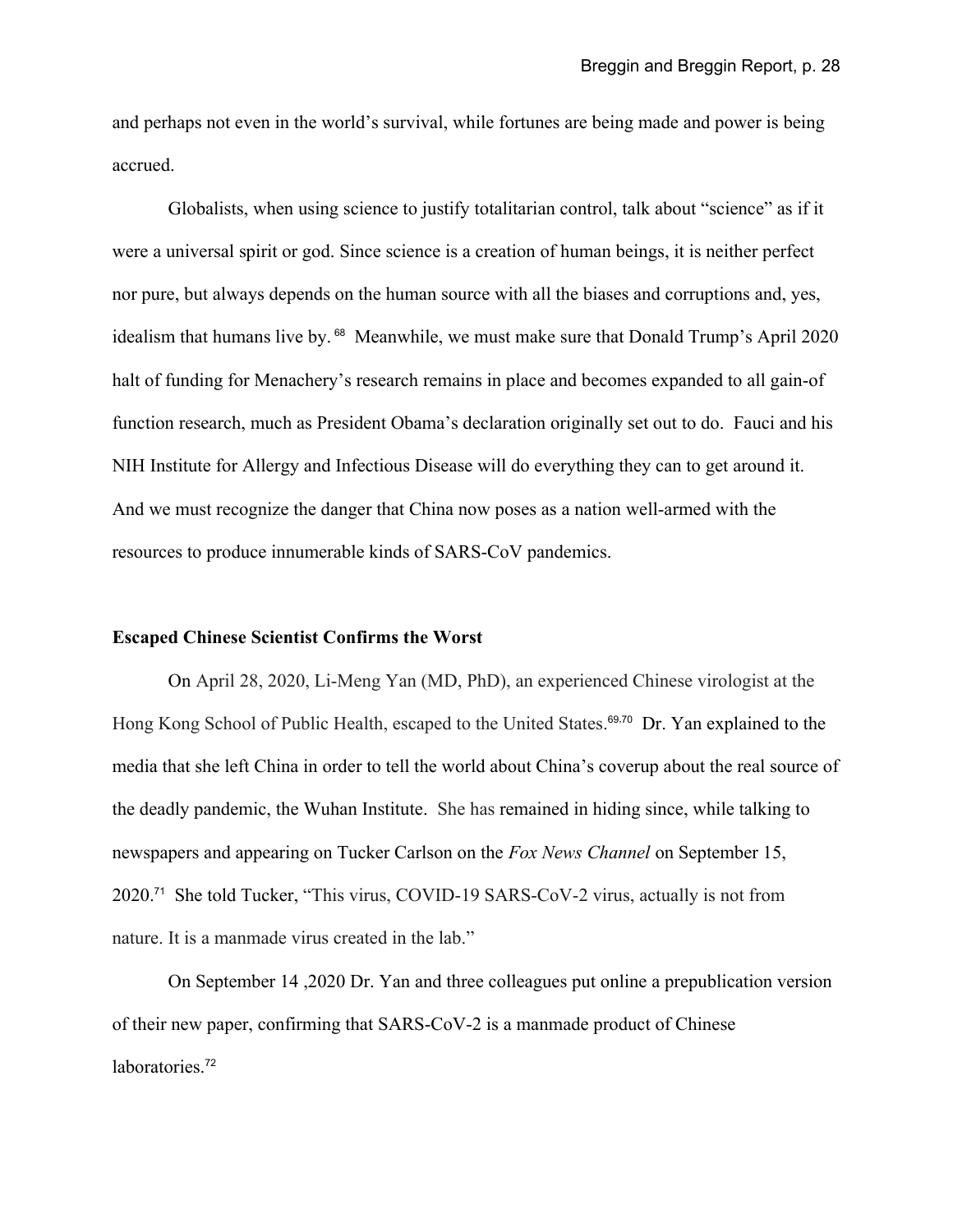To describe China's background in developing the spike protein, Yan et al. explained that this method has been "repeatedly" used in laboratories to create "human-infecting" coronaviruses of non-human origin. To document their observation, the authors cite four research publications. Two of the four citations are to the 2015 and 2016 Menachery papers that involved collaborations with Chinese researchers. A third paper is also American in origin and does not involve Chinese researchers; but like the first two, it too is supported by Fauci's Institute.[73](#page-46-0) This array of three papers shows the direct connection between Fauci-funding and China's ability to build SARS-CoV-2. The fourth paper involved neither US researchers nor US funding.

Yan et al. also cite the 2015 Menachery paper to show that the Wuhan Institute of Virology has been working on studies to make these "human-infecting viruses." This directly links the Chinese success in gain-of-function research to their collaboration with the U.S. project funded by Fauci.

Yan et al. then go on to make that chilling observation that the Wuhan Institute now possesses "the world's largest collection of coronaviruses." They follow this with another chilling observation that there is no longer any "technical barrier" to the Chinese turning these viruses into infectious ones through "engineering" a virus to give it "gain-of-function," that is, the ability to infect humans.

This means that the Chinese now have the unlimited ability to keep manufacturing pandemic viruses.

Finally, Yan and her colleagues link the engineering history of SARS-CoV-2 directly to China's military. Here is one of seven references to the military's involvement in developments leading to SARS-CoV-2: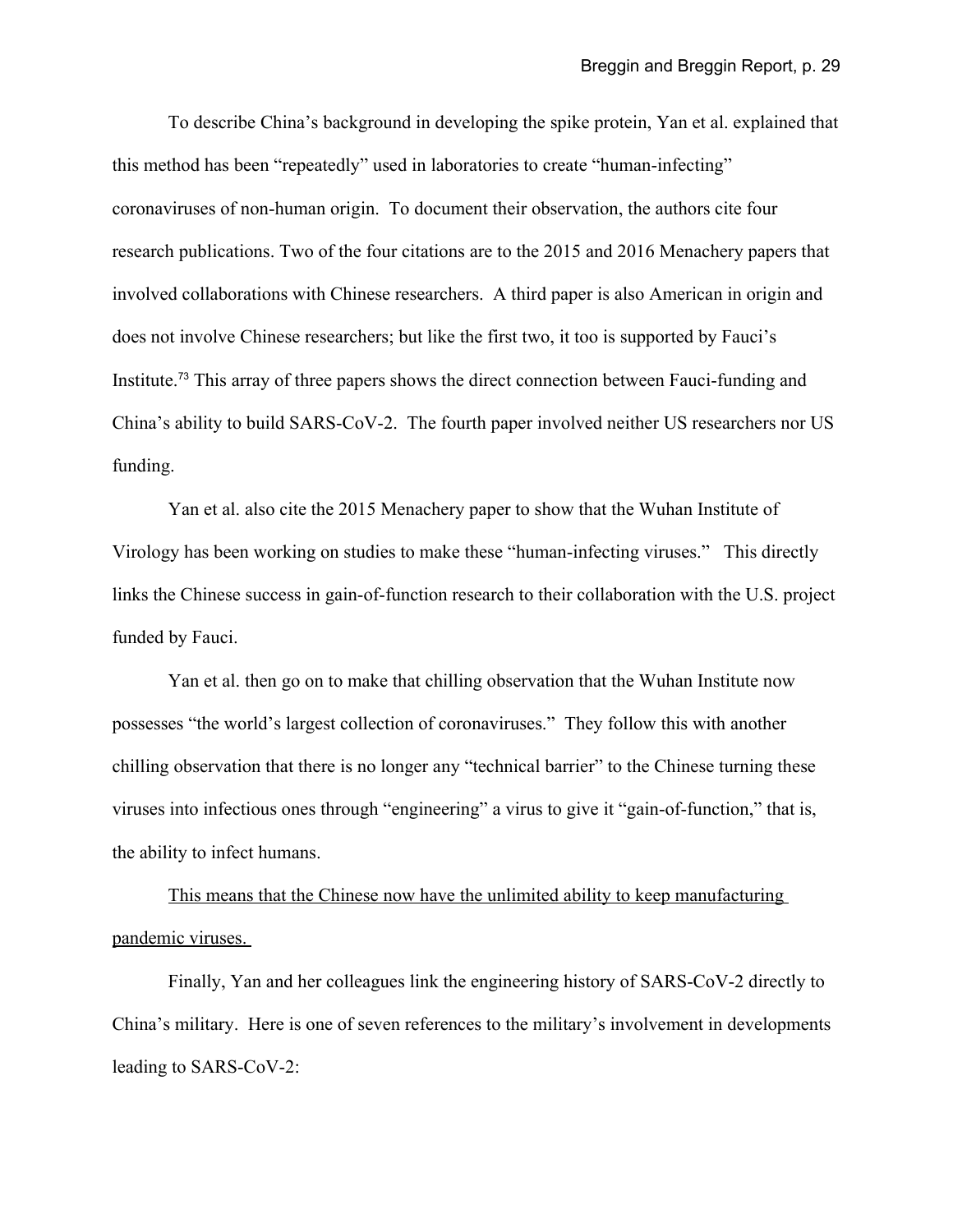*The genomic sequence of SARS-CoV-2 is suspiciously similar to that of a bat coronavirus discovered by military laboratories in the Third Military Medical University (Chongqing, China) and the Research Institute for Medicine of Nanjing Command (Nanjing, China).*

Yan and her colleagues took great risks in putting their scientific paper online, linking SARS-CoV-2 to the Chinese military. In her personal interviews, many in August 2020, she has been very direct in blaming the Chinese Communist Party and its military. The headline of one interview makes Yan's view unmistakably clear: [74](#page-46-1)

> *Li-Meng Yan: Coronavirus was developed in Chinese military lab: The Chinese virologist, who claims she fled to the U.S. after receiving threats due to her research, has accused the Chinese military of creating Covid-19*

In the first week of October 2020, Dr. Yan reported to several media that her mother had been imprisoned in China in retaliation for her criticism of the Communist government.

 On October 8, 2020, Dr. Yan and her colleagues put online a second prepublication article.<sup>[75](#page-46-2)</sup> The thrust of the highly technical publication is that China not only created SARS-CoV-2, it prepared the way by creating fake viruses as supposed natural precursors. According to Yan et al., from this and other manipulations of science and scientific publications, the Chinese demonstrate their intention to purposely release the virus as a bioweapon against humanity. As we go to publication, and having reviewed some of the critiques of the article, we do not feel able to conclude from the article whether China intentionally released the virus as a bioweapon (see Col. Sellin's observations in the next section).

#### **Important Revelations from Col. Lawrence Selling (Ret)**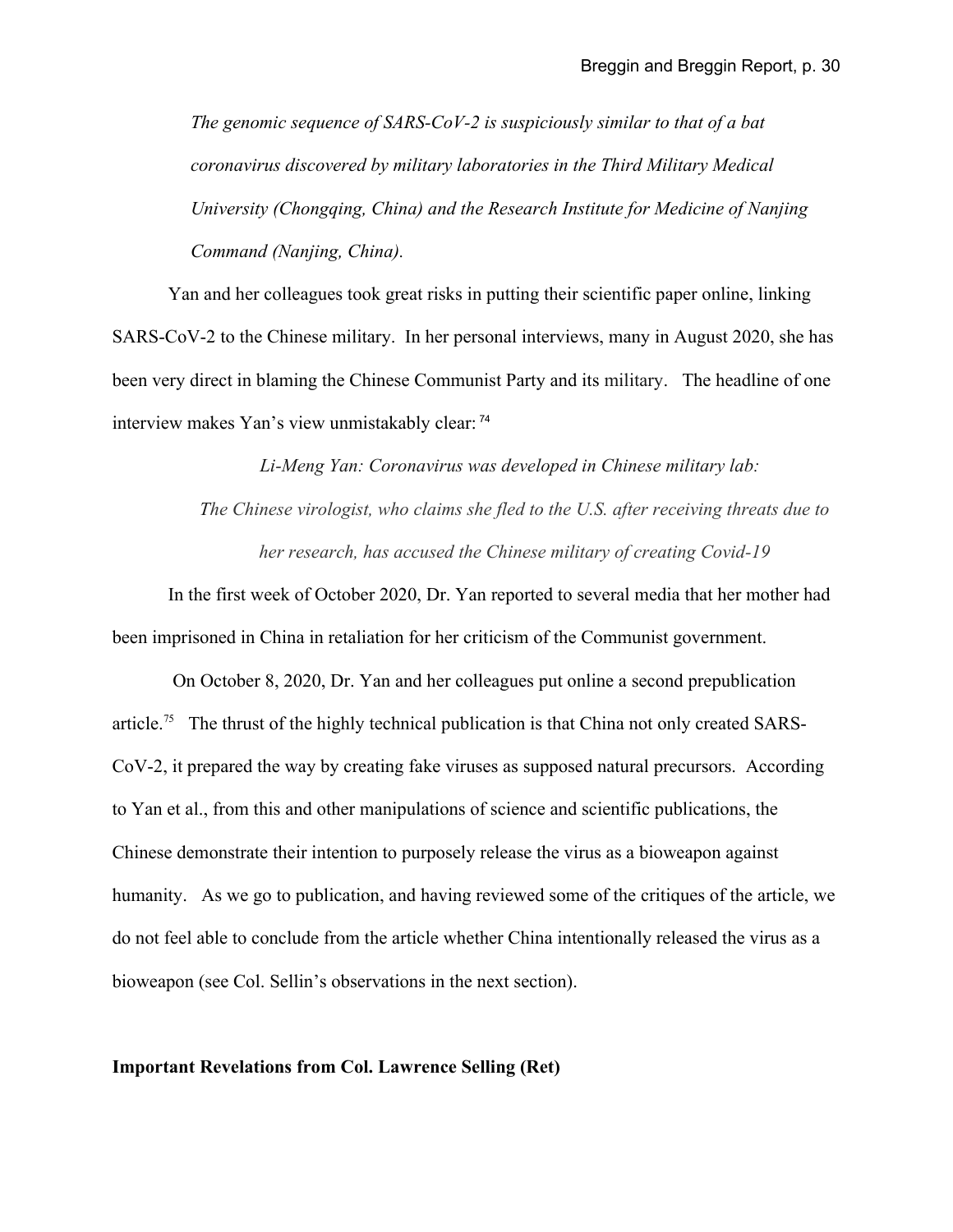The Citizens Commission on National Security (CCNS) is a conservative organization dominated by high-ranking military officers including many generals and well-known conservatives, including [Lt. General Thomas McInerney \(Ret.\)](https://ccnationalsecurity.org/team/lt-general-thomas-mcinerney-ret/) and [Former Congressman and](https://ccnationalsecurity.org/team/former-congressman-and-army-lieutenant-colonel-allen-west-ret/)  [Army Lieutenant Colonel Allen West \(Ret.\).](https://ccnationalsecurity.org/team/former-congressman-and-army-lieutenant-colonel-allen-west-ret/) Its stated purpose is to "Strengthen America's National Security." As noted earlier, one of its members, [Col. Lawrence Sellin \(Ret.\),](https://ccnationalsecurity.org/team/col-lawrence-sellin-ret/)<sup>[76](#page-46-3)</sup> has been writing detailed analyses of many of the issues addressed in this and in our earlier report, and his writings on COVID-19 are a valuable resource.<sup>[77](#page-46-4)</sup>

An October 1, 2020 article by Sellin examined the question, "Is the COVID-19 Pandemic a Case of Vaccine Research Gone Wrong?"[78](#page-46-5) In this report, he looks at the intricacies of the engineering involved in creating SARS-CoV-2, turning the bat virus into one highly infectious in human beings, and suggests the virus was attenuated by Chinese research at the Wuhan Institute:

> *In an attempt to dominate global vaccine research and development, China may have hurriedly and recklessly applied genetic engineering techniques, creating and leaking a highly infectious and deadly coronavirus causing a worldwide pandemic.*

Earlier, in August 2020, Sellin evaluated the publication by Yan et al. (above) after the senior author escaped from China, citing an August review of her interviews titled: <sup>[79](#page-46-6)</sup>

# **Refugee Hong Kong Virologist Links COVID-19**

# **to Chinese Military Laboratory**

Sellin provides a good summary of a central portion of Yan's argument:

*SARS-CoV-2 has signs of serial passaging and the direct genetic insertion of novel amino acids sequences for which no natural evolutionary pathway has been identified.*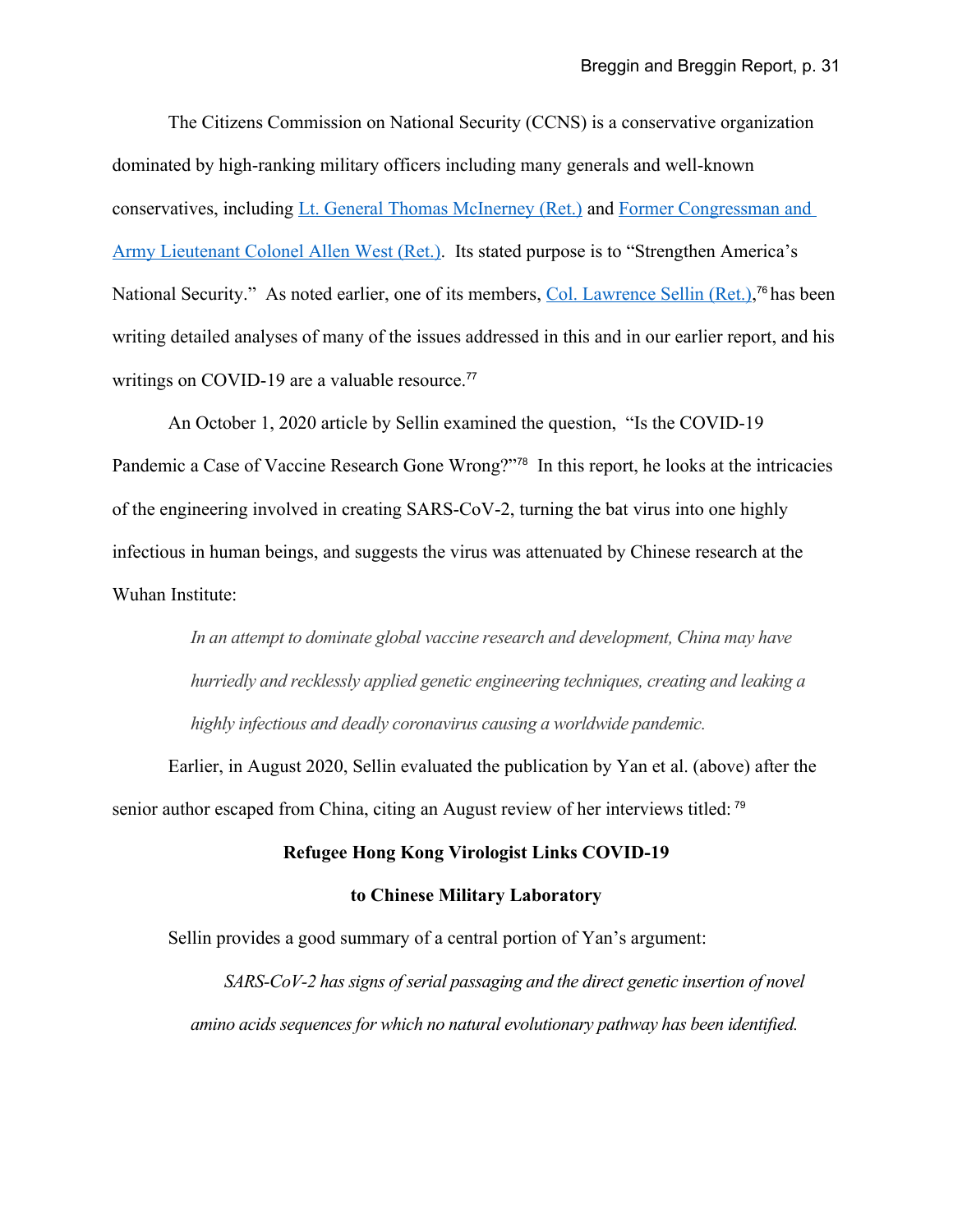*Although SARS-CoV-2 appears to have the "backbone" of bat coronaviruses, its spike protein, which is responsible for binding to the human cell and its membrane fusion-driven entry, has sections that do not appear in any closely-related bat coronaviruses.*

*SARS-CoV-2's receptor binding domain, the specific element that binds to the human cell, has a [ten times greater](https://eur04.safelinks.protection.outlook.com/?url=https%3A%2F%2Fpubmed.ncbi.nlm.nih.gov%2F32278065%2F&data=02%7C01%7C%7Ccdc579088ddc43a2be0a08d83f7db77d%7C84df9e7fe9f640afb435aaaaaaaaaaaa%7C1%7C0%7C637329156458761916&sdata=0Y8Cob1g8SrEHfqdFgGbTXIcnPc8ohdYQqdwmXwYTVs%3D&reserved=0) binding affinity than the first SARS virus that caused the 2002-2003 pandemic.*

*Furthermore, SARS-CoV-2 appears to be ["pre-adapted"](https://eur04.safelinks.protection.outlook.com/?url=https%3A%2F%2Fwww.wionews.com%2Fopinions-blogs%2Fcovid-19-scientific-disinformation-is-quite-literally-killing-us-313438&data=02%7C01%7C%7Ccdc579088ddc43a2be0a08d83f7db77d%7C84df9e7fe9f640afb435aaaaaaaaaaaa%7C1%7C0%7C637329156458773451&sdata=9RLz%2Fg%2FJBTOGK9LyZjfwwAtt6PS0D6zrfFDsEjBqO9A%3D&reserved=0) for human infection and has not [undergone](https://eur04.safelinks.protection.outlook.com/?url=https%3A%2F%2Fwww.cambridge.org%2Fcore%2Fservices%2Faop-cambridge-core%2Fcontent%2Fview%2FDBBC0FA6E3763B0067CAAD8F3363E527%2FS2633289220000083a.pdf%2Fbiovacc19_a_candidate_vaccine_for_covid19_sarscov2_developed_from_analysis_of_its_general_method_of_action_for_infectivity.pdf&data=02%7C01%7C%7Ccdc579088ddc43a2be0a08d83f7db77d%7C84df9e7fe9f640afb435aaaaaaaaaaaa%7C1%7C0%7C637329156458773451&sdata=ivBEs69frBfaq%2BcQIUXwkrzRiu8CL21VplgTlYMddMw%3D&reserved=0) a similar natural mutation process within the human population that was observed during the 2002-2003 SARS outbreak.*

*Those observations plus the inexplicable genetic distance between SARS-CoV-2 and any of its potential bat predecessors suggest an accelerated evolutionary process obtained by laboratory-based serial passaging through genetically-engineered mouse models containing humanized receptors previously [developed](https://eur04.safelinks.protection.outlook.com/?url=https%3A%2F%2Fwww.ingentaconnect.com%2Fcontent%2Faalas%2Fcm%2F2007%2F00000057%2F00000005%2Fart00003&data=02%7C01%7C%7Ccdc579088ddc43a2be0a08d83f7db77d%7C84df9e7fe9f640afb435aaaaaaaaaaaa%7C1%7C0%7C637329156458781911&sdata=uFJapC1D80lDaS%2F3W%2BnxPNaOqmhkS62xhnx3Gm%2FuyPY%3D&reserved=0) by China.*

Perhaps most important, Sellin cites a summary of interviews given by Dr. Yan, including live quotes from the doctor, that provides a very valuable resource worth reviewing in depth.<sup>[80](#page-46-7)</sup> Sellin summarizes Yan's detailed disclosures:

> *Li-Meng Yan, a Chinese virologist who says she fled the country after receiving threats due to her concerns about the origins of COVID-19 and accuses the Chinese Communist Party of a cover-up, [claims](https://eur05.safelinks.protection.outlook.com/?url=https%3A%2F%2Fen.as.com%2Fen%2F2020%2F08%2F03%2Flatest_news%2F1596459547_022260.html&data=02%7C01%7C%7C7d77d5c6b4274b584d4408d838757cd6%7C84df9e7fe9f640afb435aaaaaaaaaaaa%7C1%7C0%7C637321424538009305&sdata=yEpiWeYOsQT2UPfC1YOpkTGFFqGuCVDOa5MbDcqRdw0%3D&reserved=0) that the novel coronavirus originated in a military laboratory overseen by the People's Liberation Army.*

On September 6, 2020, Sellin published a blog titled "Did Fauci's NIH Institute Financially Assist China's Military?"[81](#page-46-8) Sellin drew upon his military intelligence background to make observations on Fauci's funding of the Chinese military. He opened with the following observation: "A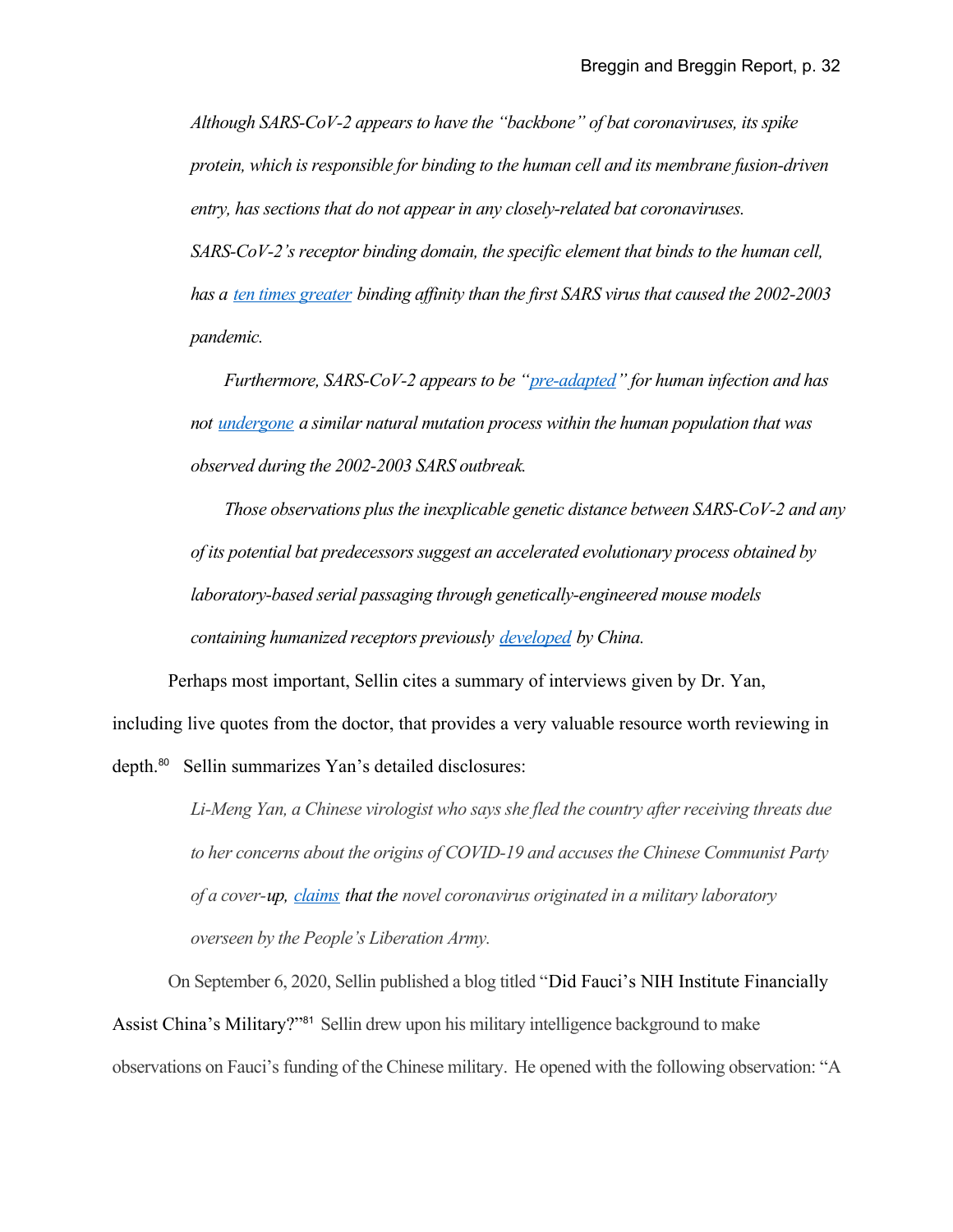disturbing pattern of cooperation between Dr. Anthony Fauci's NIAID and the Chinese military raises questions about technology transfer and the origins of the current COVID-19 pandemic." Here is his entire blog, with the links included:

> *A disturbing pattern of cooperation between Dr. Anthony Fauci's NIAID and the Chinese military raises questions about technology transfer and the origins of the current COVID-19 pandemic.*

*U.S. patent number [8933106](https://nam12.safelinks.protection.outlook.com/?url=https%3A%2F%2Fpatents.justia.com%2Fpatent%2F8933106&data=02%7C01%7C%7C563e85be56394adfa3e308d851966c51%7C84df9e7fe9f640afb435aaaaaaaaaaaa%7C1%7C0%7C637349053781202969&sdata=p4uyYDkhtQwEYG%2BzmZrq8BlltmWRh%2FSa7CdBGg8TefU%3D&reserved=0) entitled "2-(4-substituted phenylamino) polysubstituted pyridine compounds as inhibitors of non-nucleoside HIV reverse transcriptase, preparation methods and uses thereof" is assigned to the Institute of Pharmacology and Toxicology, Academy of Military Medical Sciences of China's People's Liberation Army. One of the inventors of that patent, Shibo Jiang, is a graduate of the First and Fourth Medical University of the People's Liberation Army, Xi'an, China.*

*He is a long-time collaborator with institutions associated with the Chinese military and, since 1997, a recipient of U.S. government research grants from the National Institute of Allergy and Infectious Diseases (NIAID), headed by Dr. Anthony Fauci. In one of the two scientific references used to support the above-mentioned patent "Discovery of diarylpyridine derivatives as novel non-nucleoside HIV-1 reverse transcriptase inhibitors," Shibo Jiang is listed as a co-author, along with the four other inventors on the patent.*

*In the Acknowledgments section of that scientific publication, which supports the patent application, three separate NIAID grants are cited, two of which, AI46221 and AI33066, were awarded to co-inventors on the patent, Shibo Jiang and Kuo-Hsiung Lee, respectively.*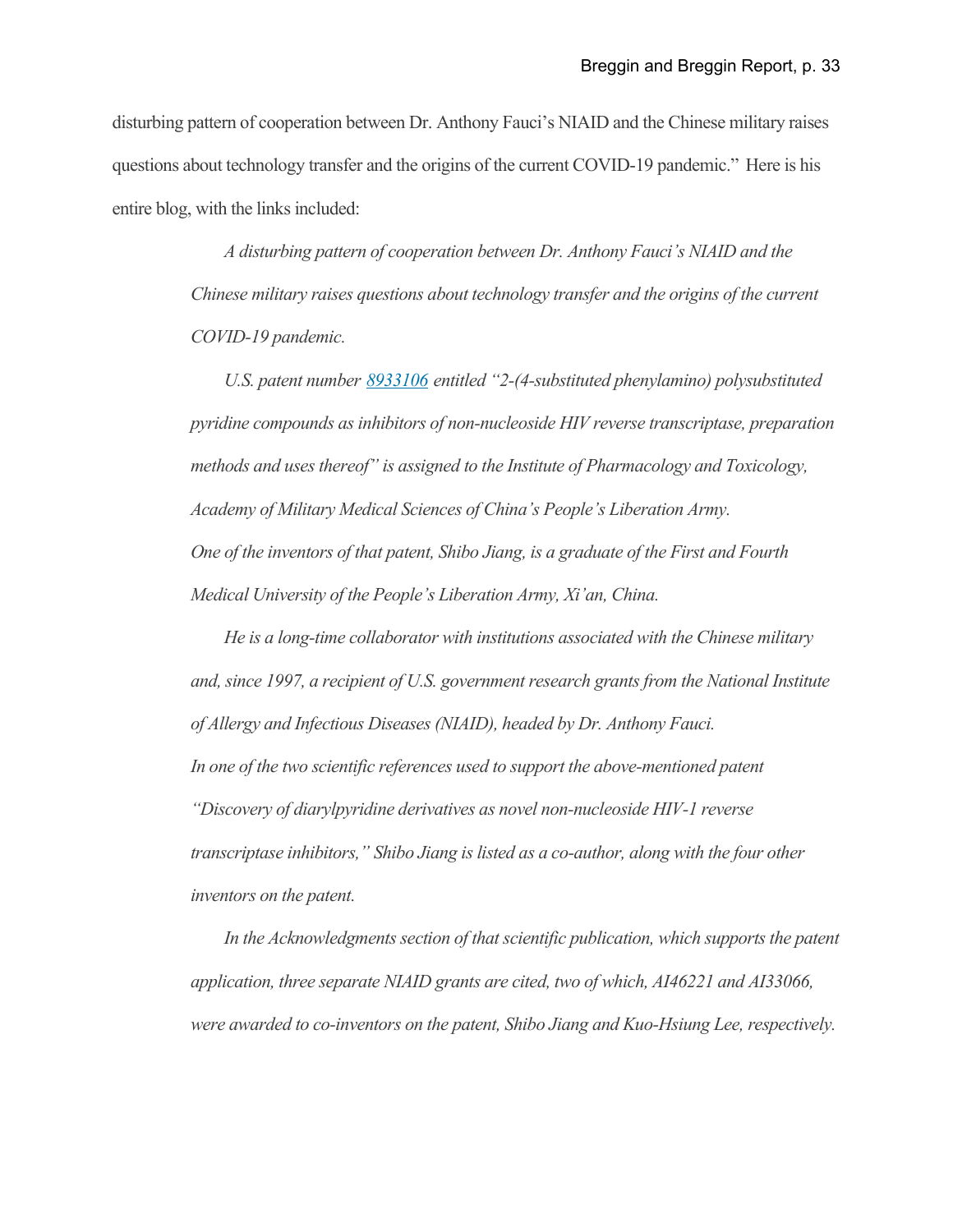*Shibo Jiang and Kuo-Hsiung Lee are co-inventors on another U.S. patent, [8309602,](https://nam12.safelinks.protection.outlook.com/?url=https%3A%2F%2Fpatents.justia.com%2Fpatent%2F8309602&data=02%7C01%7C%7C563e85be56394adfa3e308d851966c51%7C84df9e7fe9f640afb435aaaaaaaaaaaa%7C1%7C0%7C637349053781202969&sdata=khUmS2Dy6mVD%2BMMjXMLcnpP0Hz1%2BEfs5cKUkhxZrDqQ%3D&reserved=0) also assigned to the Institute of Pharmacology and Toxicology, Academy of Military Medical Sciences of China's People's Liberation Army.*

*Although no scientific publications are listed in the 8309602 patent, you can compare the chemical compounds with those in "Diarylaniline Derivatives as a Distinct Class of HIV-1 Nonnucleoside Reverse Transcriptase Inhibitors," which has as co-authors all the co-inventors of the patent.*

*That research was also supported by three separate NIAID grants, two of which, AI46221 and AI33066, were awarded to co-inventors on the patent, Shibo Jiang and Kuo-Hsiung Lee, respectively.*

*NIAID funding of China's military research programs does not appear to be restricted to those two patents.*

*Since 2004, Shibo Jiang has had scientific collaboration with Yusen Zhou, who was a professor at the State Key Laboratory of Pathogen and Biosecurity, Institute of Microbiology and Epidemiology, Academy of Military Medical Sciences in Beijing. It is unclear whether Yusen Zhou also received his education at one of China's military medical universities, but his early scientific work was associated with the Department of Infectious Disease, [81st Hospital](https://nam12.safelinks.protection.outlook.com/?url=http%3A%2F%2Fen.cnki.com.cn%2FArticle_en%2FCJFDTotal-DNGY199902000.htm&data=02%7C01%7C%7C563e85be56394adfa3e308d851966c51%7C84df9e7fe9f640afb435aaaaaaaaaaaa%7C1%7C0%7C637349053781202969&sdata=4bXmKpbl44wyGZqHc%2F7nTIq3t7oPN06tNy9XNQWx%2BHk%3D&reserved=0) of the People's Liberation Army, Nanjing Military Command and the Fourth Medical University of People's Liberation Army, Xi'an, Shibo Jiang's alma mater.*

*Shibo Jiang and Yusen Zhou are listed as co-inventors on at least eight U.S. patents, the [references](https://nam12.safelinks.protection.outlook.com/?url=https%3A%2F%2Fwww.ncbi.nlm.nih.gov%2Fpmc%2Farticles%2FPMC2750777%2F&data=02%7C01%7C%7C563e85be56394adfa3e308d851966c51%7C84df9e7fe9f640afb435aaaaaaaaaaaa%7C1%7C0%7C637349053781212964&sdata=if2hLzZsFG%2Fa4WPpZe0qSPyQR4wBhsWWGBomXnIdrlc%3D&reserved=0) supporting those patents, for example, [9889194,](https://nam12.safelinks.protection.outlook.com/?url=https%3A%2F%2Fpatents.justia.com%2Fpatent%2F9889194&data=02%7C01%7C%7C563e85be56394adfa3e308d851966c51%7C84df9e7fe9f640afb435aaaaaaaaaaaa%7C1%7C0%7C637349053781212964&sdata=jkjhEkbYnDoW5tTpVrN1dAA0vZnPjMyYJrislRiFiY4%3D&reserved=0) was research [funded](https://nam12.safelinks.protection.outlook.com/?url=https%3A%2F%2Fgrantome.com%2Fgrant%2FNIH%2FR01-AI068002-03&data=02%7C01%7C%7C563e85be56394adfa3e308d851966c51%7C84df9e7fe9f640afb435aaaaaaaaaaaa%7C1%7C0%7C637349053781222957&sdata=18Nbr9cUQZSLZzl11R%2FGWS9L0mIF1VcLFv%2B2asNUquM%3D&reserved=0) by NIAID.*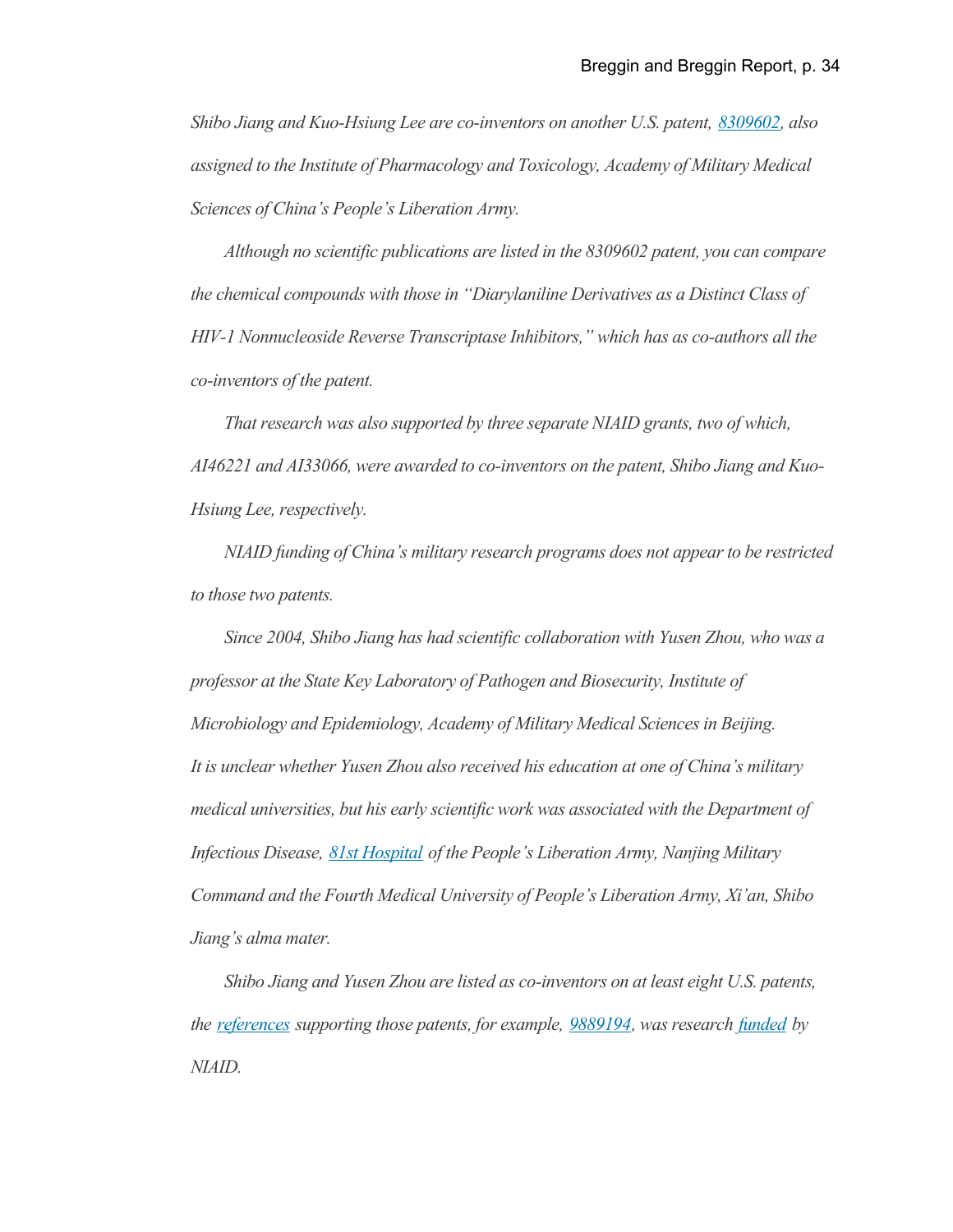*Until his recent death, Yusen Zhou's collaboration with Shibo Jiang continued into the COVID-19 pandemic, publishing a July 30, 2020 [Science article](https://nam12.safelinks.protection.outlook.com/?url=https%3A%2F%2Fscience.sciencemag.org%2Fcontent%2Fearly%2F2020%2F07%2F29%2Fscience.abc4730.full&data=02%7C01%7C%7C563e85be56394adfa3e308d851966c51%7C84df9e7fe9f640afb435aaaaaaaaaaaa%7C1%7C0%7C637349053781222957&sdata=CMRI%2BKLuBB1d5s1x6YbX4nNov1NeG5iJUHCzqC%2B1nKU%3D&reserved=0) together with institutions associated with China's military.*

*In a 2014 [article,](https://nam12.safelinks.protection.outlook.com/?url=https%3A%2F%2Fen.cnki.com.cn%2FArticle_en%2FCJFDTOTAL-JSYX201408012.htm&data=02%7C01%7C%7C563e85be56394adfa3e308d851966c51%7C84df9e7fe9f640afb435aaaaaaaaaaaa%7C1%7C0%7C637349053781232951&sdata=Wqw3STc4JoCx9c27RCGQ3ivFrGg96MYvo9ztZnjmGN8%3D&reserved=0) Shibo Jiang was working with the Institute of Biotechnology, Academy of Military Medical Sciences, Beijing.*

*In 2017, he [conducted](https://nam12.safelinks.protection.outlook.com/?url=https%3A%2F%2Fen.cnki.com.cn%2FArticle_en%2FCJFDTOTAL-JSYX201408012.htm&data=02%7C01%7C%7C563e85be56394adfa3e308d851966c51%7C84df9e7fe9f640afb435aaaaaaaaaaaa%7C1%7C0%7C637349053781232951&sdata=Wqw3STc4JoCx9c27RCGQ3ivFrGg96MYvo9ztZnjmGN8%3D&reserved=0) research with the Translational Medicine Center, People's Liberation Army Hospital No. 454 and the Department of Epidemiology, Medicinal Research Institute, Nanjing Military Command.*

*Between 2012 and 2020, Shibo Jiang has published twelve scientific articles with the Wuhan Institute of Virology and eleven articles between 2013 and 2020 with the University of Texas Medical Branch (UTMB), Galveston Texas.*

*The UTMB has been designated one of the ten [Centers for Research in Emerging](https://eur06.safelinks.protection.outlook.com/?url=https%3A%2F%2Fwww.nih.gov%2Fnews-events%2Fnews-releases%2Fnih-establishes-centers-research-emerging-infectious-diseases&data=02%7C01%7C%7C5e1789cd98a54c05068c08d85210dfec%7C84df9e7fe9f640afb435aaaaaaaaaaaa%7C1%7C0%7C637349579711420845&sdata=YQDwlmPcKy2Nit1WS79%2BGMh7R60HE%2FBMiVrxmYlOWKo%3D&reserved=0) [Infectious Diseases](https://eur06.safelinks.protection.outlook.com/?url=https%3A%2F%2Fwww.nih.gov%2Fnews-events%2Fnews-releases%2Fnih-establishes-centers-research-emerging-infectious-diseases&data=02%7C01%7C%7C5e1789cd98a54c05068c08d85210dfec%7C84df9e7fe9f640afb435aaaaaaaaaaaa%7C1%7C0%7C637349579711420845&sdata=YQDwlmPcKy2Nit1WS79%2BGMh7R60HE%2FBMiVrxmYlOWKo%3D&reserved=0) newly funded by a NIAID grant totaling \$82 million. UTMB has at least two permanent faculty members trained at China's Military Medical Universities, has had connections to or former employees from the Wuhan Institute of Virology and Yusen Zhou's State Key Laboratory of Pathogen and Biosecurity, Institute of Microbiology and Epidemiology, Academy of Military Medical Sciences in Beijing, as well as other Chinese institutions.*

*Another new center is the EcoHealth Alliance, a long-time collaborator with the Wuhan Institute of Virology, which has been awarded \$7.5 million.*

*Given the history described above and before any new funding is allocated, an investigation and auditing of previous NIAID grants should be undertaken to determine exactly how much U.S. taxpayer money has benefitted China's military.*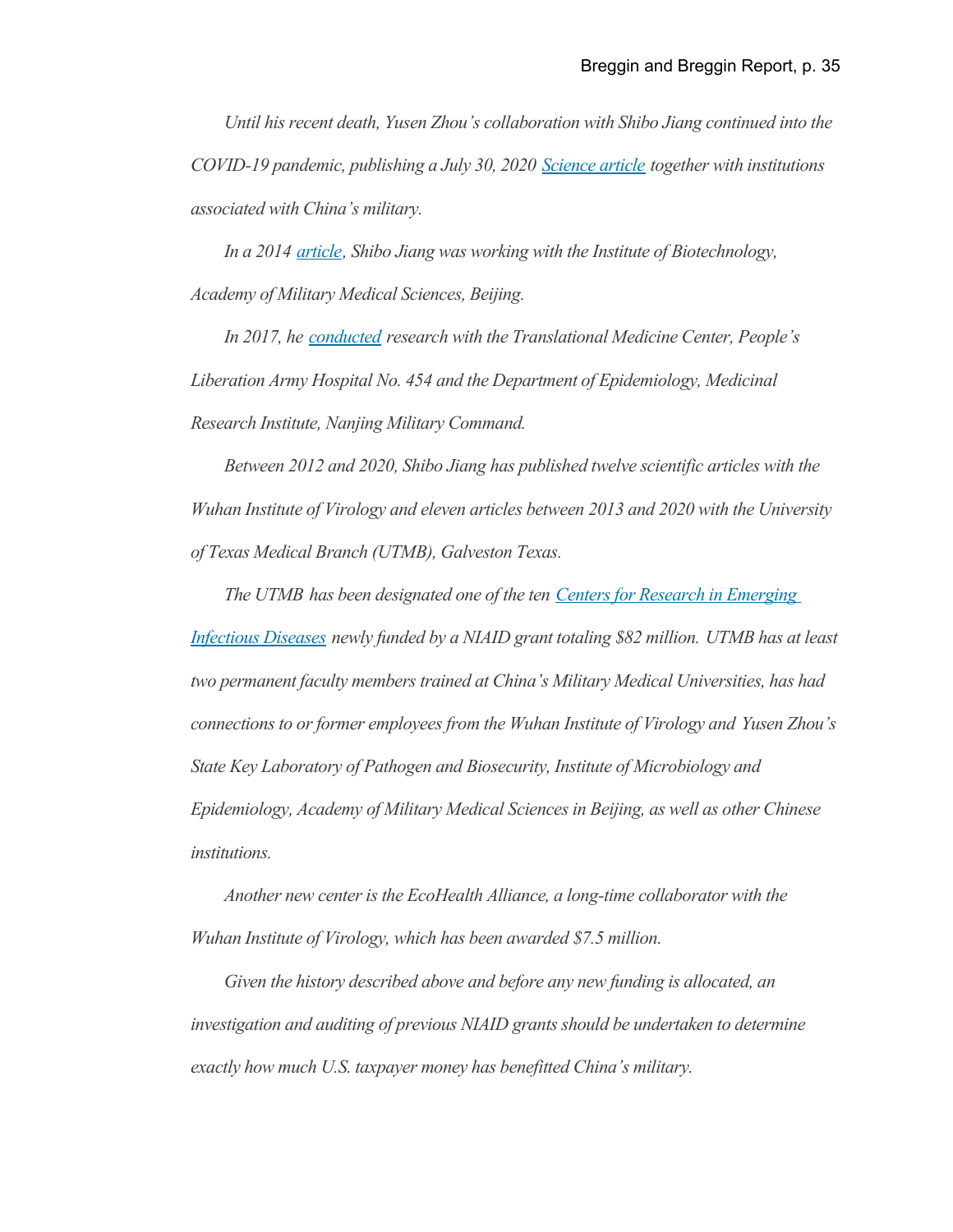A brief search of my own into the connections between the *University of Texas Medical Branch (UTMB), Galveston Texas* and China quickly landed on a proud April 15, 2020 UTMB press release with the title "The Galveston National Lab and Wuhan Institute of Virology."<sup>[82](#page-46-9)</sup> Here is an excerpt:

> *April 16, 2020 -- The Galveston National Laboratory, located on the campus of the University of Texas Medical Branch, is one of two university-based maximum containment (BSL-4) laboratories in the U.S. focused on the study of highly infectious diseases and the development of medical countermeasures. … The lab is part of National Institute of Allergy and Infectious Diseases (NIAID) Biodefense Laboratory Network… Through our Biosafety Training Center, UTMB has provided laboratory safety and security training for scientists and operations personnel in more than 45 countries, including China. The relationship with Wuhan Institute of Virology and the GNL dates back to 2013 and has been facilitated through an ongoing dialogue cosponsored by the Chinese Academies of Science and U.S. National Academies of Science, Engineering and Medicine, with cooperation from the Chinese CDC and others.*

*In recent years, we have provided training to scientists, biosafety and engineering professionals, including many from China.* [bold is in the original; underline is added]

For many years, the federal government for many years has expressed a growing concern about the infiltration of American scientific programs by the Chinese students and scientists. It turns out that the Galveston National Lab at UTMB, the source of new funding by Fauci, has been a source of special concern because of its many ties to China. A detailed *Fox News* report<sup>[83](#page-46-10)</sup> headlines, "Prominent"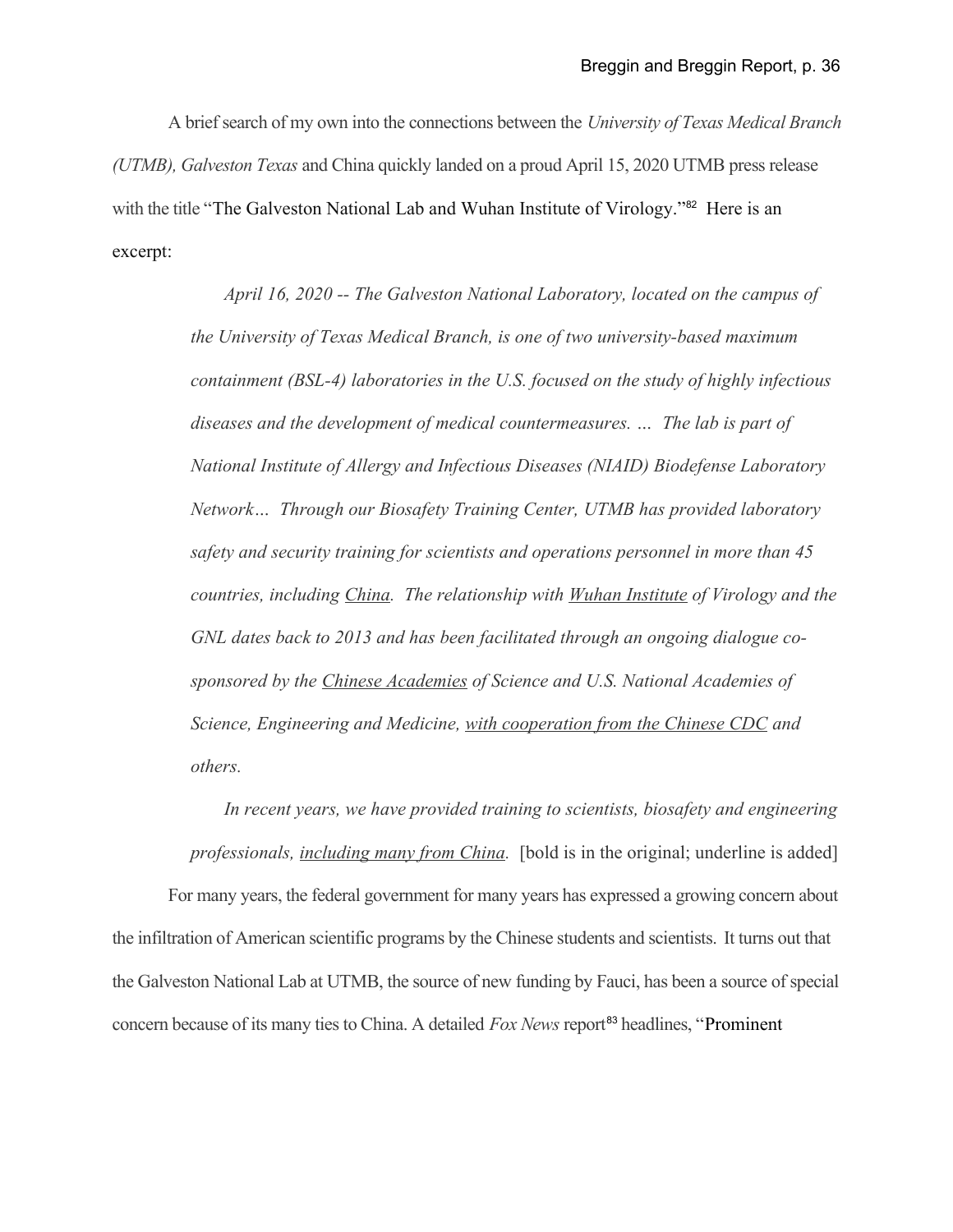university bio lab urged to reveal extent of relationship with Wuhan lab at center of coronavirus outbreak."

As Fauci pumps money in research programs in America such as the Galveston National Lab and lesser status programs, how hard will it be determine where exactly that money is going and how much national security related information will continue to be exchanged with China? Here is an excerpt from a letter from the General Counsel of the U.S. Department of Education trying to get more information out of UTMB and its Galveston National Lab about its complex ties to China and its Wuhan Institute of Virology:<sup>[84](#page-46-11)</sup>

> *Between June 6, 2014, and June 3, 2019, UT reported approximately twenty-four contracts with various Chinese state-owned universities and ten contracts with Huawei Technologies, all purportedly worth a reported total of \$12,987,896. It is not clear, however, whether UT has in fact reported all gifts from or contracts with or relating to the Wuhan MCL, the Wuhan Institute of Virology, and/or all other foreign sources, including agents and instrumentalities of the government of the Peoples' Republic of China. Therefore, to verify UT's compliance with Section 117, the Department requests that your Institution produce the following records…*(underline added)

It was proper for Sellin to focus on new Fauci funding for the Galveston National Lab with its multiple and perhaps inextricable ties to China. At this time, it is probably impossible to fund virus-related research at American research facilities while guaranteeing that the Chinese government will not be gaining information relevant to our national safety. At the least, serious inquires must be made into the tangled web of relationships with China which seem lopsided in their strategic advantages for the Chinese.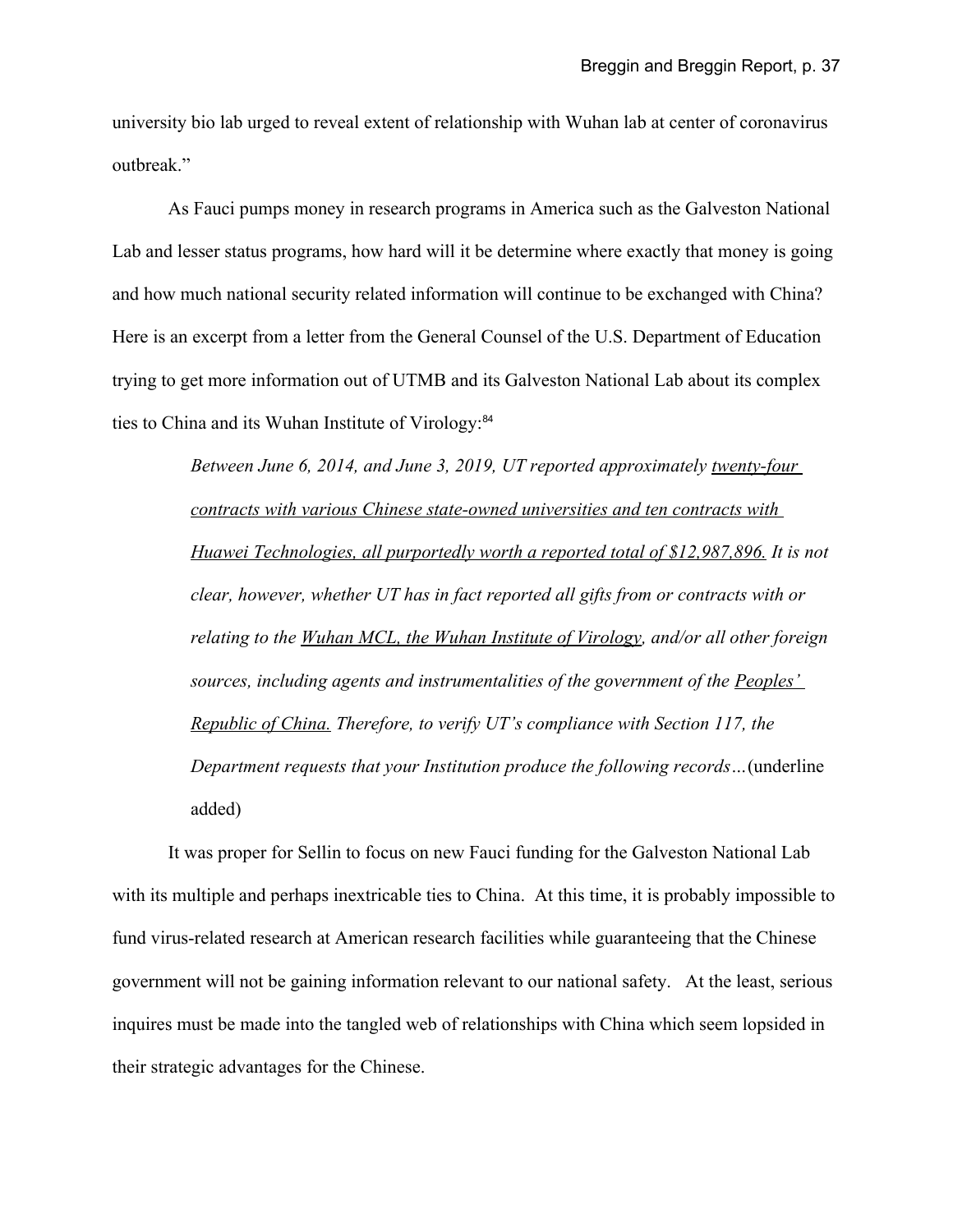On October 8, 2020, Sellin addressed the second prepublication by Yan and her colleagues.<sup>[85](#page-46-12)</sup> He introduced his article with the following reasonable observation:

> *Since the beginning of the COVID-19 pandemic, the Chinese Communist Party supported by some Western scientists and a politically-motivated media have desperately tried to convince the world that the COVID-19 virus originated as a bat beta-coronavirus which underwent a natural mutation process and was then acquired by humans after exposure to infected animals.*

*Undoubtedly, such subterfuge is meant to protect certain vested interests, including the potentially devastating political and economic consequences for China, global corporate and private investment in China and a negative effect on scientific collaboration and research funding of major Western research laboratories.*

After reviewing the article by Yan et al., Sellin concludes, "Dr. Yan's second scientific article adds one more nail in the coffin of China's false theory that the COVID-19 pandemic was naturally-occurring." He does not address whether or not Yan et al. prove that the Chinese military necessarily released the virus as a bioweapon against the world and humanity.

We do not wholly reject the possibility that China intentionally released SARS-CoV-2; but we are more certain that the Communists arranged to make COVID-19 much more damaging to the world than it needed to be. They did this, among other ways, by withholding information about its existence and its origin in their own labs, by delaying the truth that it was highly infectious, and by shutting down most internal travel in China while flooding the world with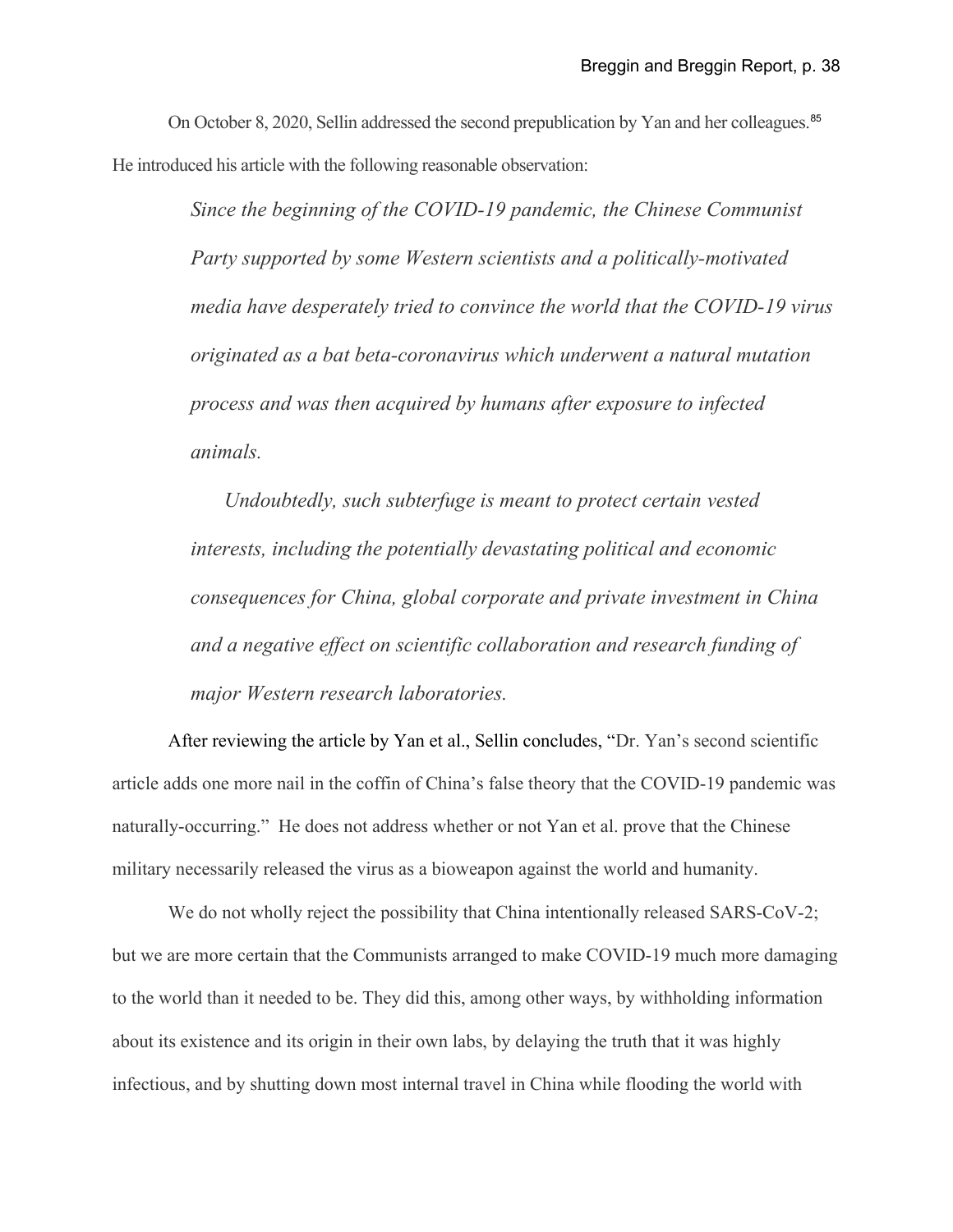airplane travelers who potentially carried the virus. Now we hear from Yan et al. with some confirmation by Col. Sellin that China also created fake viruses in a failed attempt to show that SARS-CoV-2 evolved in nature, thereby delaying a scientific and political understanding of the nature and origin of the virus.

The great weight of evidence demonstrates that SARS-CoV-2 was engineered by researchers under the watchful eyes of the Chinese Communist Party and its military. Furthermore, the weight of evidence is that Fauci's moral, political and financial help enabled the Chinese to develop SARS-CoV-2, ultimately unleashing COVID-19. The recipients of Fauci's NIAID support and funding include Chinese collaborating with American researchers, individual Chinese researchers, the Wuhan Institute of Virology, Chinese Universities, multiple business intermediaries and, in too many cases, individuals closely related to the Chinese armed forces.

# **Fauci's Self-Serving Misdirection on the Cause of COVID-19**

In a [recent "scientific" article](https://www.cell.com/action/showPdf?pii=S0092-8674(20)31012-6) in *Cell* authored with one of his assistants, Fauci lied, claiming without reservation or qualification that COVID-19 emerged from nature on its own and not from laboratory tinkering.<sup>[86](#page-46-13)</sup> Then he did more than ignore his own role in funding the engineering of coronaviruses with China, he blamed us—you and me, humanity—for causing the virus by disrupting nature:

## *SUMMARY AND CONCLUSIONS*

*SARS-CoV-2 is a deadly addition to the long list of microbial threats to the human species. It forces us to adapt, react, and reconsider the nature of our relationship to the natural world. Emerging and re-emerging infectious diseases are*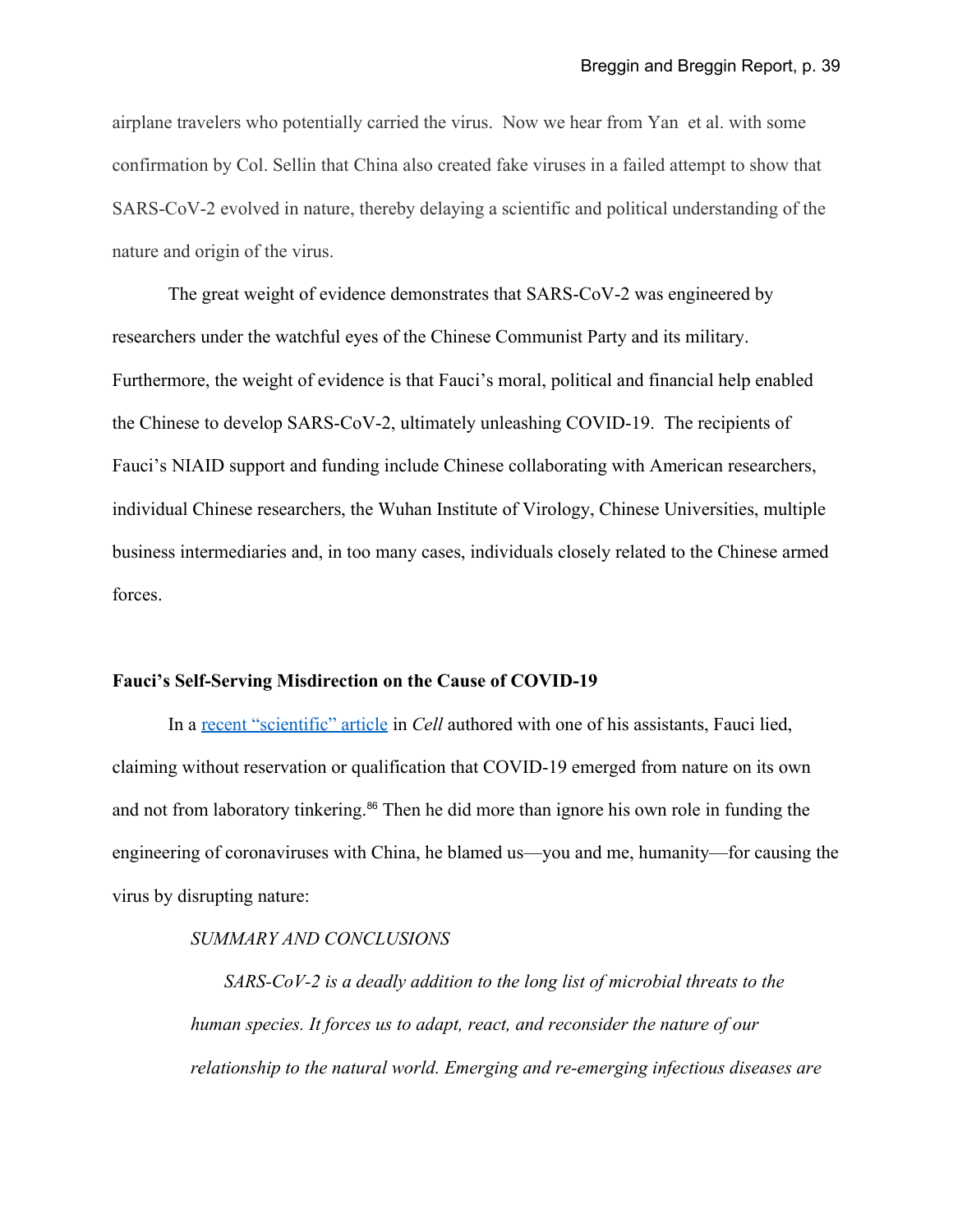*epiphe-nomena of human existence and our interactions with each other, and with nature. As human societies grow in size and complexity, we create an endless variety of opportunities for genetically unstable infectious agents to emerge into the unfilled ecologic niches we continue to create. There is nothing new about this situation, except that we now live in a human-dominated world in which our increasingly extreme alterations of the environment induce increasingly extreme backlashes from nature.*

*Science will surely bring us many life-saving drugs, vaccines, and diagnostics; however, there is no reason to think that these alone can overcome the threat of ever more frequent and deadly emergences of infectious diseases. Evidence suggests that* SARS, MERS, and COVID-19 are only the latest examples of a deadly barrage of *coming coronavirus and other emergences. The COVID-19 pandemic is yet another reminder, added to the rapidly growing archive of historical reminders, that in a human-dominated world, in which our human activities represent aggressive, damaging, and unbalanced interactions with nature, we will increasingly provoke new disease emergences. We remain at risk for the foreseeable future. COVID-19 is among the most vivid wake-up calls in over a century. It should force us to begin to think in earnest and collectively about living in more thoughtful and creative harmony with nature, even as we plan for nature's inevitable, and always unexpected, surprises.*

Fauci declares that COVID-19 is the result of the "human-dominated" world in which we live and he promotes an extreme progressive ideology that massive changes must be made in how we relate to nature. He wants a vast progressive political program to evaluate and change human activity on a global basis: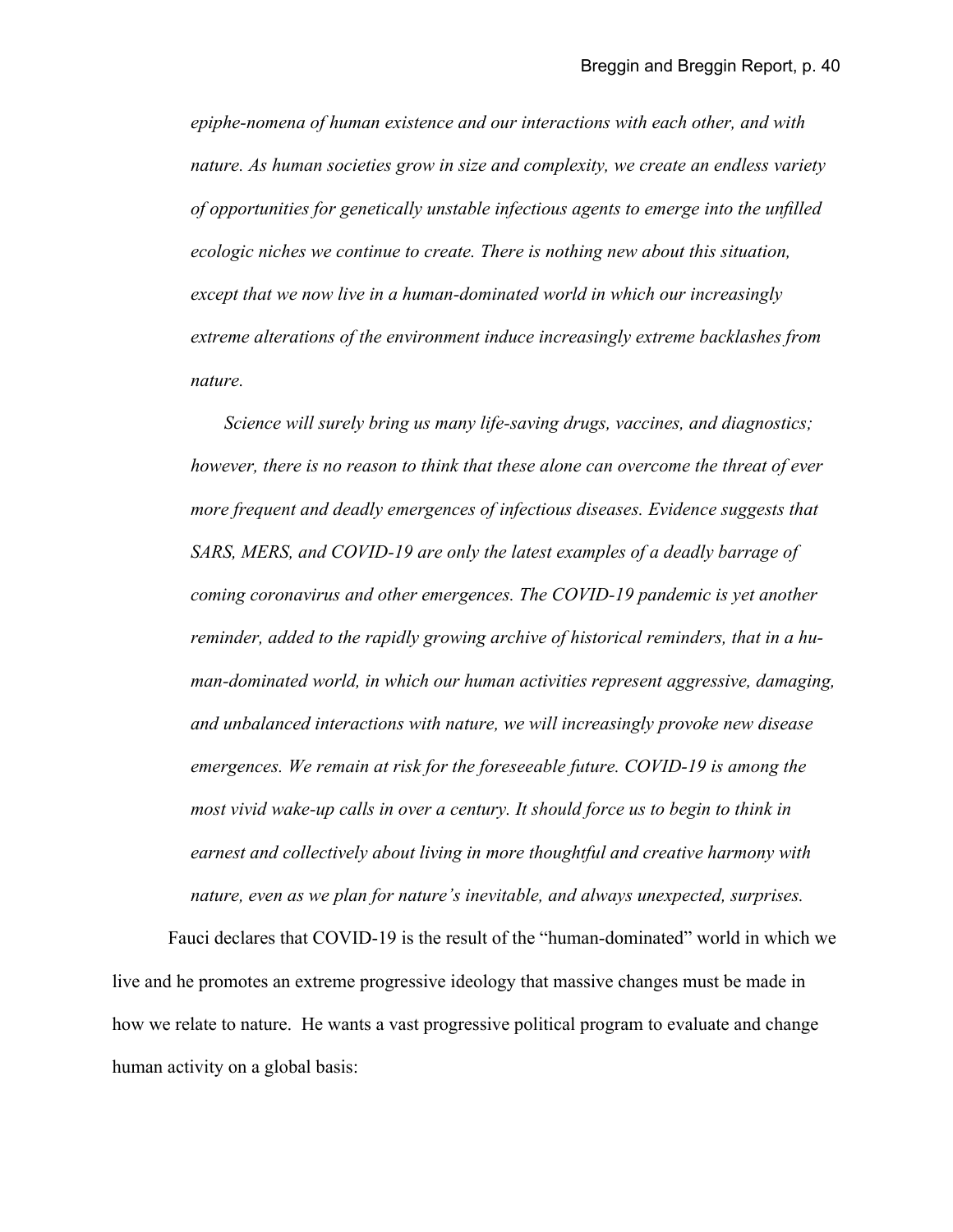*Disease emergence reflects dynamic balances and imbalances, within complex globally distributed ecosystems comprising humans, animals, pathogens, and the environment. Understanding these variables is a necessary step in controlling future devastating disease emergences.* 

**Fauci blames humanity, this "human-dominated" environment, for causing COVID-19, when he is precisely the single man who contributed most to development of lethal, potentially epidemic coronaviruses. He is also among the men to most benefit from the catastrophe through his close relationships to Bill Gates and the pharmaceutical industry.**

Fauci's stated position may be one of the most colossal misdirections in history—the American most responsible for enabling the Chinese Communists to engineer SARS-CoV-2 in their Wuhan Institute is blaming COVID-19 on humanity's indiscretions in nature instead of his own nefarious activities in funding Chinese and American laboratories. Working with China, Fauci himself has funded and promoted taking viruses out of nature and engineering them to become pandemic viruses; but now he wants us to take his advice on transforming widespread human activity in nature to make us less disruptive!

Fauci is the Great Disruptor, whose work enabled China to unleash COVID-19 on the world. He is also among the great benefactors of the epidemic that he helped create, vastly increasing his influence and power, and the wealth of the institute he directs.

# **Time for Us to Act**

President Trump and the US Congress, as well as the American people, need to know that Anthony Fauci—working in the service of global interests other than the United States—funded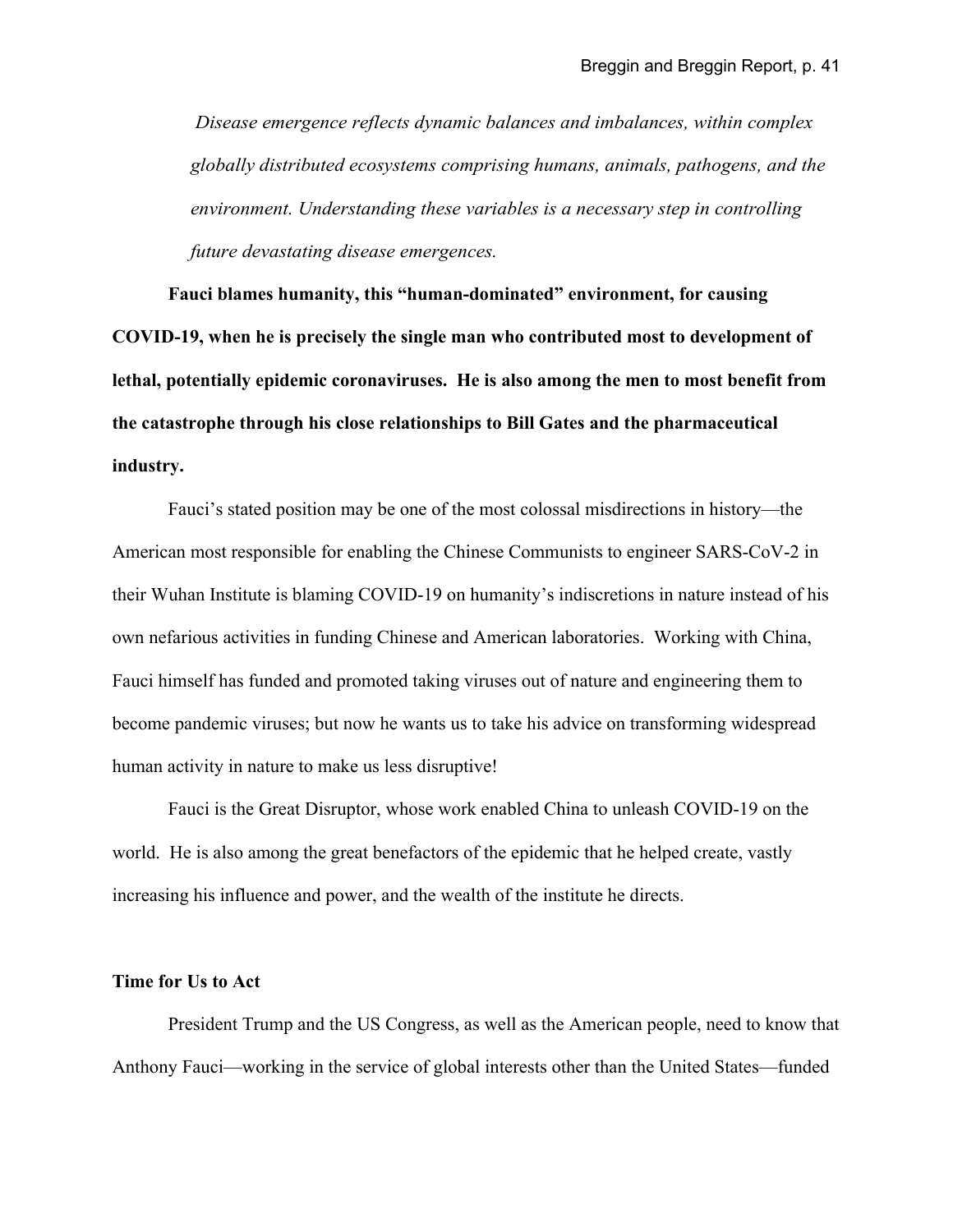research that eventually unleashed COVID-19 upon the world. In addition, this same Faucifunding has enabled China to possess the largest store of coronaviruses in the world, along with the technology to continue turning them into human-infecting agents. Meanwhile, despite its obvious dangers, Fauci continues to fund gain-of-function research that creates deadly viruses which can leak from labs or be released as biological weapons. It is time to fire Fauci, to investigate this entire disaster, and to consider what needs to be done to protect the US and the world from future lab-generated pandemic disasters, whether accidental or intentional.

# **ENDNOTES**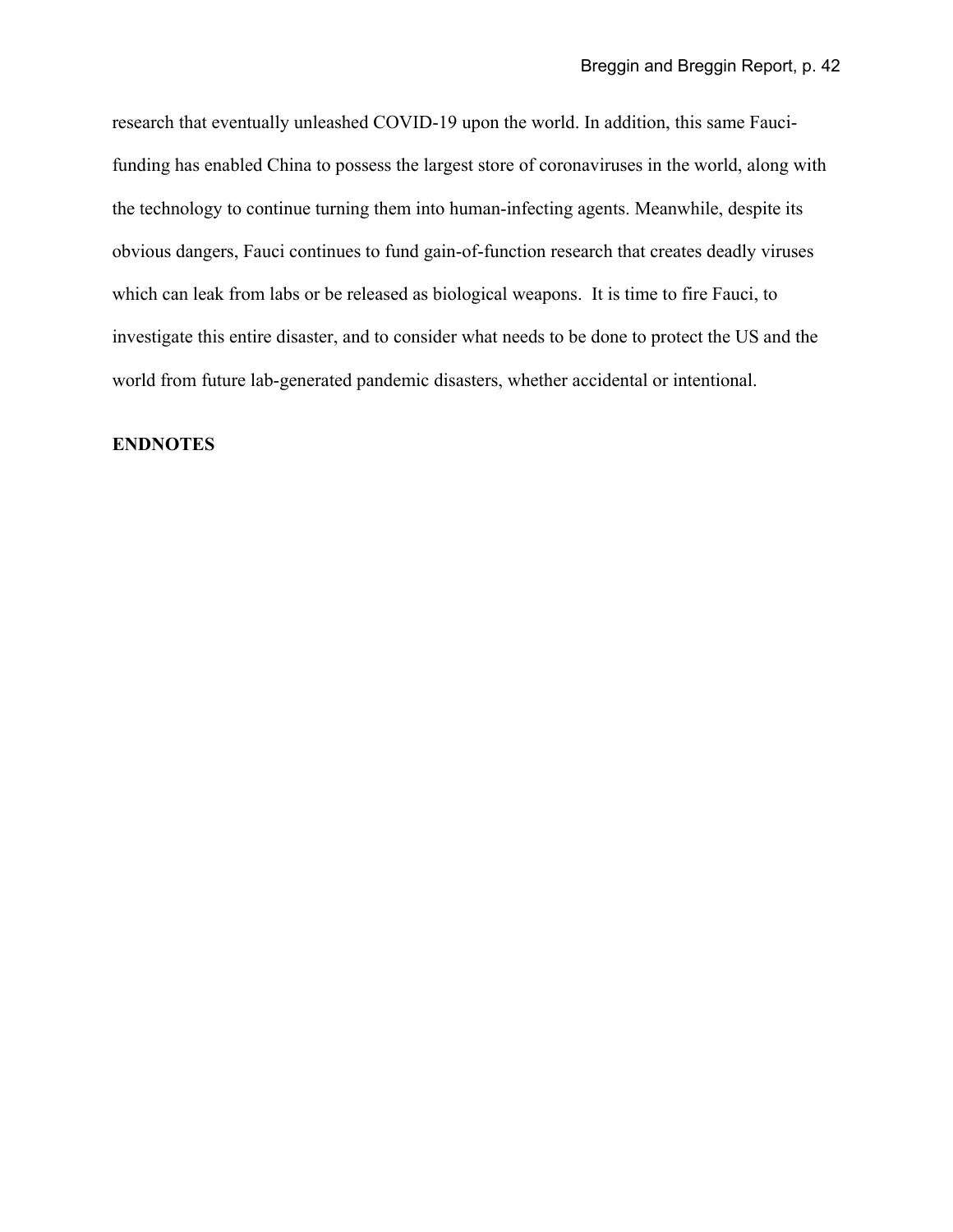<span id="page-42-0"></span>1 - Although I have written this report in its entirety and take full responsibility for it, I am deeply grateful to the extensive research help provided by my wife Ginger Breggin and to a critique of the report in early stages generously provided by Meryl Nass, MD. Ginger is listed as coauthor because I could not written this report without her hard work and many insights, making it is truly a joint effort.

<span id="page-42-1"></span>2 - Morens, D. and Fauci, A. (2020, September 3). Emerging Pandemic Diseases: How We Got to COVID-19. Cell 182, 1099-1091. [https://www.cell.com/action/showPdf?pii=S0092-8674%2820%2931012-6](https://www.cell.com/action/showPdf?pii=S0092-8674(20)31012-6)

<span id="page-42-2"></span>3 - Our August 30, 2020 report, *COVID-19 & Public Health Totalitarianism: Untoward Effects on Individuals, Institutions and Society*, submitted as a medical expert report for the injunction to stop the continuation of the emergency edict in Ohio. Our report and further information about the lawsuit are available on *[www.breggin.com](http://www.breggin.com/) at <https://breggin.com/coronavirus/NEW-COVID-19-LEGAL-REPORT.pdf>*

<span id="page-42-3"></span>4Sen, S., 2020, April 30. How China locked down internally for COVID-19, but pushed foreign travel The Economic Times. [https://economictimes.indiatimes.com/blogs/Whathappensif/how-china-locked-down-internally-for](https://economictimes.indiatimes.com/blogs/Whathappensif/how-china-locked-down-internally-for-covid-19-but-pushed-foreign-travel/)[covid-19-but-pushed-foreign-travel/](https://economictimes.indiatimes.com/blogs/Whathappensif/how-china-locked-down-internally-for-covid-19-but-pushed-foreign-travel/)

<span id="page-42-4"></span>5 Levenson, M., 2020, Jan. 22, Scale of China's Wuhan Shutdown Is Believed to Be Without Precedent. New York Times. [https://www.nytimes.com/2020/01/22/world/asia/coronavirus-quarantines-history.html.](https://www.nytimes.com/2020/01/22/world/asia/coronavirus-quarantines-history.html) January 23, 2020 is often cited in the press as the day of the shutdown of Wuhan, but the actual date, as indicated in this article, was the Thursday before the news came out, or January 16, 2020.

<span id="page-42-5"></span>6BBC.com., 2020, August 27, Coronavirus: Flights within China to 'fully recover' next month, BBC News. <https://www.bbc.com/news/business-53927980>

<span id="page-42-6"></span>7- Nebehay, S., 2020, February 3, WHO chief says widespread travel bans not needed to beat China virus, Reuters. <https://www.reuters.com/article/us-china-health-who-idUSKBN1ZX1H3>

<span id="page-42-7"></span>8<sup>-</sup>Cheng, E. 2020, February 4. China's aviation authority to allow more foreign flights after the U.S. bans Chinese carriers, CNBC. <https://www.cnbc.com/2020/06/04/china-to-allow-more-foreign-flights-after-us-bans-chinese-carriers.html>

<span id="page-42-8"></span>9- Source of all data: Eder, S. et al., published April 4, 2020 and Updated April 15, 2020; 430,000 People Have Traveled from China to U.S. Since Coronavirus Surfaced, New York Times. [https://www.nytimes.com/2020/04/04/us/coronavirus](https://www.nytimes.com/2020/04/04/us/coronavirus-china-travel-restrictions.html)[china-travel-restrictions.html](https://www.nytimes.com/2020/04/04/us/coronavirus-china-travel-restrictions.html)

<span id="page-42-9"></span>10- OPride Staff, 2017, May 11, he case against WHO director-general candidate Tedros,OPride. <https://www.opride.com/2017/05/11/case-director-general-candidate-tedros-adhanom/>

<span id="page-42-10"></span>11-[Ghitis,](https://www.washingtonpost.com/people/frida-ghitis/) F., 2017, October 25. Another week, another scandal at the United Nations, Washington Post. [https://www.washingtonpost.com/news/democracy-post/wp/2017/10/25/another-week-another-scandal-at-the-united](https://www.washingtonpost.com/news/democracy-post/wp/2017/10/25/another-week-another-scandal-at-the-united-nations/)[nations/](https://www.washingtonpost.com/news/democracy-post/wp/2017/10/25/another-week-another-scandal-at-the-united-nations/)

<span id="page-42-11"></span>12-Chakraborty, B. 2020, March 25, WHO chief's questionable past comes into focus following coronavirus response, Fox News.<https://www.foxnews.com/world/who-chief-tedros-questionable-past-coronavirus>

<span id="page-42-12"></span>13-[McNeil Jr. ,](http://www.nytimes.com/by/donald-g-mcneil-jr)D., 2017, May 13, Candidate to Lead the W.H.O. Accused of Covering Up Epidemics, *New York Times.* <https://www.nytimes.com/2017/05/13/health/candidate-who-director-general-ethiopia-cholera-outbreaks.html>

<span id="page-42-13"></span>14 Ross, C., 2020, March 24, "Fully Complicit" in the terrible suffering: Health professionals accused him of covering up the previous epidemic to shield two African regimes. [https://nationalinterest.org/blog/buzz/fully-complicit-terrible](https://nationalinterest.org/blog/buzz/fully-complicit-terrible-suffering-tedros-adhanom-ghebreyesus-blamed-2017-cholera)[suffering-tedros-adhanom-ghebreyesus-blamed-2017-cholera](https://nationalinterest.org/blog/buzz/fully-complicit-terrible-suffering-tedros-adhanom-ghebreyesus-blamed-2017-cholera)

<span id="page-42-14"></span>15 Higgins-Dunn, N. 2020, February 26,2020. Travel restrictions 'irrelevant' if coronavirus becomes a pandemic, top US health official says, CNBC[.https://www.cnbc.com/2020/02/26/fauci-travel-restrictions-irrelevant-if-coronavirus](https://www.cnbc.com/2020/02/26/fauci-travel-restrictions-irrelevant-if-coronavirus-becomes-a-pandemic.html)[becomes-a-pandemic.html](https://www.cnbc.com/2020/02/26/fauci-travel-restrictions-irrelevant-if-coronavirus-becomes-a-pandemic.html)

<span id="page-42-15"></span>16<sup>n</sup> White House Briefing, 2020, March 25. Remarks by President Trump, Vice President Pence, and Members of the Coronavirus Task Force in Press Briefing. The White House.

[https://www.whitehouse.gov/briefings-statements/remarks-president-trump-vice-president-pence-members-coronavirus](https://www.whitehouse.gov/briefings-statements/remarks-president-trump-vice-president-pence-members-coronavirus-task-force-press-briefing-11/)[task-force-press-briefing-11/](https://www.whitehouse.gov/briefings-statements/remarks-president-trump-vice-president-pence-members-coronavirus-task-force-press-briefing-11/)

<span id="page-42-16"></span>17- Morens, D. and Fauci, A. (2020, September 3). Emerging Pandemic Diseases: How We Got to COVID-19. Cell 182, 1099-1091. [https://www.cell.com/action/showPdf?pii=S0092-8674%2820%2931012-6](https://www.cell.com/action/showPdf?pii=S0092-8674(20)31012-6)

<span id="page-42-17"></span>18-Areddy, J., 2020, updated May 26, China Rules Out Animal Market and Lab as Coronavirus Origin The Wallstreet Journal. [https://www.wsj.com/articles/china-rules-out-animal-market-and-lab-as-coronavirus-origin-](https://www.wsj.com/articles/china-rules-out-animal-market-and-lab-as-coronavirus-origin-11590517508)[11590517508](https://www.wsj.com/articles/china-rules-out-animal-market-and-lab-as-coronavirus-origin-11590517508)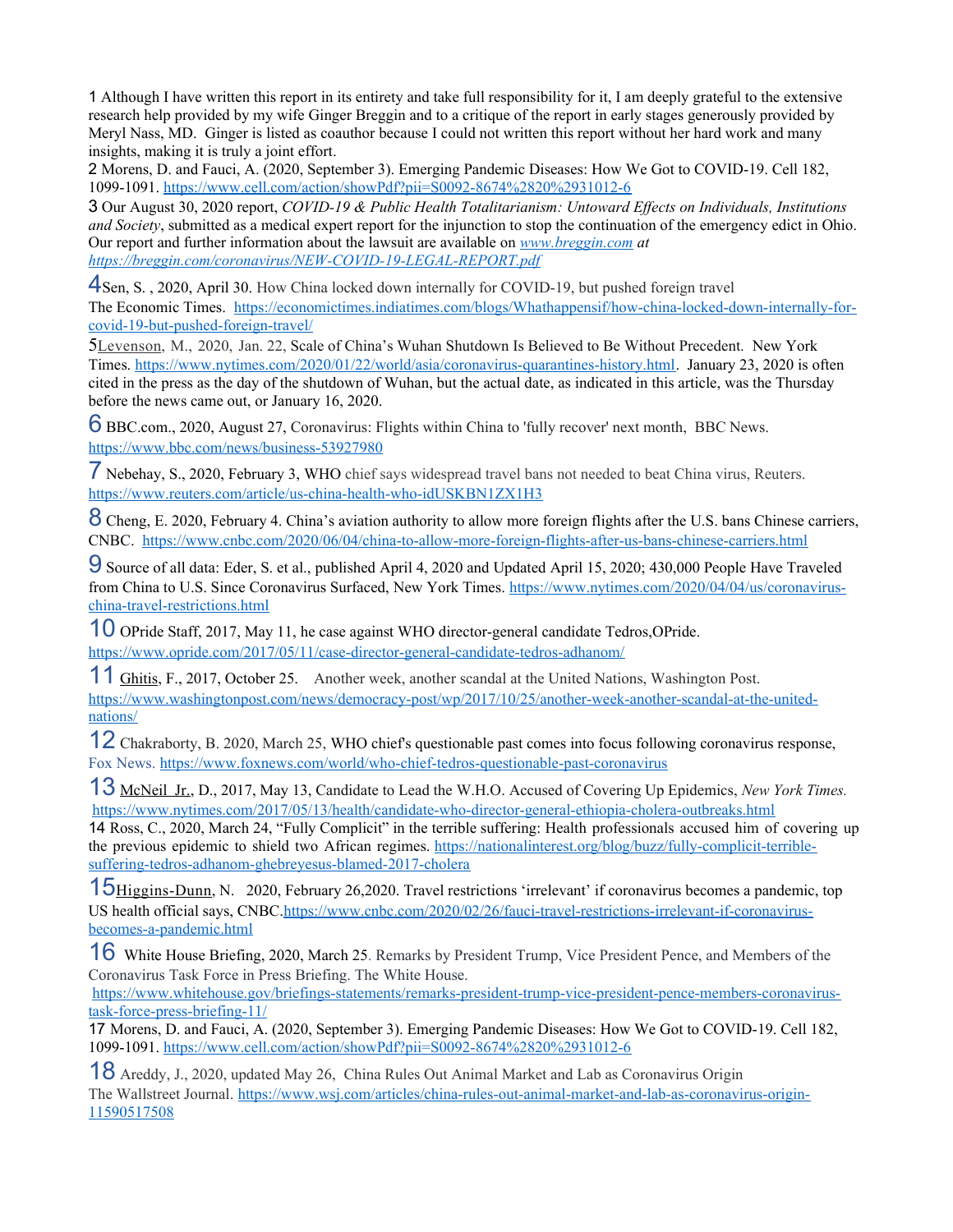<span id="page-43-0"></span>19<sup>°</sup>Cohen, J. Wuhan seafood market may not be source of novel virus spreading globally. 2020, January 26, Science Magazine. [https://www.sciencemag.org/news/2020/01/wuhan-seafood-market-may-not-be-source-novel-virus-spreading](https://www.sciencemag.org/news/2020/01/wuhan-seafood-market-may-not-be-source-novel-virus-spreading-globally)[globally](https://www.sciencemag.org/news/2020/01/wuhan-seafood-market-may-not-be-source-novel-virus-spreading-globally) 

<span id="page-43-1"></span>20<sup>□</sup>St. Cavish, C., 2020, March 11. Commentary: No, China's fresh food markets did not cause coronavirus, Los Angeles Times.<https://www.latimes.com/food/story/2020-03-11/coronavirus-china-wet-markets>

<span id="page-43-2"></span>21 Page, J. et. al., 2020, March 6, Missteps, The Wallstreet Journal. [https://www.wsj.com/articles/how-it-all-started](https://www.wsj.com/articles/how-it-all-started-chinas-early-coronavirus-missteps-11583508932)[chinas-early-coronavirus-missteps-11583508932](https://www.wsj.com/articles/how-it-all-started-chinas-early-coronavirus-missteps-11583508932)

<span id="page-43-3"></span>22<sup>T</sup>Xiao, B. and Xiao, L., 2020, February, The possible origins of 2019-nCoV coronavirus.

<span id="page-43-4"></span>[https://www.lifesitenews.com/images/pdfs/The\\_Possible\\_Origins\\_of\\_the\\_2019-nCoV\\_coronavirus.pdf](https://www.lifesitenews.com/images/pdfs/The_Possible_Origins_of_the_2019-nCoV_coronavirus.pdf) 23<sup>I</sup>[Mishra, A. and Mondal,](javascript:void(0)) D. 2020, April 25. Corona leaked likely from Wuhan Institute of Virology: Experts, Sunday Guardian Live. <https://www.sundayguardianlive.com/news/corona-leaked-likely-wuhan-institute-virology-experts>

<span id="page-43-5"></span>24 Breggin, P. and Breggin, G. Written report and video, April 14 & 15, 2020, 2015 Scientific Paper Proves US & Chinese Scientists Collaborated to Create Coronavirus that Can Infect Humans. Published on [www.breggin.com](http://www.breggin.com/) and on Dr. Breggin's YouTube Channel. Find both at:<https://breggin.com/us-chinese-scientists-collaborate-on-coronavirus/>

<span id="page-43-6"></span>25 Breggin, P. and Breggin, G. Written report and video, April 14 & 15, 2020, 2015 Scientific Paper Proves US & Chinese Scientists Collaborated to Create Coronavirus that Can Infect Humans. Published on [www.breggin.com](http://www.breggin.com/) and on Dr. Breggin's YouTube Channel. Find both at:<https://breggin.com/us-chinese-scientists-collaborate-on-coronavirus/>

<span id="page-43-7"></span>26-Owermohle, S., 2020, April 27, 07:02 PM EDT, Trump cuts U.S. research on bat-human virus transmission over China ties, Politico. <https://www.politico.com/news/2020/04/27/trump-cuts-research-bat-human-virus-china-213076>

<span id="page-43-8"></span>27Breggin, P. and Breggin, G. 2020, May 1, A report and a video, Trump Cancels Funding of US/China Research Making Epidemic Viruses. On [www.breggin.com.](http://www.breggin.com/) Find both [https://breggin.com/trump-cancels-funding-of-us-china-research](https://breggin.com/trump-cancels-funding-of-us-china-research-making-epidemic-viruses/)[making-epidemic-viruses/](https://breggin.com/trump-cancels-funding-of-us-china-research-making-epidemic-viruses/)

<span id="page-43-9"></span>28<sup>T</sup>Aizenman, N., 2020, April 29, Why the U.S. Government Stopped Funding A Research Project on Bats and Coronaviruses, NPR. [https://www.npr.org/sections/goatsandsoda/2020/04/29/847948272/why-the-u-s-government-stopped](https://www.npr.org/sections/goatsandsoda/2020/04/29/847948272/why-the-u-s-government-stopped-funding-a-research-project-on-bats-and-coronaviru)[funding-a-research-project-on-bats-and-coronaviru](https://www.npr.org/sections/goatsandsoda/2020/04/29/847948272/why-the-u-s-government-stopped-funding-a-research-project-on-bats-and-coronaviru) 

<span id="page-43-10"></span>29 Williams, S., 2020, April 28, NIH Cancels Funding for Bat Coronavirus Research Project. The Scientist. <https://www.the-scientist.com/news-opinion/nih-cancels-funding-for-bat-coronavirus-research-project-67486>

<span id="page-43-11"></span>30<sup>T</sup>[Chakraborty,](https://www.foxnews.com/person/c/barnini-chakraborty) B. & Diaz, A., 2020, July 10, EXCLUSIVE: Chinese virologist accuses Beijing of coronavirus cover-up, flees Hong Kong: T know how they treat whistleblowers'. Fox News. <https://www.foxnews.com/world/chinese-virologist-coronavirus-cover-up-flee-hong-kong-whistleblower> 31- Sellin, L., 2020, August 4, Refugee Hong Kong Virologist Links COVID-19 to Chinese Military Laboratory, CCNS**.**  [https://ccnationalsecurity.org/refugee-hong-kong-virologist-links-covid-19-to-chinese-military-laboratory laboratory /](https://ccnationalsecurity.org/refugee-hong-kong-virologist-links-covid-19-to-chinese-military-laboratory/)

<span id="page-43-13"></span><span id="page-43-12"></span>32 Sellin, L., 2020, September 6, Did Fauci's NIH Institute Financially Assist China's Military? CCNS. <https://ccnationalsecurity.org/did-faucis-nih-institute-financially-assist-chinas-military/>

<span id="page-43-14"></span>33 NIH News Release, 2020, August 27, NIH establishes Centers for Research in Emerging Infectious Diseases. <https://www.nih.gov/news-events/news-releases/nih-establishes-centers-research-emerging-infectious-diseases>

<span id="page-43-15"></span>34-Kelly, M. & Cahlan, S., 2020, Was the new coronavirus accidentally released from a Wuhan lab? It's doubtful., Washington Post. [https://www.washingtonpost.com/politics/2020/05/01/was-new-coronavirus-accidentally-released](https://www.washingtonpost.com/politics/2020/05/01/was-new-coronavirus-accidentally-released-wuhan-lab-its-doubtful/)[wuhan-lab-its-doubtful/](https://www.washingtonpost.com/politics/2020/05/01/was-new-coronavirus-accidentally-released-wuhan-lab-its-doubtful/)

<span id="page-43-16"></span>35Rogin, J. 2020, April 14, State Department cables warned of safety issues at Wuhan lab studying bat coronaviruses, Washington Post.

[https://www.washingtonpost.com/opinions/2020/04/14/state-department-cables-warned-safety-issues-wuhan-lab-studying](https://www.washingtonpost.com/opinions/2020/04/14/state-department-cables-warned-safety-issues-wuhan-lab-studying-bat-coronaviruses/)[bat-coronaviruses/](https://www.washingtonpost.com/opinions/2020/04/14/state-department-cables-warned-safety-issues-wuhan-lab-studying-bat-coronaviruses/)

<span id="page-43-17"></span>36Young, A., 2017, January 4, CDC keeps secret its mishaps with deadly germs, US Today. <https://www.usatoday.com/story/news/2017/01/04/cdc-secret-lab-incidents-select-agents/95972126/>

<span id="page-43-18"></span>37 Marin, D., 2014, July 11, CDC Botched Handling of Deadly Flu Virus: The third recent mistake in handling of pathogens is a "wake-up call," says Centers for Disease Control head, Scientific America. <https://www.scientificamerican.com/article/cdc-botched-handling-of-deadly-flu-virus/>

<span id="page-43-19"></span>38McNeil Jr., D., 2017, December 19, A Federal Ban on Making Lethal Viruses Is Lifted, New York Times. https://www.nytimes.com/2017/12/19/health/lethal-viruses-nih.html? r=0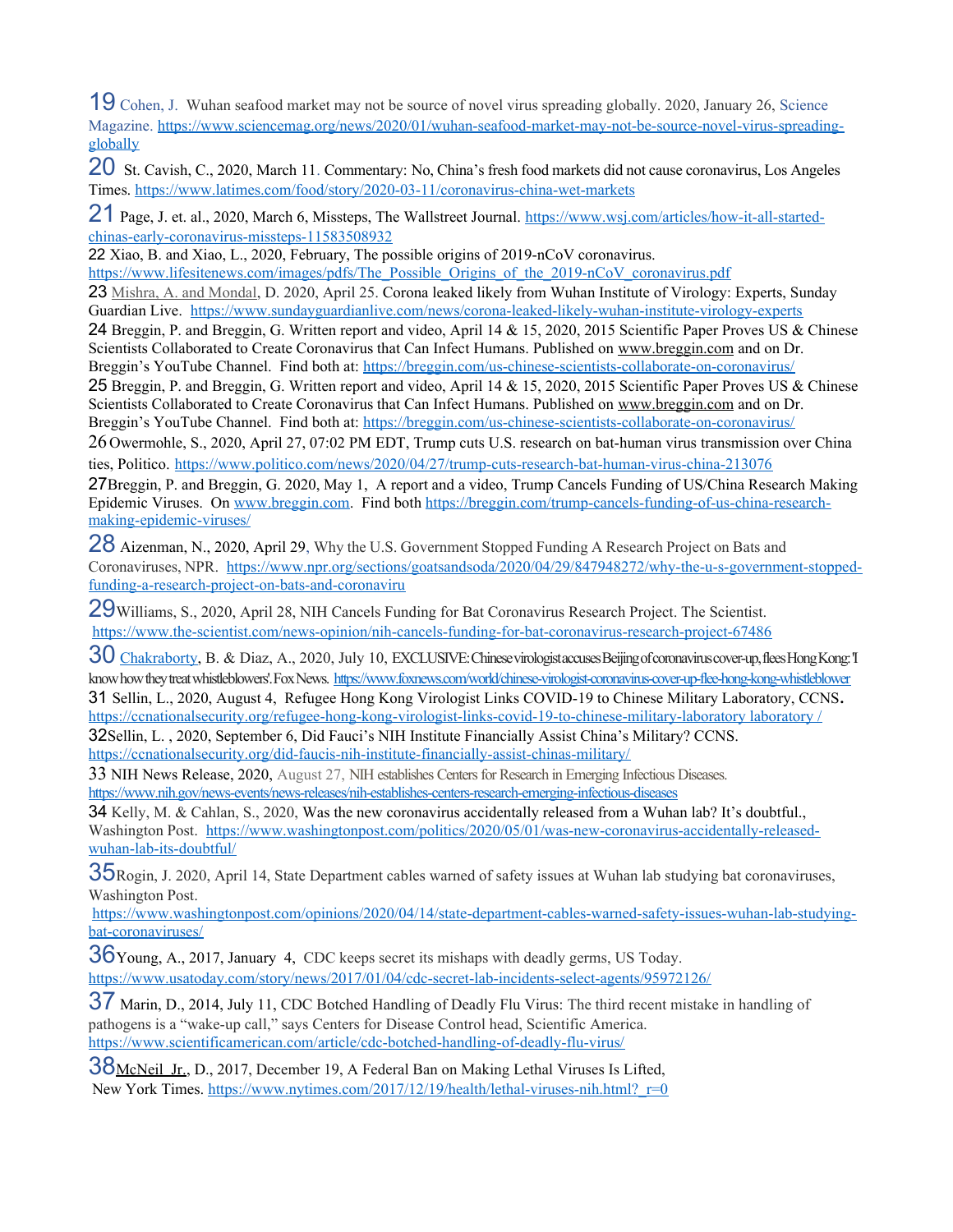<span id="page-44-0"></span>39 Grady, D., 2019, April 5, Deadly Germ Research Is Shut Down at Army Lab Over Safety Concerns, The New York Times. *<https://www.nytimes.com/2019/08/05/health/germs-fort-detrick-biohazard.html>*

<span id="page-44-1"></span>40<sup>T</sup>[Vineet D Menachery,](https://www.ncbi.nlm.nih.gov/pubmed/?term=Menachery%20VD%5BAuthor%5D&cauthor=true&cauthor_uid=28214731) [Rachel L Graham,](https://www.ncbi.nlm.nih.gov/pubmed/?term=Graham%20RL%5BAuthor%5D&cauthor=true&cauthor_uid=28214731) and [Ralph S Baric.](https://www.ncbi.nlm.nih.gov/pubmed/?term=Baric%20RS%5BAuthor%5D&cauthor=true&cauthor_uid=28214731) Jumping species—a mechanism for coronavirus persistence and survival [Curr Opin Virol.](https://www.ncbi.nlm.nih.gov/pmc/articles/PMC5474123/) 2017 Apr; 23: 1–7.Published online 2017 Mar 31. doi: [10.1016/j.coviro.2017.01.002](https://dx.doi.org/10.1016%2Fj.coviro.2017.01.002) <https://www.ncbi.nlm.nih.gov/pmc/articles/PMC5474123/>

<span id="page-44-2"></span>41 Klotz, L. and Sulvester, E. The Consequences of a Lab Escape of a Potential Pandemic Pathogen [Front Public Health.](https://www.ncbi.nlm.nih.gov/pmc/articles/PMC4128296/) 2014; 2: 116. Published online 2014 Aug 11. doi: [10.3389/fpubh.2014.00116](https://dx.doi.org/10.3389%2Ffpubh.2014.00116) PMCID: PMC4128296PMID: [25157347;](https://www.ncbi.nlm.nih.gov/pubmed/25157347)<https://www.ncbi.nlm.nih.gov/pmc/articles/PMC4128296/>

<span id="page-44-3"></span>42https://www.businessinsider.com/5-terrifying-times-pandemics-e<sup>-</sup>Bender, J. 2014, 2020. There are 5 times infectious  [diseases have escaped from laboratory containment. Business Insider. scaped-from-laboratories-2014-7;](https://www.businessinsider.com/5-terrifying-times-pandemics-escaped-from-laboratories-2014-7) Young, A. CDC keeps secret its mishaps with deadly germs, USA Today. **[https://www.usatoday.com/story/news/2017/01/04/cdc-secret](https://www.usatoday.com/story/news/2017/01/04/cdc-secret-lab-incidents-select-agents/95972126/)[lab-incidents-select-agents/95972126/](https://www.usatoday.com/story/news/2017/01/04/cdc-secret-lab-incidents-select-agents/95972126/)**

<span id="page-44-4"></span>43- Martin Furmanski MD Scientist's Working Group on Chemical and Biologic Weapons Center for Arms Control and Nonproliferation February 17, 2014. [https://armscontrolcenter.org/wp-content/uploads/2016/02/Escaped-Viruses-final-2-17-](https://armscontrolcenter.org/wp-content/uploads/2016/02/Escaped-Viruses-final-2-17-14-copy.pdf) [14-copy.pdf](https://armscontrolcenter.org/wp-content/uploads/2016/02/Escaped-Viruses-final-2-17-14-copy.pdf)

<span id="page-44-5"></span>44- Vineet D Menachery, Boyd L Yount Jr, Kari Debbink1, Sudhakar Agnihothram, Lisa E Gralinski, Jessica A Plante, Rachel L Graham, Trevor Scobey, Xing-Yi Ge, Eric F Donaldson, Scott H Randell, Antonio Lanzavecchia, Wayne A Marasco, Zhengli-Li Shi & Ralph S Baric. A SARS-like cluster of circulating bat coronaviruses shows potential for human emergence. Nature Medicine, 21 (12), 1508-1514. December 2015. With follow-up letter included: <https://www.nature.com/articles/nm.3985> <https://doi.org/10.1038/nm.3985>

<span id="page-44-32"></span><span id="page-44-31"></span><span id="page-44-30"></span><span id="page-44-29"></span><span id="page-44-28"></span><span id="page-44-27"></span><span id="page-44-26"></span><span id="page-44-25"></span><span id="page-44-24"></span><span id="page-44-23"></span><span id="page-44-22"></span><span id="page-44-21"></span><span id="page-44-20"></span><span id="page-44-19"></span><span id="page-44-18"></span><span id="page-44-17"></span><span id="page-44-16"></span><span id="page-44-6"></span>45<sup>T</sup>[Vineet D Menachery](https://pubmed.ncbi.nlm.nih.gov/?term=Menachery+VD&cauthor_id=26976607) [1,](#page-44-30) [Boyd L Yount Jr](https://pubmed.ncbi.nlm.nih.gov/?term=Yount+BL+Jr&cauthor_id=26976607) 1, [Amy C Sims](https://pubmed.ncbi.nlm.nih.gov/?term=Sims+AC&cauthor_id=26976607) 1, [Kari Debbink](https://pubmed.ncbi.nlm.nih.gov/?term=Debbink+K&cauthor_id=26976607) [2,](#page-44-29) [Sudhakar S Agnihothram](https://pubmed.ncbi.nlm.nih.gov/?term=Agnihothram+SS&cauthor_id=26976607) [3,](#page-44-28) Lisa E [Gralinski](https://pubmed.ncbi.nlm.nih.gov/?term=Gralinski+LE&cauthor_id=26976607) [1,](#page-44-27) [Rachel L Graham](https://pubmed.ncbi.nlm.nih.gov/?term=Graham+RL&cauthor_id=26976607) [1,](#page-44-26) [Trevor Scobey](https://pubmed.ncbi.nlm.nih.gov/?term=Scobey+T&cauthor_id=26976607) [1,](#page-44-25) [Jessica A Plante](https://pubmed.ncbi.nlm.nih.gov/?term=Plante+JA&cauthor_id=26976607) [1,](#page-44-24) [Scott R Royal](https://pubmed.ncbi.nlm.nih.gov/?term=Royal+SR&cauthor_id=26976607) [1,](#page-44-23) [Jesica Swanstrom](https://pubmed.ncbi.nlm.nih.gov/?term=Swanstrom+J&cauthor_id=26976607) [1,](#page-44-22) [Timothy P](https://pubmed.ncbi.nlm.nih.gov/?term=Sheahan+TP&cauthor_id=26976607)  [Sheahan](https://pubmed.ncbi.nlm.nih.gov/?term=Sheahan+TP&cauthor_id=26976607) [1,](#page-44-21) [Raymond J Pickles](https://pubmed.ncbi.nlm.nih.gov/?term=Pickles+RJ&cauthor_id=26976607) [4,](#page-44-20) [Davide Corti](https://pubmed.ncbi.nlm.nih.gov/?term=Corti+D&cauthor_id=26976607) [5,](#page-44-19) [Scott H Randell](https://pubmed.ncbi.nlm.nih.gov/?term=Randell+SH&cauthor_id=26976607) [6,](#page-44-18) [Antonio Lanzavecchia](https://pubmed.ncbi.nlm.nih.gov/?term=Lanzavecchia+A&cauthor_id=26976607) [7,](#page-44-17) [Wayne A Marasco](https://pubmed.ncbi.nlm.nih.gov/?term=Marasco+WA&cauthor_id=26976607) [8,](#page-44-16) [Ralph S](https://pubmed.ncbi.nlm.nih.gov/?term=Baric+RS&cauthor_id=26976607) [Baric](https://pubmed.ncbi.nlm.nih.gov/?term=Baric+RS&cauthor_id=26976607) [9.](#page-44-15) SARS-like WIVl-CoV poised for human emergence. Proc Natl Acad Sci US A 113, 3048-53 (2016). Note that the original novel virus is now called WIV1-CoV. <https://pubmed.ncbi.nlm.nih.gov/26976607/>Also obtainable at <https://www.pnas.org/content/pnas/113/11/3048.full.pdf>

<span id="page-44-15"></span><span id="page-44-7"></span>46- Qiu, J., 2020, June 1, How China's 'Bat Woman' Hunted Down Viruses from SARS to the New Coronavirus, Scientific American. A comment attached to the article defends China: "*Editor's Note (4/24/20): This article was originally published online on March 11. It has been updated for inclusion in the June 2020 issue of* Scientific American *and to address rumors that SARS-CoV-2 emerged from Shi Zhengli's lab in China."*

[https://www.scientificamerican.com/article/how-chinas-bat-woman-hunted-down-viruses-from-sars-to-the-new](https://www.scientificamerican.com/article/how-chinas-bat-woman-hunted-down-viruses-from-sars-to-the-new-coronavirus1/)[coronavirus1/](https://www.scientificamerican.com/article/how-chinas-bat-woman-hunted-down-viruses-from-sars-to-the-new-coronavirus1/)

<span id="page-44-8"></span>47- Xing-Yi Ge, Jia-Lu Li1 , Xing-Lou Yang, Aleksei A. Chmura , Guangjian Zhu , Jonathan H. Epstein , Jonna K. Mazet, Ben Hu , Wei Zhang , Cheng Peng , Yu-Ji Zhang , Chu-Ming Luo , Bing Tan , Ning Wang , Yan Zhu , Gary Crameri , Shu-Yi Zhang , Lin-Fa Wang, Peter Daszak & Zheng-Li Shi. Isolation and characterization of a bat SARS-like coronavirus that uses the ACE2 receptor. Nature, 503 (28), November 2013, pp. 535 ff. https://www.nature.com/articles/nature12711

<span id="page-44-9"></span>48<sup>n</sup> Xing-Yi Ge, Jia-Lu Li1, Xing-Lou Yang, Aleksei A. Chmura, Guangjian Zhu, Jonathan H. Epstein, Jonna K. Mazet, Ben Hu , Wei Zhang , Cheng Peng , Yu-Ji Zhang , Chu-Ming Luo , Bing Tan , Ning Wang , Yan Zhu , Gary Crameri , Shu-Yi Zhang, Lin-Fa Wang, Peter Daszak & Zheng-Li Shi. Isolation and characterization of a bat SARS-like coronavirus that uses the ACE2 receptor. Nature, 503 (28), November 2013, pp. 535 ff. https://www.nature.com/articles/nature12711

<span id="page-44-10"></span>49<sup>C</sup>[Subbaraman,](javascript:;) N., 2020, August 21, 'Heinous!': Coronavirus researcher shut down for Wuhan-lab link slams new funding restrictions: Peter Daszak, president of the research organization EcoHealth Alliance, describes how he has been caught in political cross-hairs over his partnership with a virology lab in China, Nature. [https://www.nature.com/articles/d41586-020-](https://www.nature.com/articles/d41586-020-02473-4) [02473-4](https://www.nature.com/articles/d41586-020-02473-4)

<span id="page-44-11"></span>50 EcoHealth Alliance Partners. Undated, retrieved October 2, 2020 from <https://www.ecohealthalliance.org/partners>

<span id="page-44-12"></span>51 Guterl, F., 2020, April 27. Dr. Fauci Backed Controversial Wuhan Lab with U.S. Dollars for Risky Coronavirus Research, Newsweek. [https://www.newsweek.com/dr-fauci-backed-controversial-wuhan-lab-millions-us-dollars-risky](https://www.newsweek.com/dr-fauci-backed-controversial-wuhan-lab-millions-us-dollars-risky-coronavirus-research-1500741)[coronavirus-research-1500741](https://www.newsweek.com/dr-fauci-backed-controversial-wuhan-lab-millions-us-dollars-risky-coronavirus-research-1500741)

<span id="page-44-13"></span>52<sup>C</sup>[Subbaraman,](javascript:;) N., 2020, August 21, 'Heinous!': Coronavirus researcher shut down for Wuhan-lab link slams new funding restrictions: Peter Daszak, president of the research organization EcoHealth Alliance, describes how he has been caught in political cross-hairs over his partnership with a virology lab in China, Nature. [https://www.nature.com/articles/d41586-020-](https://www.nature.com/articles/d41586-020-02473-4)  [02473-4](https://www.nature.com/articles/d41586-020-02473-4)

<span id="page-44-14"></span>53<sup>P</sup>ress Release, 2010, Global Health Leaders Launch Decade of Vaccines Collaboration. Bill and Melinda Gates Foundation. [https://www.gatesfoundation.org/Media-Center/Press-Releases/2010/12/Global-Health-Leaders-Launch-](https://www.gatesfoundation.org/Media-Center/Press-Releases/2010/12/Global-Health-Leaders-Launch-Decade-of-Vaccines-Collaboration)[Decade-of-Vaccines-Collaboration](https://www.gatesfoundation.org/Media-Center/Press-Releases/2010/12/Global-Health-Leaders-Launch-Decade-of-Vaccines-Collaboration)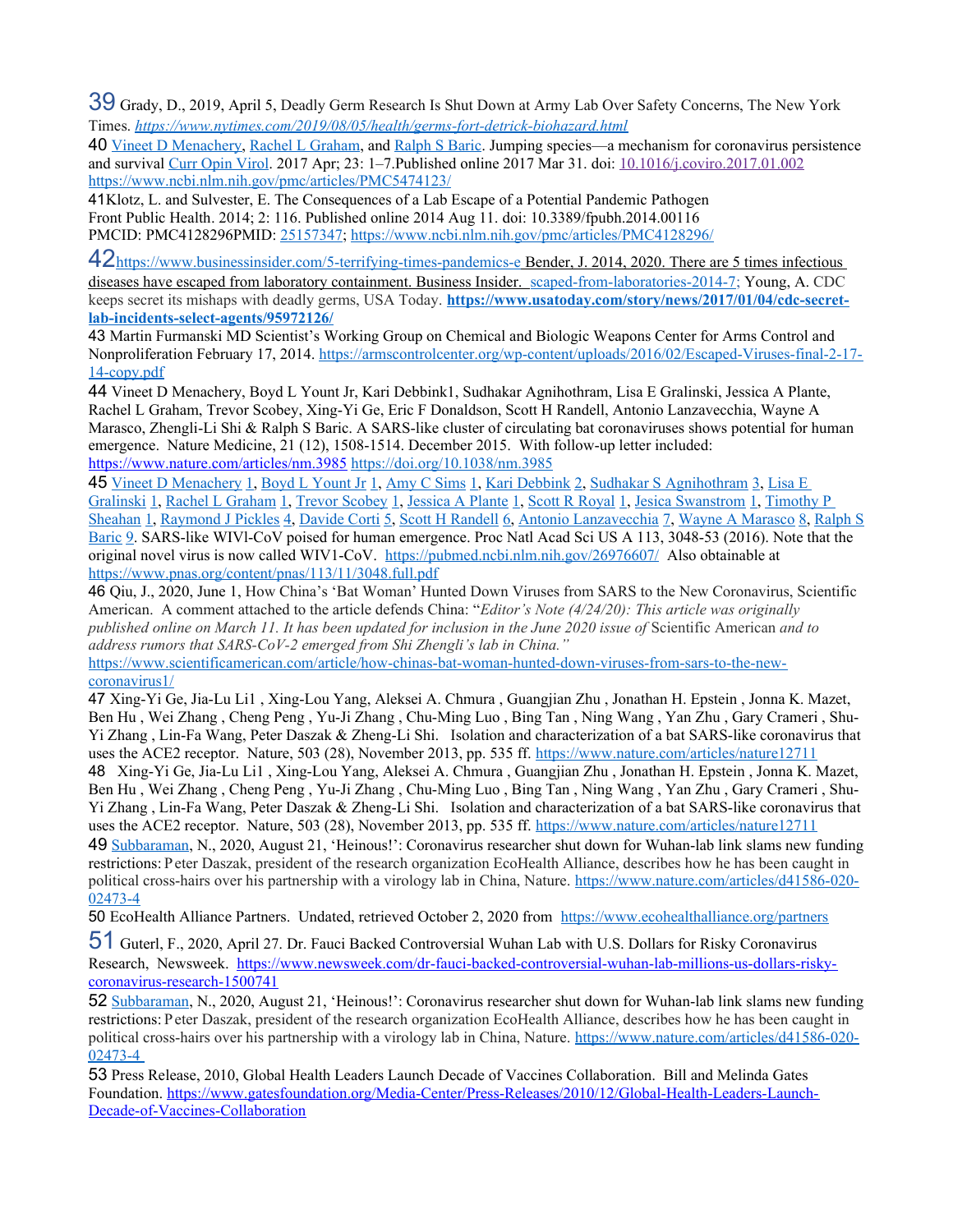<span id="page-45-0"></span>54- Morens, D. and Fauci, A. (2020, September 3). Emerging Pandemic Diseases: How We Got to COVID-19. Cell 182, 1099-1091. [https://www.cell.com/action/showPdf?pii=S0092-8674%2820%2931012-6](https://www.cell.com/action/showPdf?pii=S0092-8674(20)31012-6)

<span id="page-45-1"></span> $55<sub>5</sub>$ Thomson, B., 2020, China 'appoints its top military bio-warfare expert to take over secretive virus lab in Wuhan', sparking conspiracy theories that coronavirus outbreak is linked to Beijing's army. Daily Mail. A small-print note states: "PUBLISHED: 06:39 EDT, 14 February 2020 | UPDATED**:** 13:41 EDT, 14 February 2020," which is when we first found out about it—long before the new article tries to indicate with its fresh headline. [https://www.dailymail.co.uk/news/article-8003713/China-appoints-military-bio-weapon-expert-secretive-virus-lab-](https://www.dailymail.co.uk/news/article-8003713/China-appoints-military-bio-weapon-expert-secretive-virus-lab-Wuhan.html)[Wuhan.html](https://www.dailymail.co.uk/news/article-8003713/China-appoints-military-bio-weapon-expert-secretive-virus-lab-Wuhan.html) 

<span id="page-45-2"></span>56<sup>D</sup>obama, Barack, 2014, October 17, From the White House, *Doing Diligence to Assess the Risks and Benefits of Life Sciences Gain-of-Function Research* [https://obamawhitehouse.archives.gov/blog/2014/10/17/doing-diligence-assess-risks](https://obamawhitehouse.archives.gov/blog/2014/10/17/doing-diligence-assess-risks-and-benefits-life-sciences-gain-function-research)[and-benefits-life-sciences-gain-function-research](https://obamawhitehouse.archives.gov/blog/2014/10/17/doing-diligence-assess-risks-and-benefits-life-sciences-gain-function-research)

<span id="page-45-3"></span>57 Branswell, H., 2015, November 9. SARS-like virus in bats shows potential to infect humans, study finds, STAT[.https://www.statnews.com/2015/11/09/sars-like-virus-bats-shows-potential-infect-humans-study-finds/](https://www.statnews.com/2015/11/09/sars-like-virus-bats-shows-potential-infect-humans-study-finds/)

<span id="page-45-4"></span>58Butler, 2015, April 12, engineered bat virus stirs debate over risky research, Nature. <https://www.nature.com/news/engineered-bat-virus-stirs-debate-over-risky-research-1.18787>

<span id="page-45-5"></span>59<sup>-</sup>NIH Director, 2017, December 19, NIH Lifts Funding Pause on Gain-of-Function Research, Office of the Director of NIH. [https://www.nih.gov/about-nih/who-we-are/nih-director/statements/nih-lifts-funding-pause-gain-function-research;](https://www.nih.gov/about-nih/who-we-are/nih-director/statements/nih-lifts-funding-pause-gain-function-research) also, Schnirring, L. 2017, December 19. Feds lift gain-of-function research pause, offer guidance, CIDRAP News. [https://www.cidrap.umn.edu/news](https://www.cidrap.umn.edu/news-perspective/2017/12/feds-lift-gain-function-research-pause-offer-guidance)[perspective/2017/12/feds-lift-gain-function-research-pause-offer-guidance.](https://www.cidrap.umn.edu/news-perspective/2017/12/feds-lift-gain-function-research-pause-offer-guidance)

Akst, J., 2015, Lab-Made Coronavirus Triggers Debate, The Scientist. [https://www.the-scientist.com/news-opinion/lab](https://www.the-scientist.com/news-opinion/lab-made-coronavirus-triggers-debate-34502)[made-coronavirus-triggers-debate-34502](https://www.the-scientist.com/news-opinion/lab-made-coronavirus-triggers-debate-34502)

<span id="page-45-6"></span>60 Schnirring, L. 2017, December 19. Feds lift gain-of-function research pause, offer guidance, CIDRAP News. <https://www.cidrap.umn.edu/news-perspective/2017/12/feds-lift-gain-function-research-pause-offer-guidance>

<span id="page-45-7"></span>61 McNeil Jr., D., 2017, December 19, A Federal Ban on Making Lethal Viruses Is Lifted, New York Times. https://www.nytimes.com/2017/12/19/health/lethal-viruses-nih.html? r=0

<span id="page-45-8"></span>62 Burki, T. Ban on gain-of-function studies ends. The US moratorium on gain-of-function experiments has been rescinded, but scientists are split over the benefits—and risks—of such studies, www.thelancet.com/infection Vol 18 February 2018, pp. 148-9.[https://www.thelancet.com/action/showPdf?pii=S1473-3099%2818%2930006-9](https://www.thelancet.com/action/showPdf?pii=S1473-3099(18)30006-9) 63- McNeil Jr., D., 2017, December 19, A Federal Ban on Making Lethal Viruses Is Lifted, New York Times. <https://www.nytimes.com/2017/12/19/health/lethal-viruses-nih.html>

<span id="page-45-10"></span><span id="page-45-9"></span>64 Lin, C. 2020, April 22. Why US outsourced bat virus research to Wuhan US-funded \$3.7 million project approved by Trump's Covid-19 guru Dr Anthony Fauci in 2015 after US ban imposed on 'monster-germ' research, Asia Times. <https://asiatimes.com/2020/04/why-us-outsourced-bat-virus-research-to-wuhan/>

<span id="page-45-11"></span>65  $\Box$  Owen, G. 2020, April 11, Wuhan lab was performing coronavirus experiments on bats from the caves where the disease is believed to have originated - with a £3m grant, Daily Mail Online.

<span id="page-45-13"></span><span id="page-45-12"></span><https://www.dailymail.co.uk/news/article-8211257/Wuhan-lab-performing-experiments-bats-coronavirus-caves.html> 66<sup>n</sup><https://www.independentsentinel.com/report-fauci-funded-gof-research-in-wuhan-due-to-incompetence-at-cdc/> 67Akst, J., 2015, Lab-Made Coronavirus Triggers Debate, The Scientist. [https://www.the-scientist.com/news-opinion/lab](https://www.the-scientist.com/news-opinion/lab-made-coronavirus-triggers-debate-34502)[made-coronavirus-triggers-debate-34502](https://www.the-scientist.com/news-opinion/lab-made-coronavirus-triggers-debate-34502)

<span id="page-45-14"></span>68 For a more detailed analysis of the corruption of COVID-19 science, see Breggin, P. and Breggin, G., 2020, August 3, Why COVID-19 Clinical Trials Cannot Be Trusted: The "Gold Standard" for Science Is Gold for the Drug Companies, [www.breggin.com.](http://www.breggin.com/) Find at: <https://breggin.com/why-covid-19-clinical-trials-cannot-be-trusted/>

<span id="page-45-15"></span>69<sup>c</sup>[Chakraborty,](https://www.foxnews.com/person/c/barnini-chakraborty) B. & Diaz, A., 2020, July 10, EXCLUSIVE: Chinese virologist accuses Beijing of coronavirus cover-up, flees Hong Kong: T know how they treat whistleblowers'. Fox News. <https://www.foxnews.com/world/chinese-virologist-coronavirus-cover-up-flee-hong-kong-whistleblower>

<span id="page-45-16"></span>70- Bowen, E. 2020, July 10. Chinese virologist in hiding after accusing Beijing of coronavirus cover-up, New York Post. <https://nypost.com/2020/07/10/chinese-virologist-flees-after-accusing-beijing-of-covid-19-cover-up/>

<span id="page-45-17"></span>71- Carlson, T., 2020, September 19, TV appearance on Tucker Carlson of Li-Meng Yan, Fox News Channel. [https://www.youtube.com/watch?v=qFlqXPl\\_hZQ](https://www.youtube.com/watch?v=qFlqXPl_hZQ)

<span id="page-45-19"></span><span id="page-45-18"></span>72- Yan, Li-Meng Yan ; Kang, Shu; Guan, Jie; Hu, Shanchang. (2020, September 14). Unusual Features of the SARS-CoV-2 Genome Suggesting Sophisticated Laboratory Modification Rather Than Natural Evolution and Delineation of Its Probable Synthetic Route. Prepublication. [http://breggin.com/coronavirus/The\\_Yan\\_Report.pdf.](http://breggin.com/coronavirus/The_Yan_Report.pdf) To confirm the date it was put up and to follow the progress of the paper through publication, go to here: [https://zenodo.org/record/4028830#.X2R2T5NKiuV](#page-45-19)